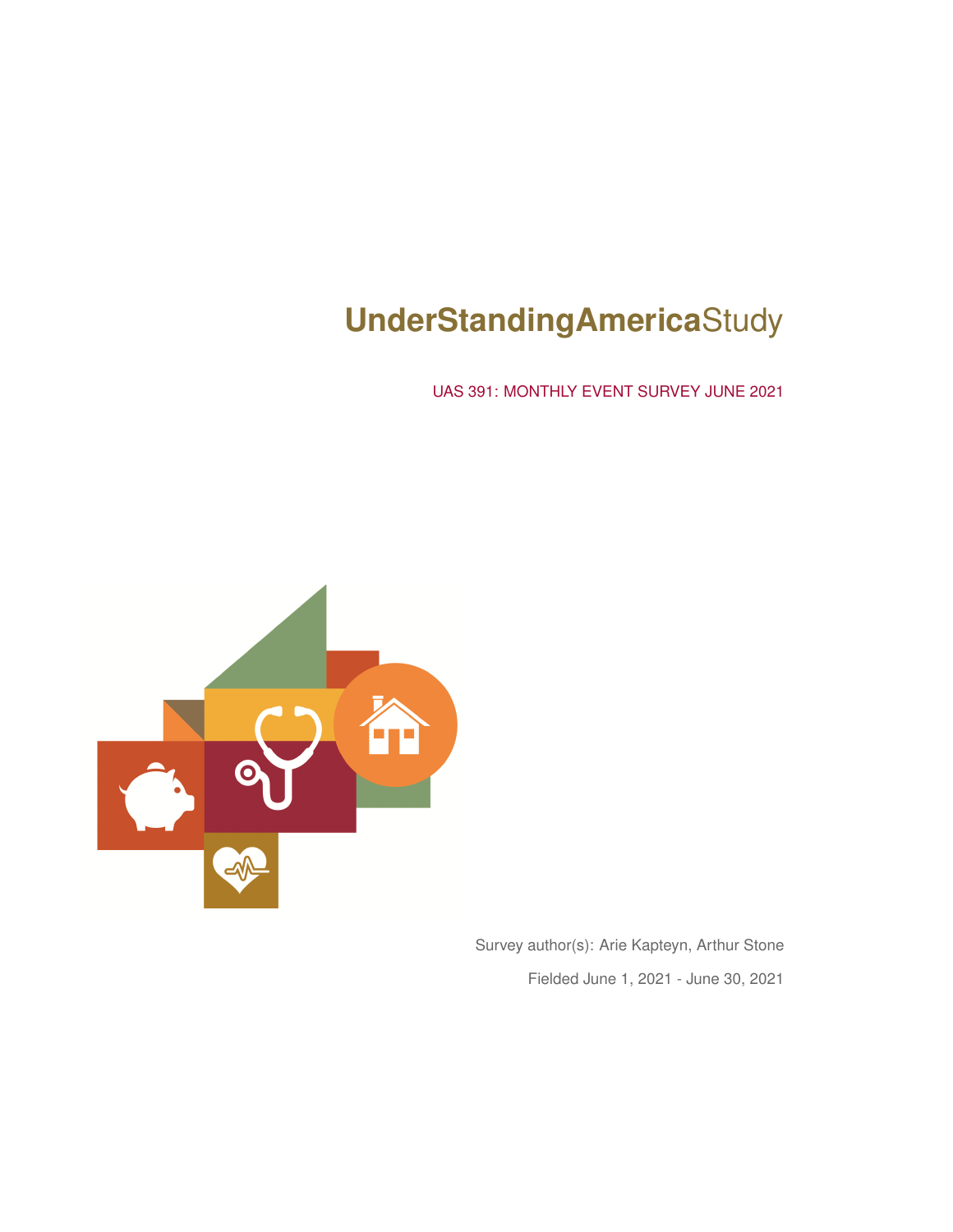## **Contents**

|                | Introduction                            | 3  |
|----------------|-----------------------------------------|----|
|                | 13<br>2 Survey Response And Data<br>2.3 | 4  |
| 3              | <b>Standard Variables</b>               | 6  |
| 4              | <b>Background Demographics</b>          | 9  |
| 5              | <b>Missing Data Conventions</b>         | 13 |
| 6              | <b>Routing Syntax</b>                   | 14 |
| $\overline{7}$ | <b>Survey with Routing</b>              | 15 |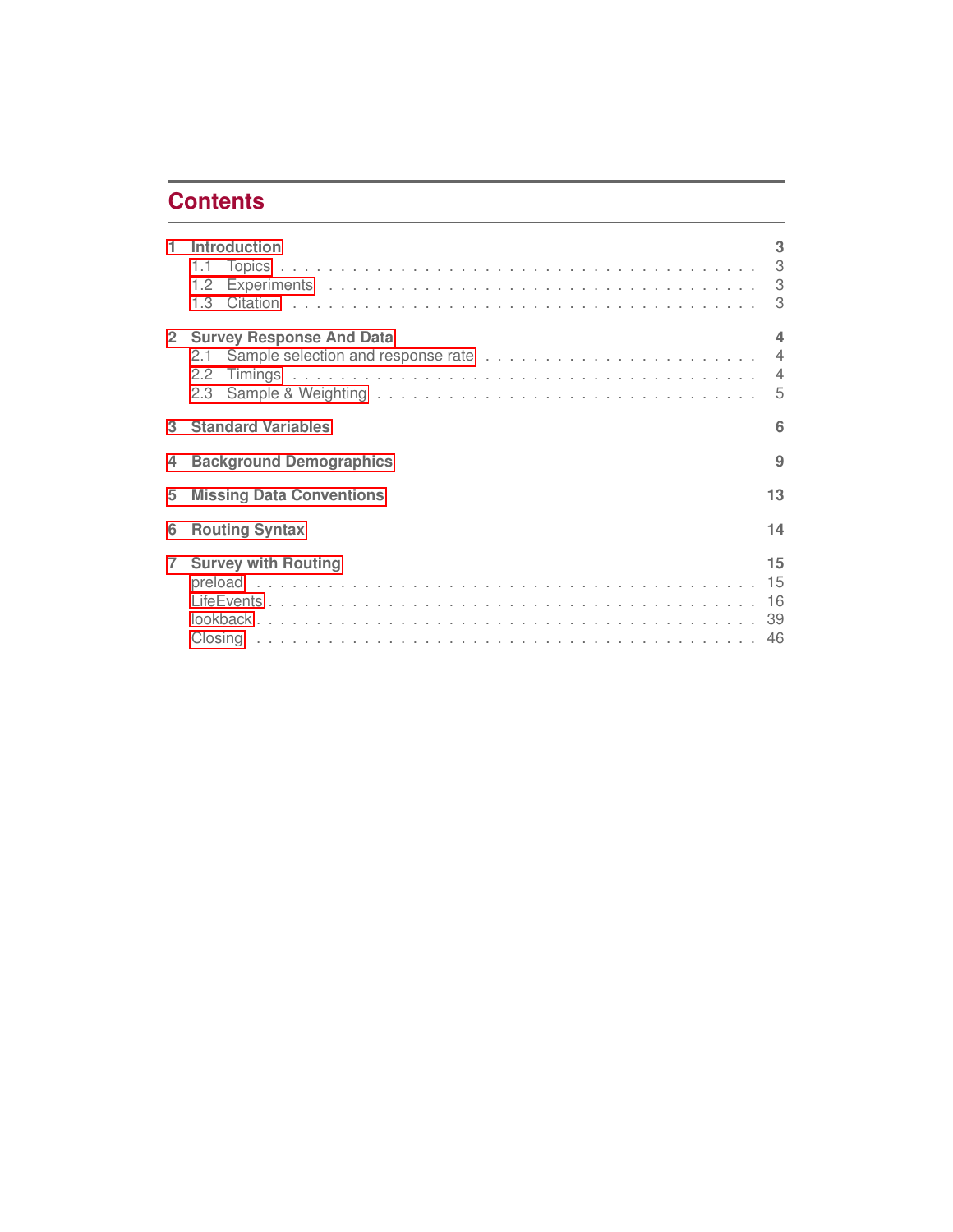## <span id="page-2-0"></span>**1 INTRODUCTION**

This survey, titled "UAS 391: Monthly Event Survey June 2021", is the next in a series of monthly surveys that asks older adults about events that happened to them in the previous month. This survey is no longer in the field. Respondents were paid \$3 to complete the survey.

Funded by NIA grant: Toward Next Generation Data on Health and Life Changes at Older Ages. Related surveys include UAS 102, UAS 195, UAS 198, UAS 204, UAS 205, UAS 211, UAS 215, UAS 218, UAS 222, UAS 228, UAS 232, UAS285, UAS 291, UAS 298, UAS 305, UAS 310, UAS 316, UAS 321, UAS 329, UAS 332, UAS 336, UAS 380, UAS 384, UAS 386 and UAS 391.

## <span id="page-2-1"></span>**1.1 Topics**

This survey contains questions (among others) on the following topics: Environment. A complete survey topic categorization for the UAS can be found [here.](https://uasdata.usc.edu/page/Surveys+by+topic)

## <span id="page-2-2"></span>**1.2 Experiments**

This survey did not include any experiments. A complete survey experiment categorization for the UAS can be found [here.](https://uasdata.usc.edu/page/Surveys+by+experiment)

## <span id="page-2-3"></span>**1.3 Citation**

Each publication, press release or other document that cites results from this survey must include an acknowledgment of UAS as the data source and a disclaimer such as, 'The project described in this paper relies on data from survey(s) administered by the Understanding America Study, which is maintained by the Center for Economic and Social Research (CESR) at the University of Southern California. The content of this paper is solely the responsibility of the authors and does not necessarily represent the official views of USC or UAS.' For any questions or more information about the UAS, contact Tania Gutsche, Project and Panel Manager, Center for Economic and Social Research, University of Southern California, at [tgutsche@usc.edu.](mailto:tgutsche@usc.edu)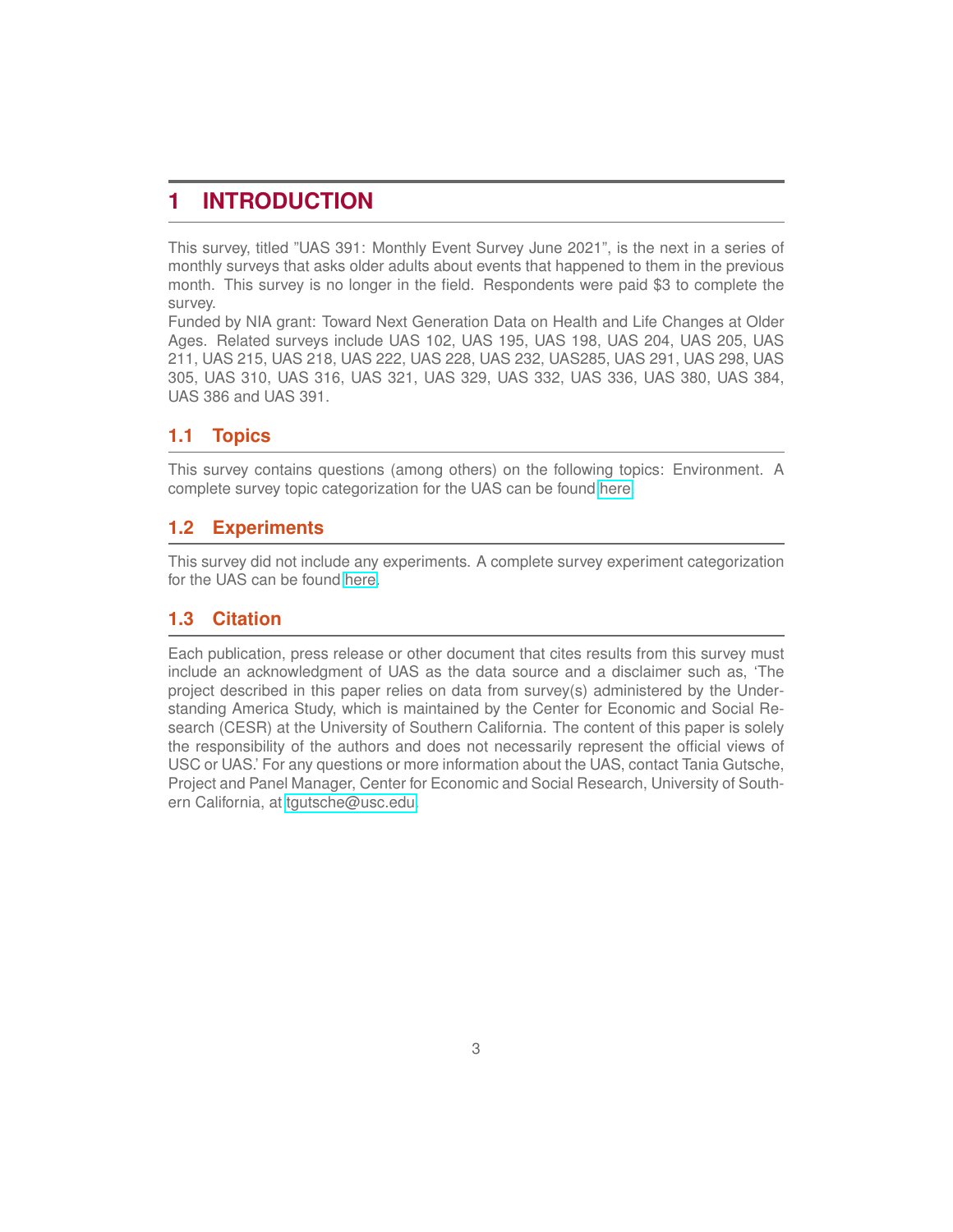## <span id="page-3-0"></span>**2 SURVEY RESPONSE AND DATA**

#### <span id="page-3-1"></span>**2.1 Sample selection and response rate**

The sample selection for this survey was:

All active respondents speakers age 50 and over except Spanish speakers.

As such, this survey was made available to 5024 UAS participants. Of those 5024 participants, 3590 completed the survey and are counted as respondents. Of those who are not counted as respondents, 11 started the survey without completing and 1423 did not start the survey. The overall response rate was 71.46%.

Note: We are unable to provide sample weights for a small number of UAS members (see the Sample weighting section below for details). If they completed the survey, these members are included in the data set with a weight of zero, but accounted for in the computation of total sample size and survey response rate.%.

The detailed survey response rate is as follows:

| <b>UAS391 - Response Overview</b>       |        |  |  |
|-----------------------------------------|--------|--|--|
| Size of selected sample                 | 5024   |  |  |
| Completed the survey                    | 3590   |  |  |
| Started but did not complete the survey | 11     |  |  |
| Did not start the survey                | 1423   |  |  |
| Response rate                           | 71.46% |  |  |

#### <span id="page-3-2"></span>**2.2 Timings**

The survey took respondents an average of 5 minutes, and the full distribution of survey response times is available in the figure below. Times per question are available upon request.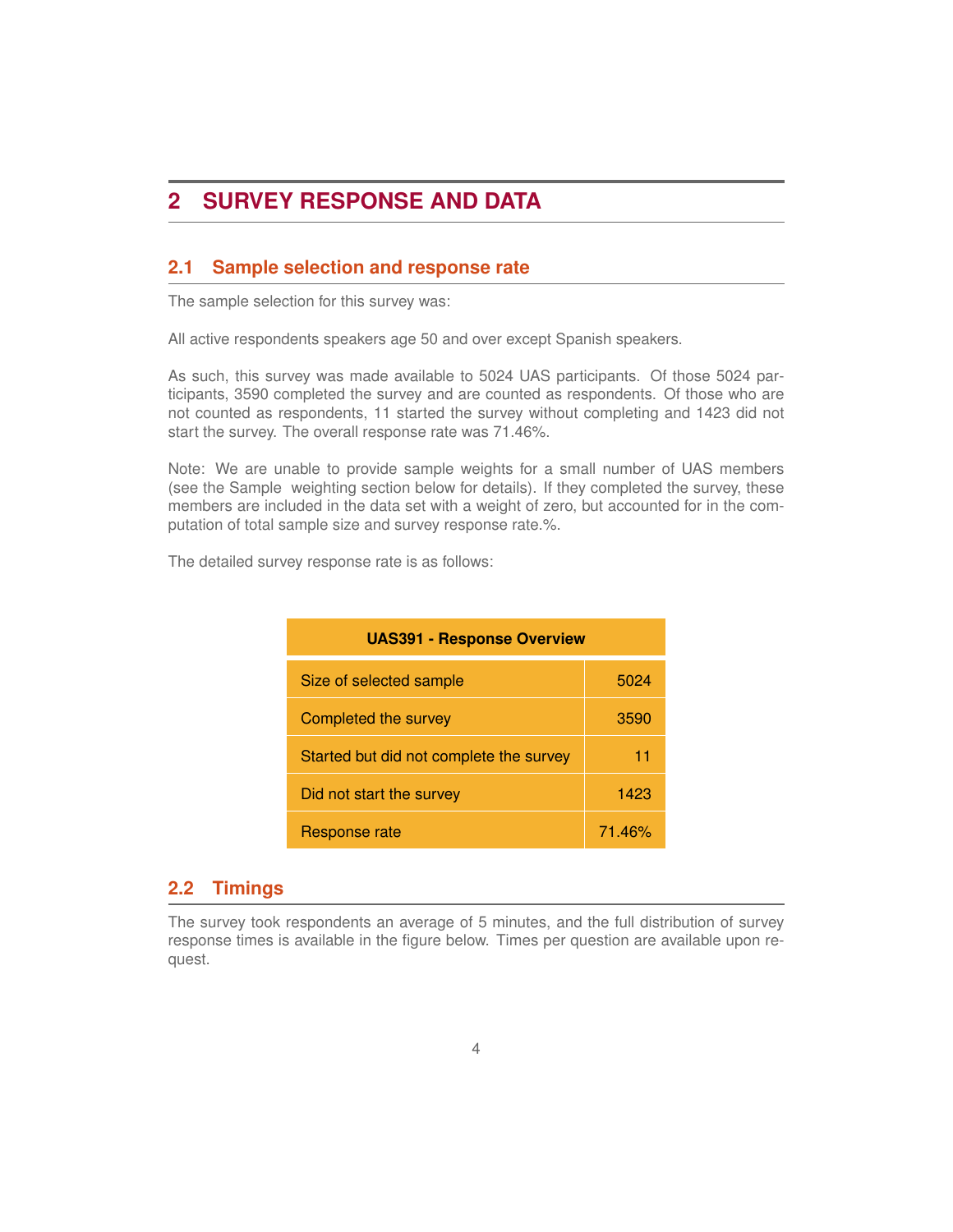

#### <span id="page-4-0"></span>**2.3 Sample & Weighting**

Sample weights for this survey are computed following the general [UAS Weighting Pro](https://uasdata.usc.edu/page/Weights)[cedure.](https://uasdata.usc.edu/page/Weights) Specifically, we use a two-step process where we first compute base weights, which correct for unequal probabilities of sampling UAS members, and then generate final, post-stratification weights, which align the sample to the reference population along certain socio-economic dimensions. These are gender (male/female), race and ethnicity (White/Black/Other/Hispanic/Native American), age (18-39/40-49/50/59/60+), education (High school or less/Some college/Bachelor or more), Census regions (Northeast/Midwest//West, excl. CA/CA, excl. LAC, LAC). Benchmark distributions for these variables are derived from the 6 most recent available Current Population Survey (CPS) Basic Monthly Survey with respect to the survey's completion date. The reference population considered for the weights is the U.S. population of adults age 18 and older.

This survey dataset may contain respondents with a weight of zero. These respondents belong to a small group of UAS members for whom sample weights cannot be computed due to non-probability recruitment for special projects. Hence, while they are accounted for in the total number of survey respondents, they do not contribute to any statistics using sample weights. More information is available from the [UAS Weighting Procedure.](https://uasdata.usc.edu/page/Weights) Please contact UAS staff with any questions.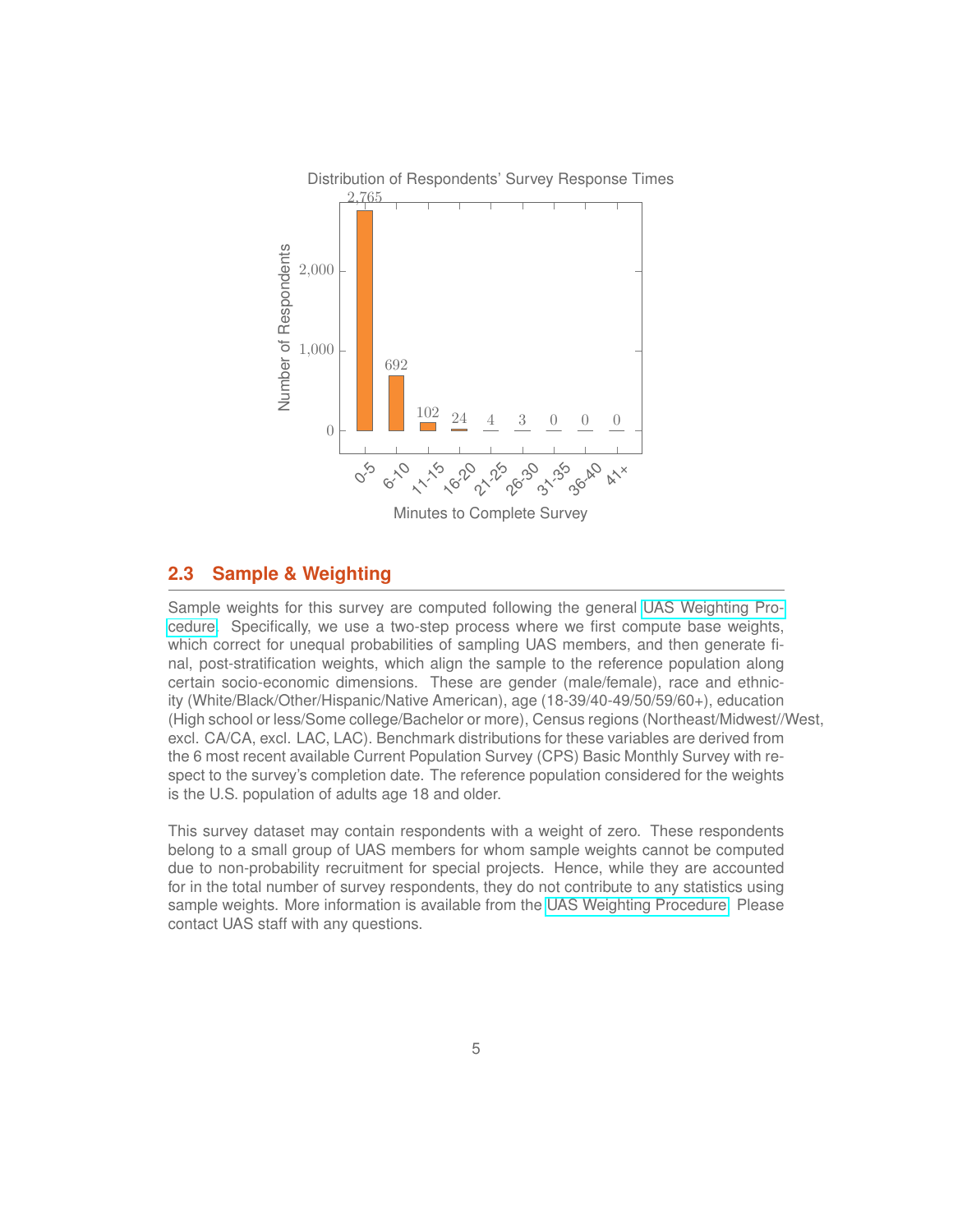## <span id="page-5-0"></span>**3 STANDARD VARIABLES**

Each Understanding America Study data contains a series of standard variables, consisting of individual, household and sample identifiers, language indicator, time stamps and a rating by the respondent of how much he or she liked the survey:

- **[uasid](https://uasdata.usc.edu/index.php?r=eNpLtDKxqi4GEkoFiempStbFVkYGQHZpUk5msl5KYkmiXlliUWZiUg5YDqisuDgzBcQ0tlIytjSECaZCBA2tlMBCFlZKIL15iblgbaZWSqWJYH21XDCHZyHQ)**: the identifier of the respondent. This identifier is assigned to a respondent at recruitment and stays with the respondent throughout each and every survey he/she participates in. When analyzing data from multiple surveys, the 'uasid' can be used to merge data sets.
- **[uashhid](https://uasdata.usc.edu/index.php?r=eNpLtDKxqi4GEkoFiempStbFVkYGQHZpUk5msl5KYkmiXlliUWZiUg5YDqisuDgzBcQ0tlIytjSECaZCBIFMQwMDAxDTwkoJpD0vMRes09xKqTSxOCMDpK4WXDAqAyM1)**: the household identifier of the respondent. Every member is assigned a household identifier, stored in the variable 'uashhid'. For the primary respondent this identifier equals his or her 'uasid'. All other eligible members of the primary respondent's household (everyone who is 18 or older in the household) who become UAS respondents receive the 'uasid' of the primary respondent as their household identifier. The identifier 'uashhid' remains constant over time for all respondents. Thus it is always possible to find the original UAS household of an UAS panel member (even after they, for example, have moved out to form another household).
- **[survhhid](https://uasdata.usc.edu/index.php?r=eNpLtDKxqi4GEkoFiempStbFVkYGQHZpUk5msl5KYkmiXlliUWZiUg5YDqisuDgzBcQ0tlIytjSECaZCBIFMQwMDAxDTwkoJpD0vMTcVyi0uLSrLyFwwKawFXDBPKCO9)**: uniquely identifies the household a UAS panel member belongs to in a given survey. For instance, if the primary respondent and his/her spouse are both UAS members at the time of a given survey, they both receive the same 'survhhid' identifier for that survey. If they subsequently split, they receive two different 'survhhid' in subsequent surveys. They, however, always share the same 'uashhid'. The identifier 'survhhid' is set to missing (.) if no other household members are UAS panel members at the time of the survey. Since individuals can answer the same survey at different points in time (which can be relatively far apart if the survey is kept in the field for a prolonged time), it may be possible that, within the same data set, household members have different 'survhhid' reflecting different household compositions at the time they answered the survey. For instance, suppose that the primary respondent and his/her spouse are both UAS members. If the primary respondent answers the survey when he/she is living with the spouse, but the spouse answers the survey when the couple has split, they receive different 'survhhid'. Hence, the variable 'survhhid' identifies household membership of UAS panel members, at the time the respondent answers the survey. Note: in the My Household survey 'survhhid' is set to unknown (.u) for respondents who last participated in the My Household survey prior to January 21, 2015.
- **[uasmembers](https://uasdata.usc.edu/index.php?r=eNo1jE0KgCAQhe8yBxDNFjWeZiwJQSOcbBPdvdFo8_h4f4Qj3iwCB20BHOOghatPcVErnaQuKpF86pnUmOPa0Fwi2Nn8ZvhMQaO1bjghtPlOuS-NvFbiHLIPhcE9L7lUJK0,)**: is the number of other household members who are also UAS panel members at the time of the survey. Since individuals can answer the same survey at different points in time (which can be relatively far apart is the survey is kept in the field for a prolonged time), it may be possible that, within the same data set, the primary respondent of a household has a value of '0', whereas the second UAS household respondent has a value of '1'. Therefore 'uasmembers' should be interpreted as the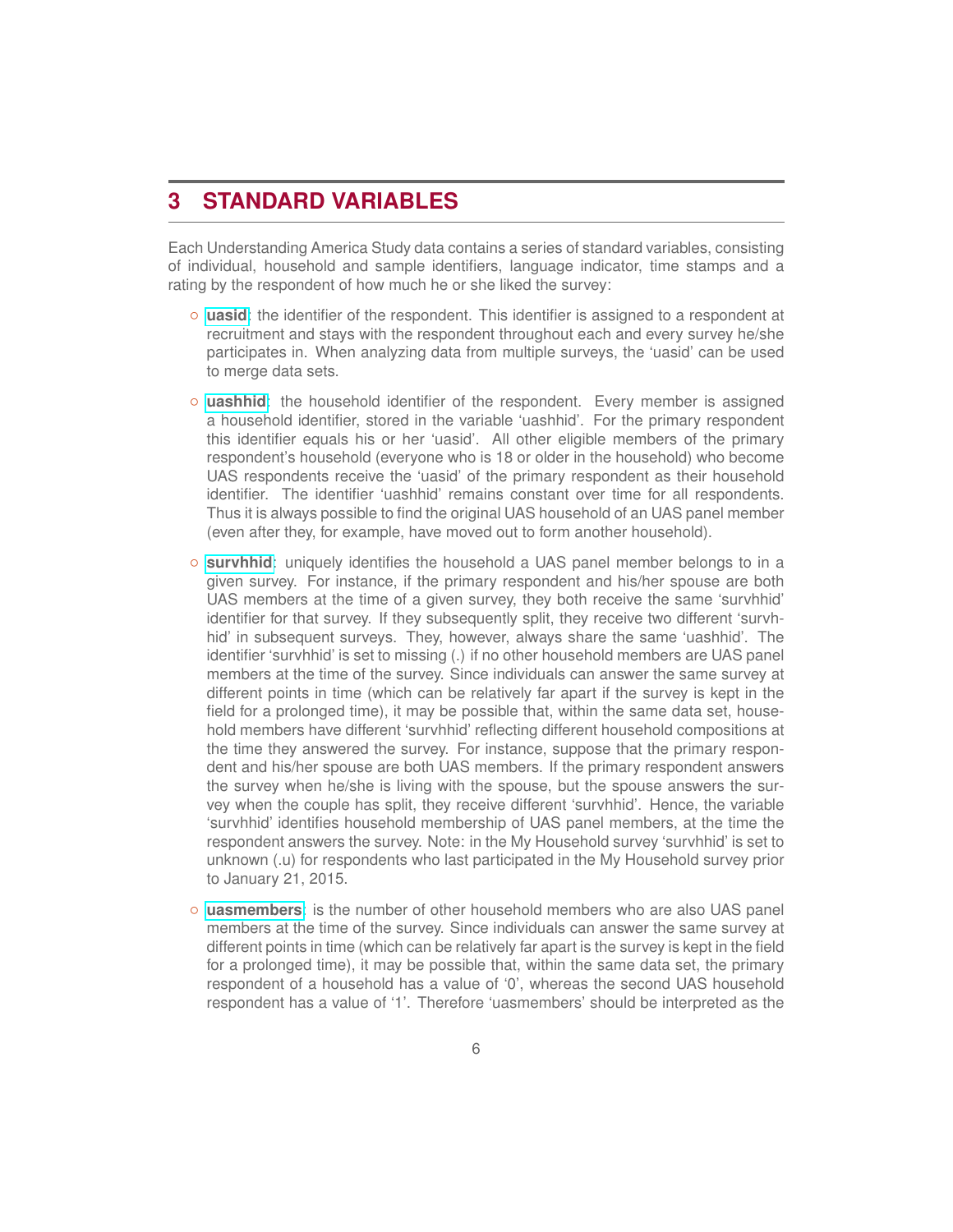number of household and UAS panel members at the time the respondent answers the survey. Note: in the My Household survey 'uasmembers' is set to unknown (.u) for respondents who last participated in the My Household survey prior to January 21, 2015.

- **[sampletype](https://uasdata.usc.edu/index.php?r=eNo1jFEKgCAQRO_iAWTNPmo7zZoSgoa0FkR099ain-HxdmcIe7xYQhVagpoYOxDeXYqz9lRJH7RFcum9yRtz9A0tKjuaX4ZPChpcMGg4oGr1lfLbNLLKlEsK9Sxi7ge5ySS9)**: indicates the sampling frame from which the household of the respondent was recruited. All UAS recruitment is done through address based sampling (ABS) in which samples are acquired based on postal records. Currently, the variable 'sampletype' takes on three values reflecting three distinct recruitment categories (in future data sets the number of categories may increase due to the incorporation of new recruitment categories):
	- 1. Nationally Representative Sample
	- 2. Native Americans: recruited through ABS, where the probability of drawing a zip-code is a function of the percentage of Native Americans in the zip-code. Primary respondents in these zip-codes who are not Native Americans are not invited to join the UAS.
	- 3. LA County: recruited through ABS drawing from zip-codes in Los Angeles County.
- **[batch](https://uasdata.usc.edu/index.php?r=eNpLtDKxqi4GEkoFiempStbFVkYGQHZpUk5msl5KYkmiXlliUWZiUg5YDqisuDgzBcQ0tlIytjSECaZCBIFMQwMDAxDTwkoJpD0vMRes09RKKSmxJDlDyboWXDDielwiTw,,)**: indicates the batch from which the respondent was recruited. There are currently the following values this variable takes (in future data sets the number of categories may increase due to the usage of new recruitment samples):
	- 1. ASDE 2014/01 Nat.Rep.
	- 2. ASDE 2014/01 Native Am.
	- 3. ASDE 2014/11 Native Am.
	- 4. LA County 2015/05 List Sample
	- 5. MSG 2015/07 Nat.Rep.
	- 6. MSG 2016/01 Nat.Rep. Batch 2
	- 7. MSG 2016/01 Nat.Rep. Batch 3
	- 8. MSG 2016/01 Nat.Rep. Batch 4
	- 9. MSG 2016/02 Nat.Rep. Batch 5
	- 10. MSG 2016/03 Nat.Rep. Batch 6
	- 11. MSG 2016/04 Nat.Rep. Batch 7
	- 12. MSG 2016/05 Nat.Rep. Batch 8
	- 13. MSG 2016/08 LA County Batch 2
	- 14. MSG 2017/03 LA County Batch 3
	- 15. MSG 2017/11 California Batch 1
	- 16. MSG 2018/02 California Batch 2
	- 17. MSG 2018/08 Nat.Rep. Batch 9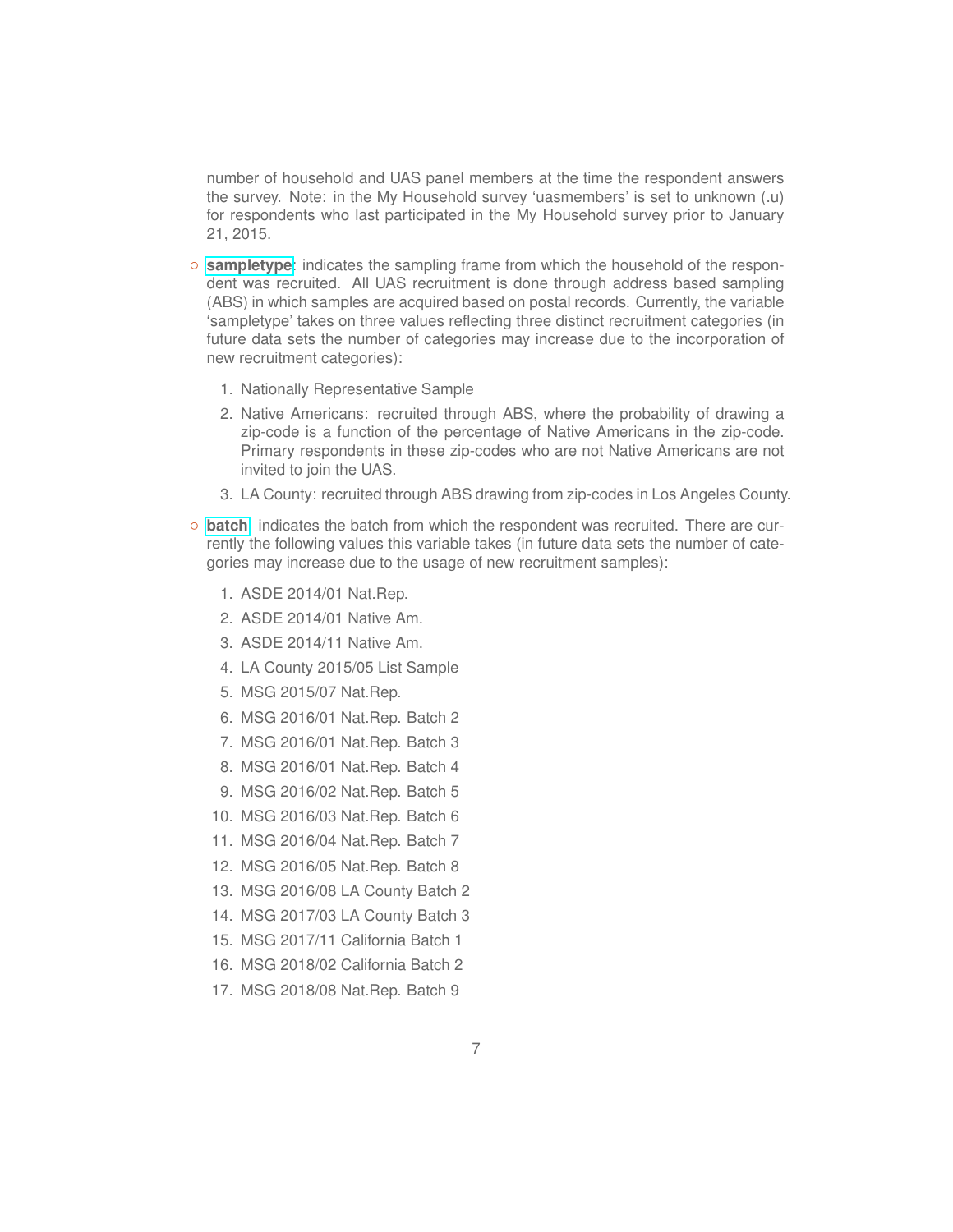- 18. MSG 2019/04 LA County Batch 4
- 19. MSG 2019/05 LA County Batch 5
- 20. MSG 2019/11 Nat. Rep. Batch 10
- 21. MSG 2020/08 Nat. Rep. Batch 11
- 22. MSG 2020/10 Nat. Rep. Batch 12
- 23. MSG 2021/02 Nat. Rep. Batch 13
- 24. MSG 2021/08 Nat. Rep. Batch 15
- 25. MSG 2021/08 Nat. Rep. Batch 16
- 26. MSG 2022/02 Nat. Rep. Batch 17
- 27. MSG 2022/02 Nat. Rep. Batch 18
- **primary [respondent](https://uasdata.usc.edu/index.php?r=eNo1i1EKgDAMQ-_SA4hzfmg9jFQ3pKBzrFMQ8e5uE39C8pIQtnhLEvC0WBgEmzr5Y1p5rgxFqk4KTNNaujQTYZOtRtC9-qH9oEIoqEPIX0dbuamUfeCNwjUGK353xroIw_MCj0xcJ5M,)**: indicates if the respondent was the first person within the household (i.e. to become a member or whether s/he was added as a subsequent member. A household in this regard is broadly defined as anyone living together with the primary respondent. That is, a household comprises individuals who live together, e.g. as part of a family relationship (like a spouse/child/parent) or in context of some other relationship (like a roommate or tenant).
- **[hardware](https://uasdata.usc.edu/index.php?r=eNpLtDKxqi4GEkoFiempStbFVkYGQHZpUk5msl5KYkmiXlliUWZiUg5YDqisuDgzBcQ0tlIytjSECaZCBA2tlMBCFlZKIL15ibmpUG5GYlFKeWIRkFsLXDDwTCML)**: indicates whether the respondent ever received hardware or not. Note: this variable should not be used to determine whether a respondent received hardware at a given point in time and/or whether s/he used the hardware to participate in a survey. Rather, it indicates whether hardware was ever provided:
	- 1. None
	- 2. Tablet (includes Internet)
- **[language](https://uasdata.usc.edu/index.php?r=eNpLtDKxqi4GEkoFiempStbFVkYGQHZpUk5msl5KYkmiXlliUWZiUg5YDqisuDgzBcQ0tlIytjSECaZCBA2tlMBCFlZKIL15ibmpUG5OYl56KdiGWlww8FwnIwE,)**: the language in which the survey was conducted. This variable takes a value of 1 for English and a value of 2 for Spanish.
- **start date (start year, start month, start day, start hour, start min, start sec)**: indicates the time at which the respondent started the survey.
- **end date (end year, end month, end day, end hour, end min, end sec)**: indicates the time at which the respondent completed the survey.
- **cs [001](https://uasdata.usc.edu/index.php?r=eNpLtDKxqi4GEkoFiempStbFVkYGQHZpUk5msl5KYkmiXlliUWZiUg5YDqisuDgzBcQ0tlIytjSECaZCBIFMQwMDsKiFlRJIe15iLlinmZVScnE8WK4WXDACqlwiFQ,,)**: indicates how interesting the respondent found the survey.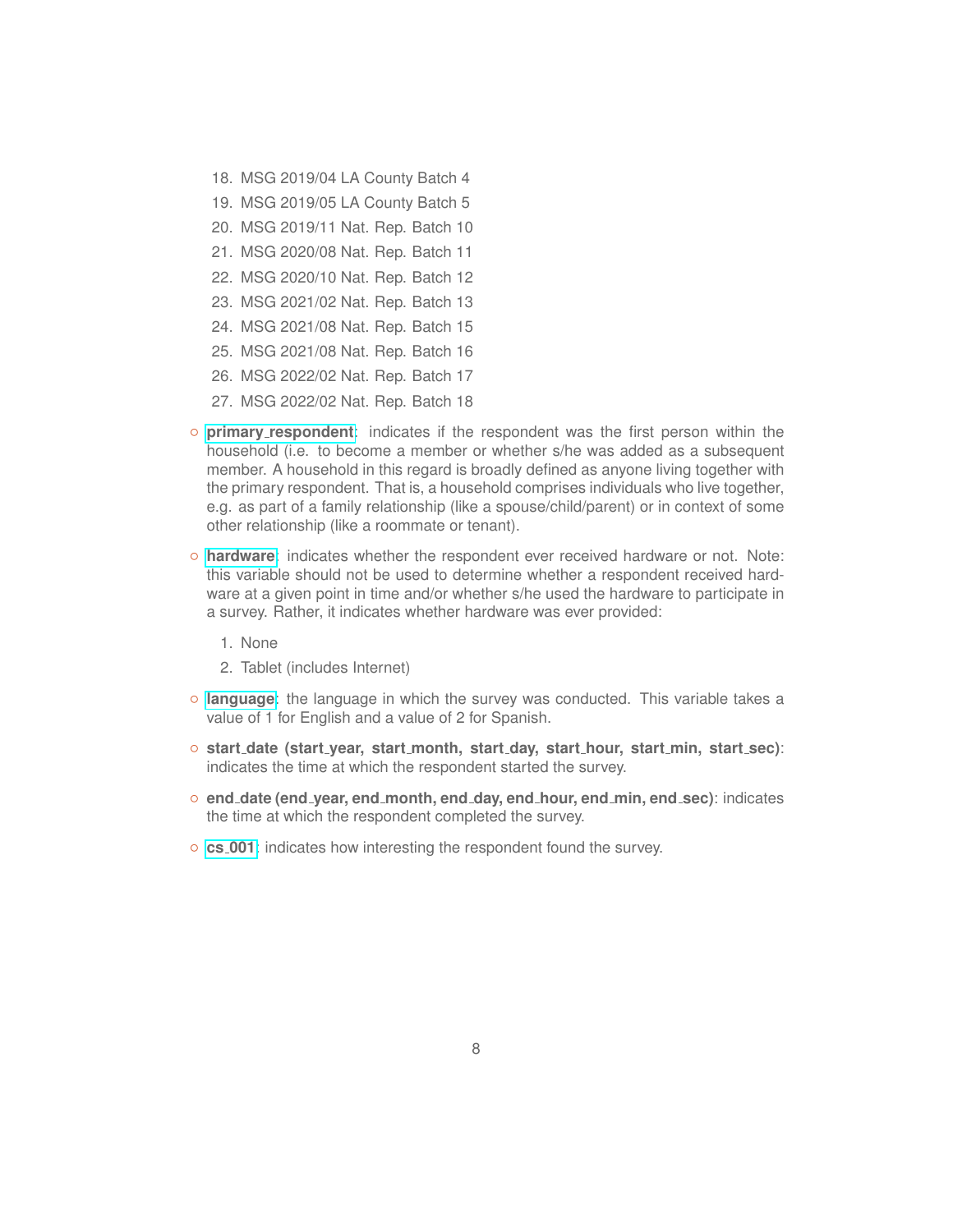## <span id="page-8-0"></span>**4 BACKGROUND DEMOGRAPHICS**

Every UAS survey data set includes demographic variables, which provide background information about the respondent and his/her household. Demographic information such as age, ethnicity, education, marital status, work status, state of residence, family structure is elicited every quarter through the ''My Household'' survey. The demographic variables provided with each survey are taken from the most recent 'MyHousehold' survey answered by the respondent. If at the time of a survey, the information in ''My Household'' is more than three months old, a respondent is required to check and update his or her information before being able to take the survey.

The following variables are available in each survey data set:

- **[gender](https://uasdata.usc.edu/index.php?r=eNo1i1EKgCAQRO-yB5A1I2o9zZpcIoJJaPUT3T01-hkeM_OYRrpLDdjZO9CFBqx8mhhWYflgcXEObGLf6q2UYBsqArXIv3RfWVFcImLDmaDpibduTgTeJesy6OcFBexcIsM,)**: the gender of the respondent.
- **[dateofbirth](https://uasdata.usc.edu/index.php?r=eNo1i1sKgCAQRfcyCxCtiBoXE2NaCfZAK4ho76nRz-XcF2GFd4gCG40GZMCCRz6Usz3TtBM7yVtSLndxFoLVCUuEshV_aL4wouCcXCdsENJ9oTk_RZ29WQdl_T51lyEP8nkBn49cJxs,) year**: the year of birth of the respondent.
- **[age](https://uasdata.usc.edu/index.php?r=eNpLtDKxqi4GEkoFiempStbFVkYGQHZpUk5msl5KYkmiXlliUWZiUg5YDqisuDgzBcQ0tlIytjSECaZCBIFMQwMDAxDTwkoJpD0vMTcVqhxsfi1cMJ1hIXg,)**: the age of the respondent at the start of the survey.
- **[agerange](https://uasdata.usc.edu/index.php?r=eNpLtDKxqi4GEkoFiempStbFVkYGQHZpUk5msl5KYkmiXlliUWZiUg5YDqisuDgzBcQ0tlIytjSECaZCBIFMQwMDAxDTwkoJpD0vMTcVygWaX5SYB7KkFlwwTS4jig,,)**: if the respondent's age cannot be calculate due to missing information, 'agerange' indicates the approximate age. Should a value for both the 'age' and 'agerange' be present, then 'age' takes precedence over 'agerange'.
- **[citizenus](https://uasdata.usc.edu/index.php?r=eNo1i0sKgDAMRO-SA5T4Wdj0NFGLBLSIqS4U726quBkeM_OYWrrUAlaeXCIEpRqN936WwY2c2R28Cffzu9lNVcaCDUHjq7-MX2lYIWLBjqDoiZfX9ASDZDlj2hXC_Vwwcy8kLw,,)**: indicates whether the respondent is a U.S. citizen.
- **[bornus](https://uasdata.usc.edu/index.php?r=eNo1i1EKgCAQRO-yBxDLiFpPs6aEYBZu9hPdPTX6GR4z8wgHvLkEHLQ60Iy9LJxN8IuwdJK4KHkyoW3lxuxtRYWg5u4v3VcW7KSUFVwnhKpH2po5XCKYPcXMoJ8XBrtcIuc,)**: indicates whether the respondent was born in the U.S.
- **[stateborn](https://uasdata.usc.edu/index.php?r=eNo1i1EKgCAQRO-yBxDNPnI9zZoSglmo9RPdvbXoZ3jMzCMc8aocsNMSwFYcJPPhUpyFp0bipBLJpXfjW63Rd9QI2qi_DF_JqKSUHVwnhK5nWl_T8KlRC24rGez9XDBzMyQj)**: indicates the state in which the respondent was born. This is set to missing (.) if the respondent was not born in the U.S.
- **[countryborn](https://uasdata.usc.edu/index.php?r=eNo1i0EKgDAMBP-SB5RUPWh8TapFClqlqYKIfzdVvCzD7g5TQ5dowMaTh16oQuXdzWEwI2c2B6fAbn43vYmEsWBNUHf2L_1XKlpELNgSFD3y8prWEgzrHnM63ZpcIvT3A-AcJT8,)**: indicates the country in which the respondent was born. This is set to missing (.) if the respondent was born in the U.S.
- **[countryborn](https://uasdata.usc.edu/index.php?r=eNo1i1EKgCAQRO-yBxCtoNoOE6tJCaahFkR097ToZ3jMzCNs8Io5YKNZwxCx4pl3aY1iEyViBwVD0r5bvsVopoI1Qt2Lv9RfmVFwzgt2CEV3tL6maBGU310Kp_TBjT4tOsBwP8s_XCfG) other**: indicates the country of birth if that country is not on the drop down list of countries shown to the respondent'.
- **[statereside](https://uasdata.usc.edu/index.php?r=eNo1jEEKgDAMBP-SB5TEetD4mlSLFKpIW72IfzeteAnD7G6Ee76zHjhk9TBl7lD5dDHMZpFcIuaSFMTFlmkt57BUtAx2pF_6TyoSXCJWHBjqfJetLYm0VaT45PWBqucF30IlFw,,)**: the state in which the respondent is living.
- **[immigration](https://uasdata.usc.edu/index.php?r=eNo1i0sOQEAQRO_SB5AZLGiHkfKJdGIQPWzE3fUQm8qrH7jkS01owzRSo5w746Obpc8GRGRcJ3ZBN7-dzVRlSFgwFbX_w_ELDb1zLmHFlO4Lwvv05iUEmXZEWZdWI-Kh1NwP8hQoJA,,) status**: indicates whether the respondent is an immigrant. It takes one of the following values: 0 Non-immigrant, 1 First generation immigrant (immigrant who migrated to the U.S), 2 Second generation immigrant (U.S.-born children of at least one foreign-born parent), 3 Third generation immigrant (U.S.-born children of at least one U.S.-born parent, where at least one grandparent is foreign-born), or 4 Unknown immigrant status.
- **[maritalstatus](https://uasdata.usc.edu/index.php?r=eNo1jE0KgCAQhe8yBxCtFjWe5lkRgkU02ia6e2PR5vHx_sAdX6JCO5aZvHBjlUtIcTQTMsyJI1wipDfTmkicKrZM7eB-c_5MRWetrdgz1fmG9V067a_6lJEkIxchfz8rxCYK)**: the marital status of the respondent.
- **[livewithpartner](https://uasdata.usc.edu/index.php?r=eNo1i1EKgCAQRO-yBwjNglpPs6bUgoWo1Ud097ToZ3jMzCPs8EolINDsQFwnbEXh3XieGkuZmoNcIpPx71ZuKbGtqBDUKP_SfWVBKYSoOCBUfaP1NWWP4PlwXCfnJVDMm4ug7wd6pSbmlivewithpartner)**: indicates whether the respondent lives with a partner.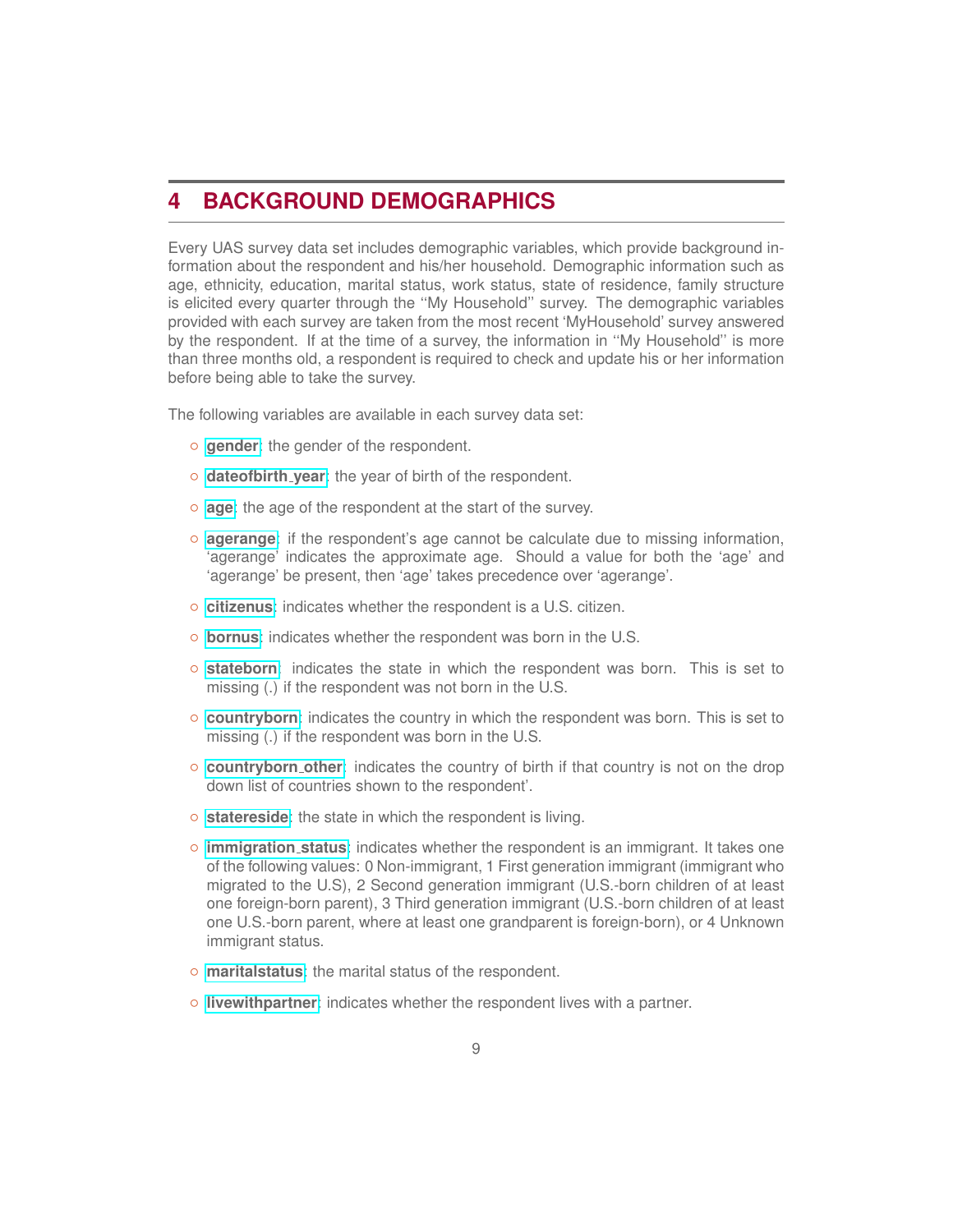- **[education](https://uasdata.usc.edu/index.php?r=eNo1i8sNgCAQRHvZAgiIB1mqWT4xJIhGwIuxdwHjZfIyM49wxju3gINWDzrjxBtXE4Nljgqxi85AJo6t3XIOrqNEkEr8pf_KhoJz3nFB6HqibZgKwbtqqYQ9gX5ecjUkDQ,,education)**: the highest level of education attained by the respondent.
- **[hisplatino](https://uasdata.usc.edu/index.php?r=eNo1i0sOQEAQRO_SB5D2SdBOU8yESZCJxkbcXQ-xqbxU1YNUcqkFRYyeOpWCjY9-DkPmsCM7sQX087vZTTW4hKVQ2eZ_6b_SMGfmhI1Q0lcsr1nbKWINOlF3PypYI0U,spanish)**: indicates whether the respondent identifies him or herself as being Hispanic or Latino. This variable is asked separately from race.
- **[hisplatinogroup](https://uasdata.usc.edu/index.php?r=eNo1i0EOgCAMBP_SBxBAD1peU5UgCVwiserF-HeLxstmsrtD2OLFElAoeHCMVgsfQ4qjmmhcJ3XSFmlI7yY35jhVbBCa3vyl_0pBo7Wu2CFUPdPymsbKq1COPIdtPQq4-wEFoiWespanishgroup)**: indicates which Hispanic or Latino group a respondent identifies him or herself with. This is set to missing (.) if the respondent does not identify him or herself as being Hispanic or Latino.
- **[white](https://uasdata.usc.edu/index.php?r=eNpLtDKxqi4GEkoFiempStbFVkYGQHZpUk5msl5KYkmiXlliUWZiUg5YDqisuDgzBcQ0tlIytjSECaZCBIFMQwMDAxDTwkoJpD0vMRes09RKqTwjswTIrgVcMONaXCJu)**: indicates whether the respondent identifies him or herself as white (Caucasian).
- **[black](https://uasdata.usc.edu/index.php?r=eNo1i1EKgCAQRO-yB5A1C2o9zZoSkkVk9RPdvdXoZ3jMzGNq6c4SsPEUwGZqUPh0KY7K88Hq4j2yS3WTW87RFzQEZtB_Gb5SUCNiwZ6g6Csv1ewIXFzicQb7vOJhXCJK)**: indicates whether the respondent identifies him or herself as black (African-American).
- **[nativeamer](https://uasdata.usc.edu/index.php?r=eNo1jEEOgCAMBP_SBxAQD1peU4QYEiQGkIvx7xaMl81k2l3CGe_CAVwn7R5MwUkyXzaGTTiqJBrlQDaOG7-VElxcR42gV_VL_0lGJaXsuCD0eqJjNBWvJqqheRYZzPMCuRkkpQ,,)**: indicates whether the respondent identifies him or herself as Native American (American Indian or Alaska Native).
- **[asian](https://uasdata.usc.edu/index.php?r=eNo1i0sKgDAQQ-8yB5DWD-h4mtQWGahcIo66Ee9uW3ETHkkeuOVbU9CGOdCoXFybxKeLMlUeB6oLu8DFsqWbqviMDVMz2L8MX5nQGmMy9kxZX7EUs2OCClYanxfivFwiWQ,,)**: indicates whether the respondent identifies him or herself as Asian (Asian-American).
- **[pacific](https://uasdata.usc.edu/index.php?r=eNpLtDKxqi4GEkoFiempStbFVkYGQHZpUk5msl5KYkmiXlliUWZiUg5YDqisuDgzBcQ0tlIytjSECaZCBIFMQwMDAxDTwkoJpD0vMRes0xxkQXJmWmayknUtXDApSCMe)**: indicates whether the respondent identifies him or herself as Native Hawaiian or Other Pacific Islander.
- **[race](https://uasdata.usc.edu/index.php?r=eNpLtDKxqi4GEkoFiempStbFVkYGQHZpUk5msl5KYkmiXlliUWZiUg5YDqisuDgzBcQ0tlIytjSECaZCBIFMQwMDAxDTwkoJpD0vMRemsygxGcisBVwwv-Yh5w,,)**: indicates the race of the respondent as singular (e.g., '1 White' or '2 Black') or as mixed (in case the respondent identifies with two or more races). The value '6 Mixed' that the respondent answered 'Yes' to at least two of the single race categories. This variable is generated based on the values of the different race variables (white, black, nativeamer, asian, pacific). This composite measure is not conditional on hisplatino, so an individual may identify as Hispanic or Latino, and also as a member of one or more racial groups.
- **[working](https://uasdata.usc.edu/index.php?r=eNpLtDKxqi4GEkoFiempStbFVkYGQHZpUk5msl5KYkmiXlliUWZiUg5YDqisuDgzBcQ0tlIytjSECaZCBIFMQwMDAxDTwkoJpD0vMRes09xKqTy_KDszL13JuhZcMCrNI1A,)**: indicates whether the respondent is working for pay.
- **[sick](https://uasdata.usc.edu/index.php?r=eNpLtDKxqi4GEkoFiempStbFVkYGQHZpUk5msl5KYkmiXlliUWZiUg5YDqisuDgzBcQ0tlIytjSECaZCBIFMQwMDAxDTwkoJpD0vMReuMzM5W8m6FlwwwDUh9g,,) leave**: indicates whether the respondent is not working because sick or on leave.
- **[unemp](https://uasdata.usc.edu/index.php?r=eNo1i1EOQDAQRO-yB5Bt-WB7GFmUNGlLFImIu9sSP5OXmXlMFV1JAhaeLJhEGoX3zru-GHjj4uDVceffTW4puSFjSVA26i_tVwoqRMxYE2Q9cnhNpQn2aMPSej7ncQRzPwUDJYA,) layoff**: indicates whether the respondent is unemployed or on lay off.
- **[unemp](https://uasdata.usc.edu/index.php?r=eNo1jE0KgCAQhe8yBwjNFjUdJsaUkCwls01090ajzePj_RF2eFwnFoi0WBgTtoI5a-_mxtBJzUWHI-1rxrWUnCmoENQgf9N-JqMUQhTsEcp8p60uJb_m3W5x8iGsMD4vuZwksg,,) look**: indicates whether the respondent is unemployed and looking for a job.
- **[retired](https://uasdata.usc.edu/index.php?r=eNo1i1EKgCAQRO-yBxDNoNpOs-YSgkWo9RPdvdXoZ3jMzCPs8c4ScNDKMGfstPDpYliUp0LqohTIxbbJLefgK1oEO5m_5K8UNFrriiNC1XfamjkgJC4hsfyeFypAIz4,)**: indicates whether the respondent is retired.
- **[disabled](https://uasdata.usc.edu/index.php?r=eNpLtDKxqi4GEkoFiempStbFVkYGQHZpUk5msl5KYkmiXlliUWZiUg5YDqisuDgzBcQ0tlIytjSECaZCBIFMQwMDAxDTwkoJpD0vMTcVxs0sBpkDVFgLXDBNRiOI)**: indicates whether the respondent has a disability.
- **lf [other](https://uasdata.usc.edu/index.php?r=eNpLtDKxqi4GEkoFiempStbFVkYGQHZpUk5msl5KYkmiXlliUWZiUg5YDqisuDgzBcQ0tlIytjSECaZCBIFMQwMDAxDTwkoJpD0vMTcVys1Ji88vyUgtUrKuBVwwTdojow,,)**: specifies other labor force status.
- **[laborstatus](https://uasdata.usc.edu/index.php?r=eNo1i0sOgCAQQ-8yBzCgLnQ4TRFjSPATBt0Y7y5g3DQvbR-451ty0IFlJiPcqsynDX5qHBKaC9HDhrrlm4h3BTumbtR_OX9lRq2UKjgwFX3DWk2tmQLsHiUhnULmeQHfEiUu)**: indicates the labor force status of the respondent as singular (e.g., '1 Working for pay' or '2 On sick or other leave') or as mixed (in case the respondent selects two or more labor statuses). The value '8 Mixed' indicates that the respondent answered 'Yes' to at least two of the single labor force status variables. This variable is generated based on the values of the different labor status variables (working, sick leave, unempl layoff, unempl look, retired, disabled, If other).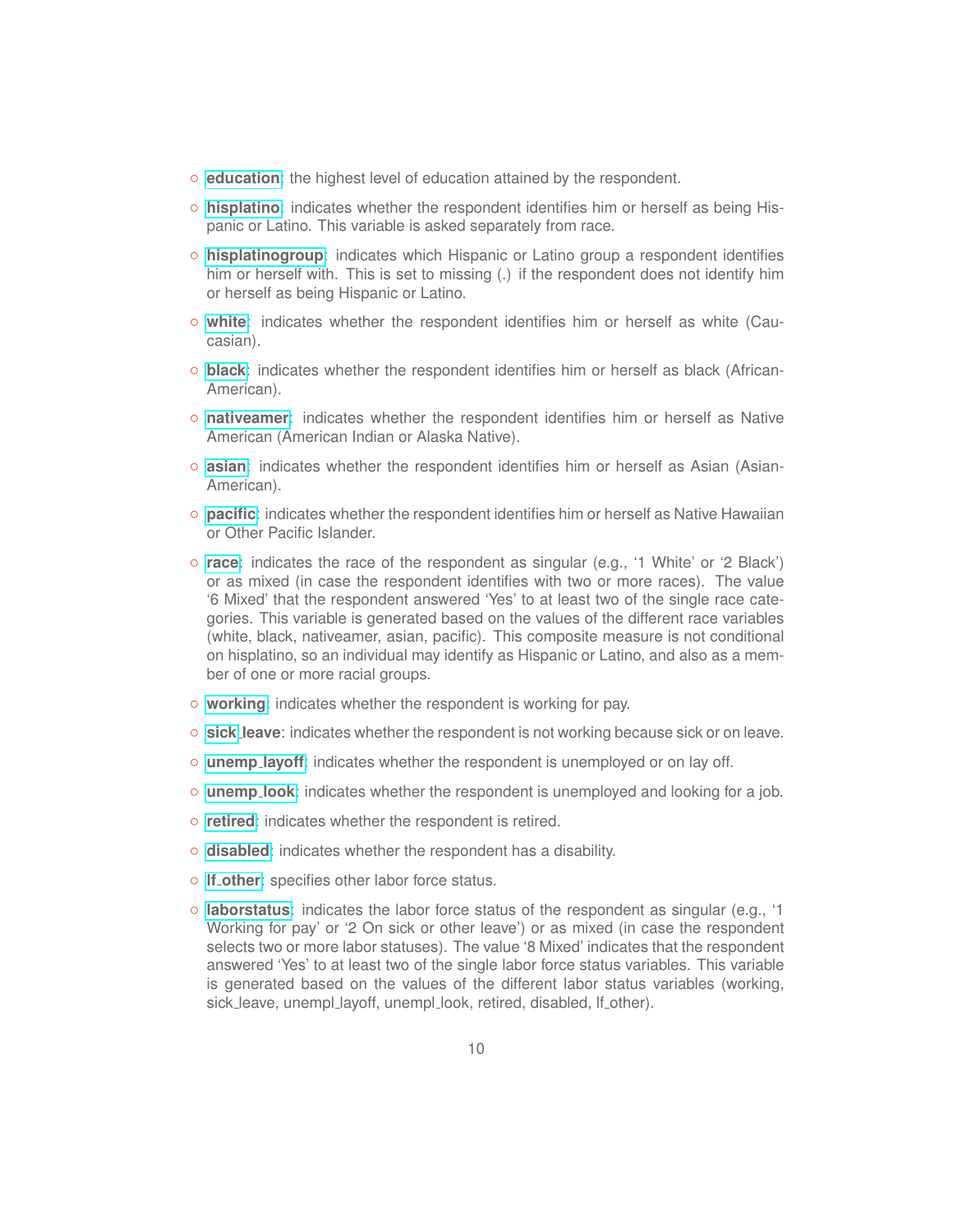- **[employmenttype](https://uasdata.usc.edu/index.php?r=eNo1i1EKgCAQRO_iAUSzj9pOs6aEoCZpgUR3bzX6GR5vZhBGuDMFS7hZtmQYBPGpvVu5wYL8wsOh9r2jWc7ONFTA1Cx_aT9JKIUQDVwnYO0eMfSnpMqG5PcabCylJrLPC1OpJok,)**: indicates the employment type of the respondent (employed by the government, by a private company, a nonprofit organization, or self-employed). This is set to missing (.) if the respondent is not currently working or currently on sick or other leave.
- **[workfullpart](https://uasdata.usc.edu/index.php?r=eNo1i0sOgCAMRO_SAxhAF1pOU78h1k8o6MJ4d0HjZvIyM4-wwktSwE7TXDBW0KjEsWXXFT0FKg7yjlp-t3QTcX3GEqFs9F8OX5lQK6Uy1ghZX2l5TW0Qzs3PY2TeyQew9wMGZyWo)**: indicates whether the respondent works full or part-time. This is set to missing (.) if the respondent is not currently working or currently on sick or other leave.
- **[hourswork](https://uasdata.usc.edu/index.php?r=eNo1i8kNgDAMBHtxAcgBHsRUYyCCiFMxxwPRO04Qn9Vod4eppFs0YOPeQS2Uo_LRTL7NOt45Ozl4bqa06U3EdxELgsKav3RfqWgQMWJFEPWF52RagmE9glxcaxihfl50JSRF)**: indicates the number of hours the respondent works per week. This is set to missing (.) if the respondent is not currently working or currently on sick or other leave.
- **[hhincome](https://uasdata.usc.edu/index.php?r=eNpLtDKxqi4GEkoFiempStbFVkYGQHZpUk5msl5KYkmiXlliUWZiUg5YDqisuDgzBcQ0tlIytjSECaZCBIFMQwMDAxDTwkoJpD0vMTcVys3IyMxLzgdxawFNuyOb)**: is the total combined income of all members of the respondent's household (living in their household) during the past 12 months.
- **[anyhhmember](https://uasdata.usc.edu/index.php?r=eNo1i1EKgCAQRO-yBxDNPmo9zZqSgkpoBRHdPTX6GR4z8whHvEsN2Gi1oAoOvPKhg1-YoZ3YSdmTDn2rt1K8aSgR5Cz-0n5lRcE5bzghND1R7KYQCJQu56KN2mZQzwveaiUK)**: indicates whether there were any members in the respondent's household at the time he/she answered the survey as reported by the respondent.
- **[hhmembernumber](https://uasdata.usc.edu/index.php?r=eNo1i0EOgCAMBP_SBxgQD1pfU6QREjBGxIvx7xaMl81kZ5dwwDtLwE4rw5yxV8LFxrB0jk7qLjoC2diczHIOrqJBMJP-S_5KQa2UqjhcItT7Rqk9tSjvE1wny8dWasL8vFFDJk4,)**: indicates the number of household members in the respondent's household at the time of the survey as reported by the respondent. It may be that 'anyhhmember' is 'Yes', but 'hhmembernumber' is missing if the respondent did not provide the number of household members at the time of the survey.
- **[hhmemberin](https://uasdata.usc.edu/index.php?r=eNo1i1EKgCAQRO-yBwjNPmo7TKwpKaiEVj_R3VuNfobHzDzCAe_CATttFuaCvWA-dfBrZ-ig7qLsSYe28a0UbyoqBDXJv7RfySiFEBVHhKpcJ4rNlD2Cc9FGbbNPC4vPCwLNJSo,) #**: indicates whether a household member is currently in the household as reported by the respondent. Household members are never removed from the stored household roster and their information is always included in survey data sets. The order of the roster is the same order in which household members were specified by the respondent in the 'MyHousehold' survey. The order is identified by the suffix  $H$  (e.g.,  $\overline{\ }$  1 indicates the first household member,  $\overline{\ }$  2 the second household member, etc.).

As an example, if the first household member is in the household at the time of the survey, 'hhmemberin\_1' is set to '1 HH Member 1 is in the HH'; if he/she has moved out, 'hhmemberin 1' is set to '0 HH member 1 is no longer in the HH'. Since information of other household members (stored in the variables listed below) is always included in survey data sets, information about 'hhmemberin<sub>-1</sub>' is available whether this person is still in the household or has moved out.

- **[hhmembergen](https://uasdata.usc.edu/index.php?r=eNo1i1EKgCAQRO-yBwitiNoOE2suKmSEVj_R3VuLfobHzDzCFq8sARs5hjFjrYQPs4S5srRTdVIKZJZ3k1vOwRZsEJpB_yV_paBWShXsEYq-UnxN3SF4HzkaTo5Xy2kS-X5cMJ5cIibM) #**: indicates the gender of another household member as reported by the respondent.
- **[hhmemberage](https://uasdata.usc.edu/index.php?r=eNpLtDKxqi4GEkoFiempStbFVkYGQHZpUk5msl5KYkmiXlliUWZiUg5YDqisuDgzBcQ0tlIytjSECaZCBIFMQwMDAxDTwkoJpD0vMRes0xCoPiMjNzU3KbUIaFE8UGctXDAojSWB) #**: indicates the age of another household member. The age is derived from the month and year of birth of the household member as reported by the respondent.
- **[hhmemberrel](https://uasdata.usc.edu/index.php?r=eNo1i1EKgCAQRO_iAUSzj9oOE2suKWiEVj_R3VuNfobHzDyEHu7CIXZcXElMBTrFfNoYFunwQHlhDmhj2_hWSnAVDQgz6r-kr2TUSqmKA4iqb5iaqfnvfaJkKWeKM5vPCykxJZc,) #**: indicates the relationship of the respondent to the other household member as reported by the respondent.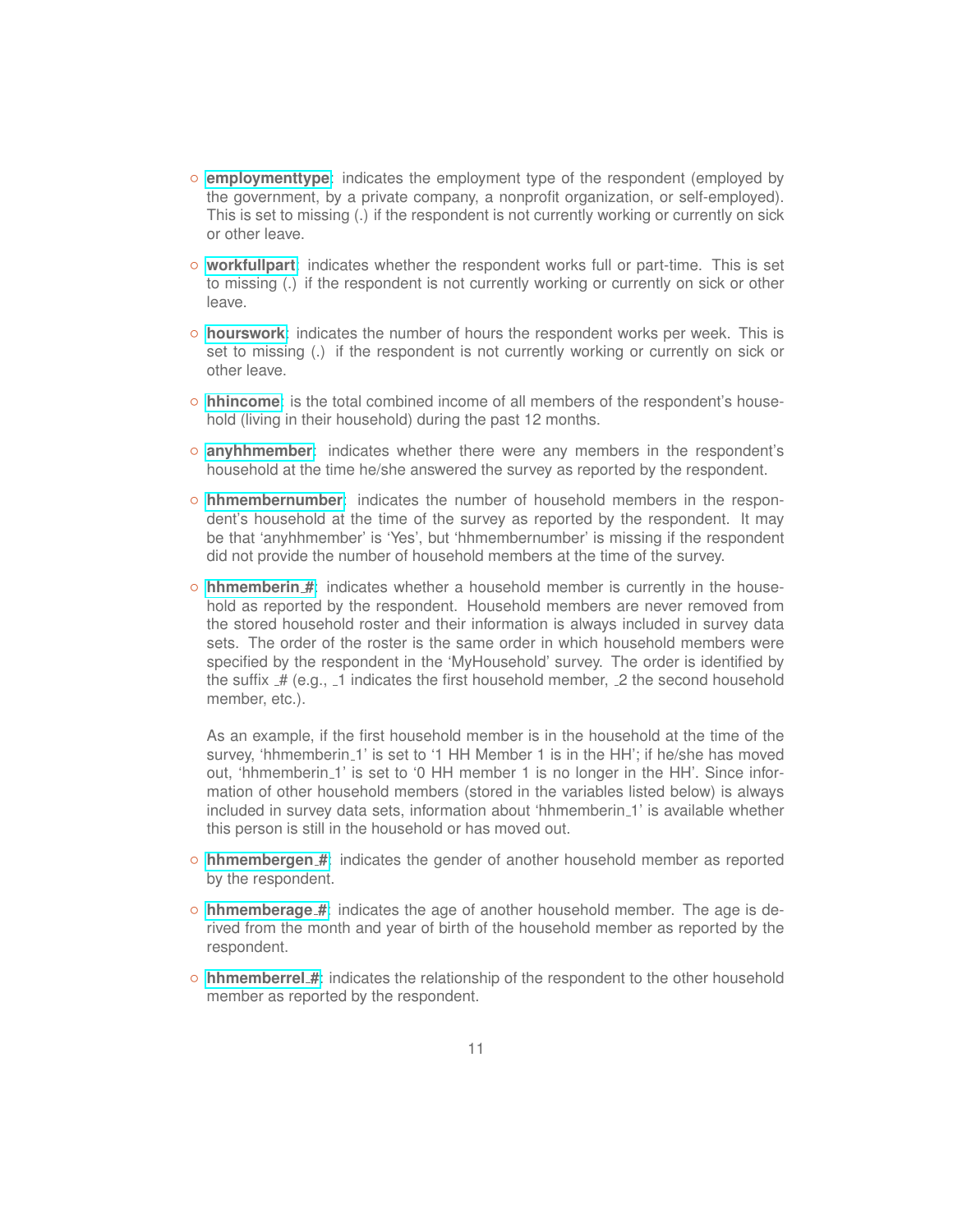- **[hhmemberuasid](https://uasdata.usc.edu/index.php?r=eNo1jFEKgCAQRO-yBxDNgtoOE2tKChqR2U9099ain-Exu28IW7wyB2y0OBgzNpK5mBhmYekgcdIeyMT3xm85B1tRI-hB_aX7SkYlpazYI1R9pfSaqkPwPrlk3F6INyZ27wd3HiZs) #**: is the 'uasid' of the other household member if this person is also a UAS panel member. It is set to missing (.) if this person is not a UAS panel member at the time of the survey. Since this identifier is directly reported by the respondent (chosen from a preloaded list), it may differ from the actual (correct) 'uasid' of the UAS member it refers to because of reporting error. Also, this variable should not be used to identify UAS members in a given household at the time of the survey. This is because the variables 'hhmemberuasid\_#' are taken from the most recent 'My Household' and changes in household composition involving UAS members may have occurred between the time of the respondent answered 'My Household' and the time the respondent answers the survey. To follow UAS members of a given household, it is advised to use the identifiers 'uashhid' and 'survhhid'.
- **[lastmyhh](https://uasdata.usc.edu/index.php?r=eNo1i1EKgCAQRO_iAUSzj9oOE2tKChrRWhDR3VuLfobHmxmEFi7iECvOXgwEjWLebYqTdFhQHrhFtOnteEYUXUUDwvT6l_6TjFopVbEDUe8L5vepeZ-QSj5DGLlgeT8rOCXj) date**: the date on which the demographics variables were collected through the 'My Household' survey.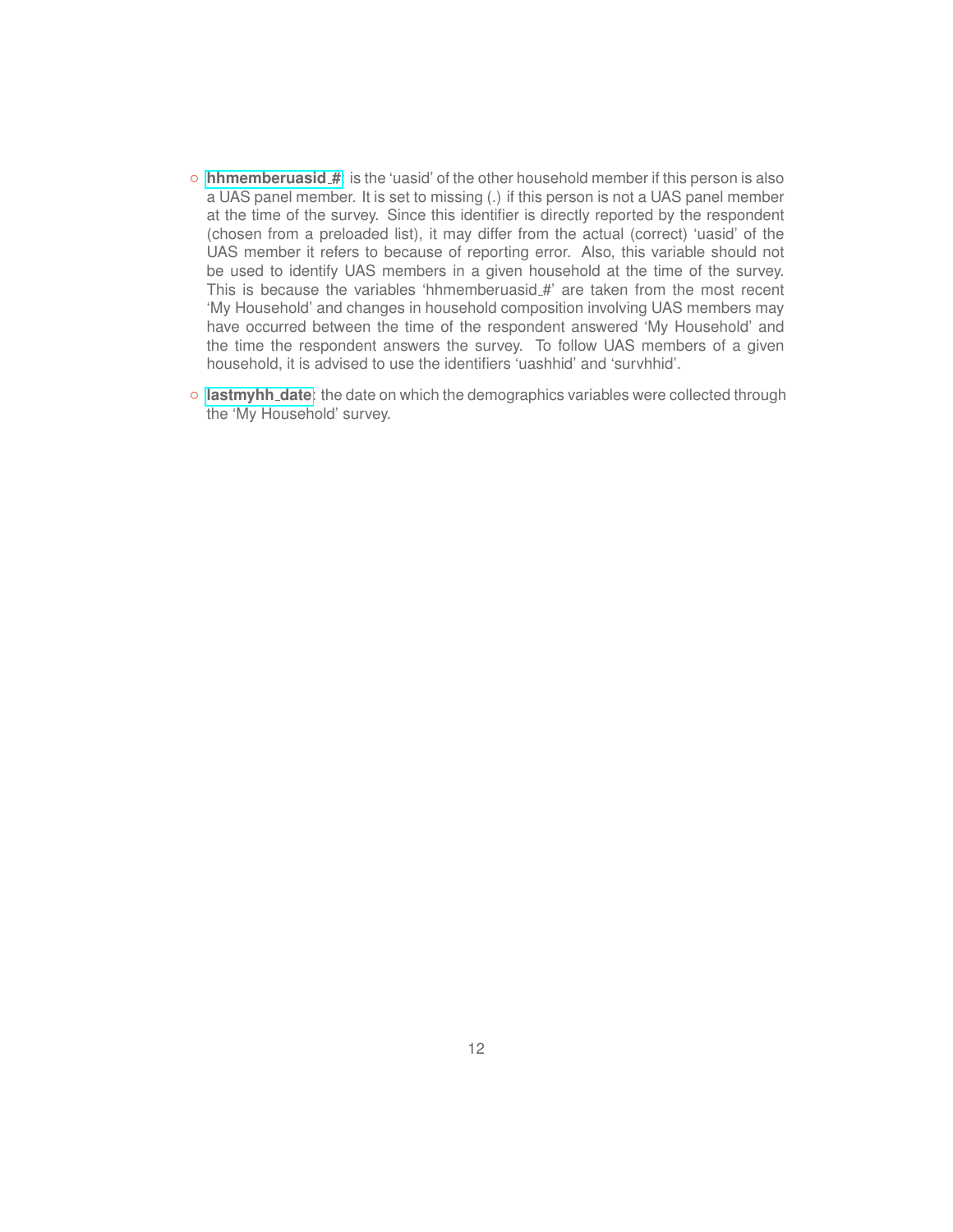## <span id="page-12-0"></span>**5 MISSING DATA CONVENTIONS**

Data files provide so-called clean data, that is, answers given to questions that are not applicable anymore at survey completion (for example because a respondent went back in the survey and skipped over a previously answered question) are treated as if the questions were never asked. In the data files all questions that were asked, but not answered by the respondent are marked with (.e). All questions never seen by the respondent (or any dirty data) are marked with (.a). The latter may mean that a respondent did not view the question because s/he skipped over it; or alternatively that s/he never reached that question in the survey due to a survey break off.

If a respondent did not complete a survey, the variables representing survey end date and time are marked with (.c). Household member variables are marked with (.m) if the respondent has less household members (e.g. if the number of household members is 2, any variables for household member 3 and up are marked with (.m).

UAS provides data in STATA and CSV format. Stata data sets come with include variable labels that are not available in the CSV files. Value labels are provided for singleresponse answer option. In STATA these labels will include the labels 'Not asked' and 'Not answered' for (.a) and (.e), and will show in tabulations such as 'tab q1, missing'. For multiple-response questions a binary variable is created for each answer option indicating whether the option was selected or not. A summary variable is also provided in string format reflecting which options were selected and in which order. For example, if a question asked about favorite animals with options cat, dog, and horse, then if a respondent selected horse and then cat, the binary variables for horse and cat will be set to yes, while the overall variable would have a string value of '3-1'. If no answer was given, all binary variables and the summary variable will be marked with '.e'.

Questions that are asked multiple times are often implemented as so-called array questions. Supposing the name of such question was Q1 and it was asked in 6 different instances, your data set would contain the variables  $Q1_1$  to  $Q1_6$ . To illustrate, if a survey asked the names of all children, then child 1 would contain the name of the first child the respondent named and so on.

More information about the UAS data can be found in the UAS Data Guide available on the UAS Data Pages web site.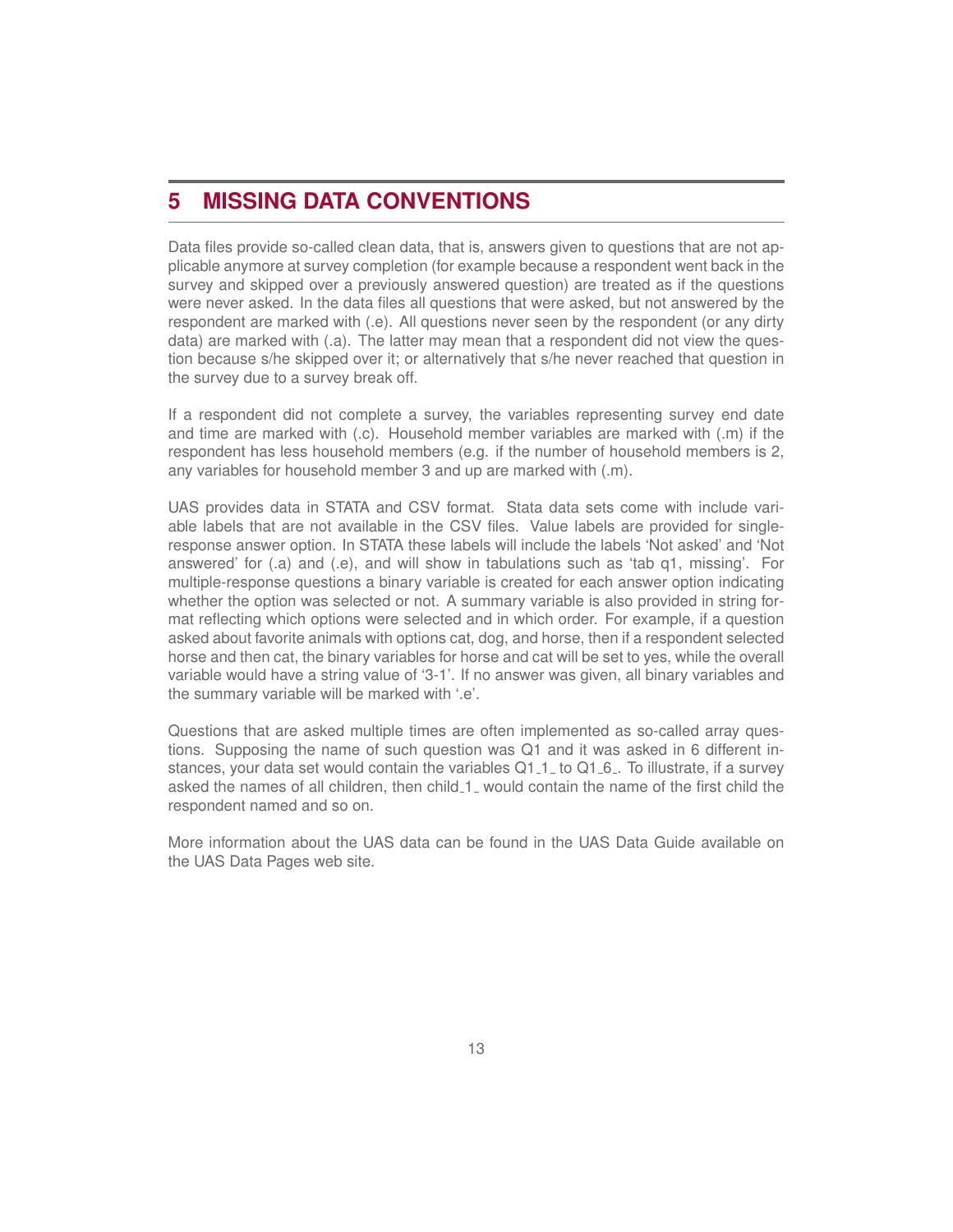## <span id="page-13-0"></span>**6 ROUTING SYNTAX**

The survey with routing presented in the next section includes all of the questions that make up this survey, the question answers when choices were provided, and the question routing. The routing includes descriptions of when questions are grouped, conditional logic that determines when questions are presented to the respondent, randomization of questions and answers, and fills of answers from one question to another.

If you are unfamiliar with conditional logic statements, they are typically formatted so that *if* the respondent fulfills some condition (e.g. they have a cellphone or a checking account), *then* they are presented with some other question or the value of some variable is changed. If the respondent does not fulfill the condition (e.g. they are not a cellphone adopter or they do not have a checking account), something *else* happens such as skipping the next question or changing the variable to some other value. Some of the logic involved in the randomization of questions or answers being presented to the respondent is quite complex, and in these instances there is documentation to clarify the process being represented by the routing.

Because logic syntax standards vary, here is a brief introduction to our syntax standards. The syntax used in the conditional statements is as follows:  $=$  is equal to,  $\le$  is less than, '>' is greater than, and '!=' is used for does not equal. When a variable is set to some number N, the statement looks like 'variable  $:= N'.$ 

The formatting of the questions and routing are designed to make it easier to interpret what is occurring at any given point in the survey. Question ID is the bold text at the top of a question block, followed by the question text and the answer selections. When a question or variable has associated data, the name links to the appropriate data page, so you can easily get directly to the data. Text color is used to indicate the routing: red is conditional logic, gold is question grouping, green is looping, and orange is used to document randomization and other complex conditional logic processes. The routing is written for a computer to parse rather than a human to read, so when the routing diverges significantly from what is displayed to the respondent, a screenshot of what the respondent saw is included.

The name of the randomization variables are defined in proximity to where they are put into play, and like the question ID the names of the randomization variables can be used to link directly to the associated data page.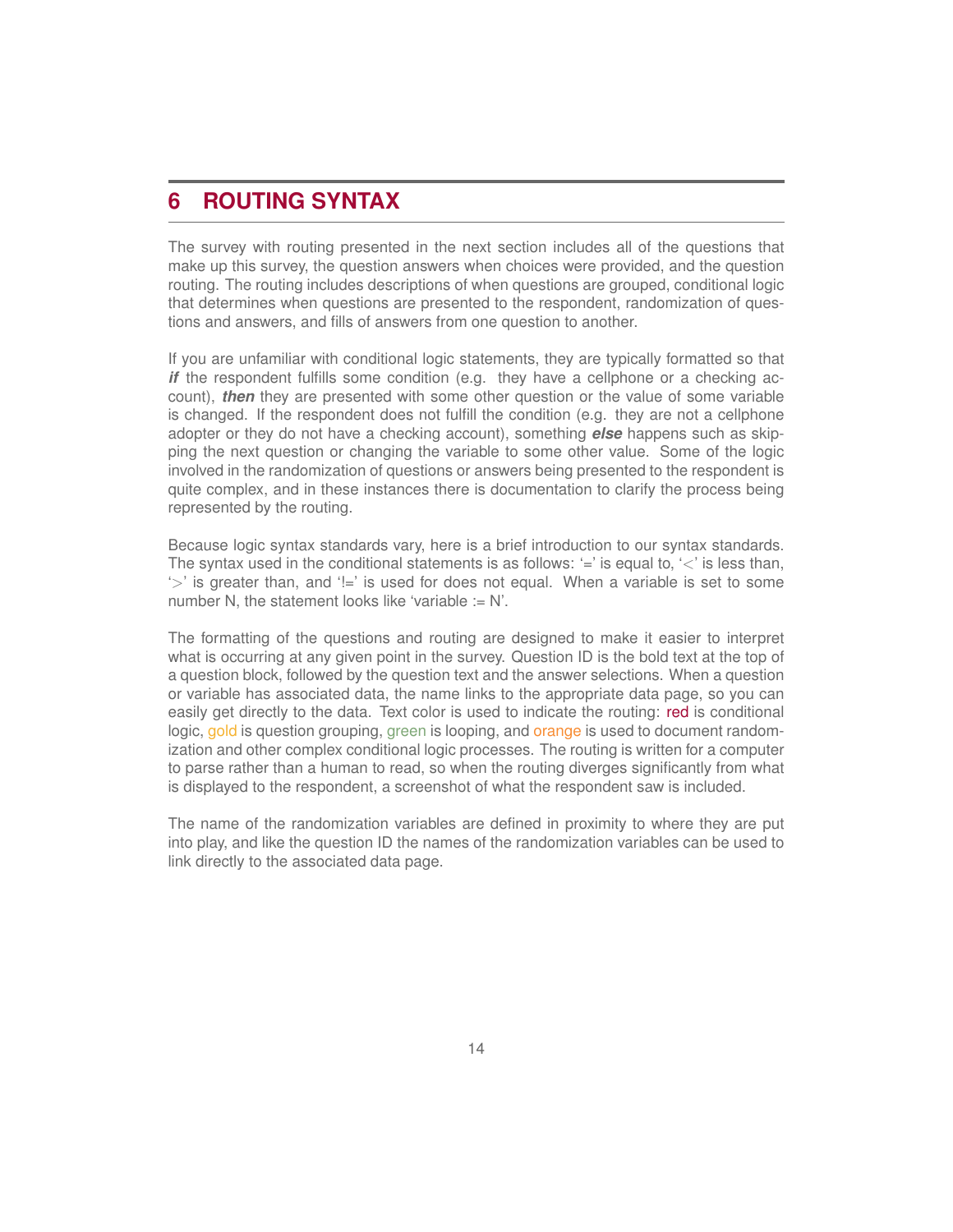## <span id="page-14-0"></span>**7 SURVEY WITH ROUTING**

#### <span id="page-14-1"></span>Start of section **[Preload](https://uasdata.usc.edu/section/uas391/preload)**

| uas102_LE_HRS_Hb := getUAS102Preload("LE_HRS_Hb") |
|---------------------------------------------------|
| uas102_LE_HRS_Eb := getUAS102Preload("LE_HRS_Eb") |
| uas195_LE_HRS_Hb := getUAS195Preload("LE_HRS_Hb") |
| uas195_LE_HRS_Eb := getUAS195Preload("LE_HRS_Eb") |
| uas198_LE_HRS_Hb := getUAS198Preload("LE_HRS_Hb") |
| uas198_LE_HRS_Eb := getUAS198Preload("LE_HRS_Eb") |
| uas204_LE_HRS_Hb := getUAS204Preload("LE_HRS_Hb") |
| uas204_LE_HRS_Eb := getUAS204Preload("LE_HRS_Eb") |
| uas205_LE_HRS_Hb := getUAS205Preload("LE_HRS_Hb") |
| uas205_LE_HRS_Eb := getUAS205Preload("LE_HRS_Eb") |
| uas211_LE_HRS_Hb := getUAS211Preload("LE_HRS_Hb") |
| uas211_LE_HRS_Eb := getUAS211Preload("LE_HRS_Eb") |
| uas215_LE_HRS_Hb := getUAS215Preload("LE_HRS_Hb") |
| uas215_LE_HRS_Eb := getUAS215Preload("LE_HRS_Eb") |
| uas218_LE_HRS_Hb := getUAS218Preload("LE_HRS_Hb") |
| uas218_LE_HRS_Eb := getUAS218Preload("LE_HRS_Eb") |
| uas222_LE_HRS_Hb := getUAS222Preload("LE_HRS_Hb") |
| uas222_LE_HRS_Eb := getUAS222Preload("LE_HRS_Eb") |
| uas228_LE_HRS_Hb := getUAS228Preload("LE_HRS_Hb") |
| uas228_LE_HRS_Eb := getUAS228Preload("LE_HRS_Eb") |
| uas232_LE_HRS_Hb := getUAS232Preload("LE_HRS_Hb") |
| uas232_LE_HRS_Eb := getUAS232Preload("LE_HRS_Eb") |
| uas285_LE_HRS_Hb := getUAS285Preload("LE_HRS_Hb") |
| uas285_LE_HRS_Eb := getUAS285Preload("LE_HRS_Eb") |
| uas291_LE_HRS_Hb := getUAS291Preload("LE_HRS_Hb") |
| uas291_LE_HRS_Eb := getUAS291Preload("LE_HRS_Eb") |
| uas298_LE_HRS_Hb := getUAS298Preload("LE_HRS_Hb") |
| uas298_LE_HRS_Eb := getUAS298Preload("LE_HRS_Eb") |
| uas305_LE_HRS_Hb := getUAS305Preload("LE_HRS_Hb") |
| uas305_LE_HRS_Eb := getUAS305Preload("LE_HRS_Eb") |
| uas310_LE_HRS_Hb := getUAS310Preload("LE_HRS_Hb") |
| uas310_LE_HRS_Eb := getUAS310Preload("LE_HRS_Eb") |
| uas316_LE_HRS_Hb := getUAS316Preload("LE_HRS_Hb") |
| uas316_LE_HRS_Eb := getUAS316Preload("LE_HRS_Eb") |
| uas321_LE_HRS_Hb := getUAS321Preload("LE_HRS_Hb") |
| uas321_LE_HRS_Eb := getUAS321Preload("LE_HRS_Eb") |
| uas329_LE_HRS_Hb := getUAS329Preload("LE_HRS_Hb") |
| uas329_LE_HRS_Eb := getUAS329Preload("LE_HRS_Eb") |
| uas332_LE_HRS_Hb := getUAS332Preload("LE_HRS_Hb") |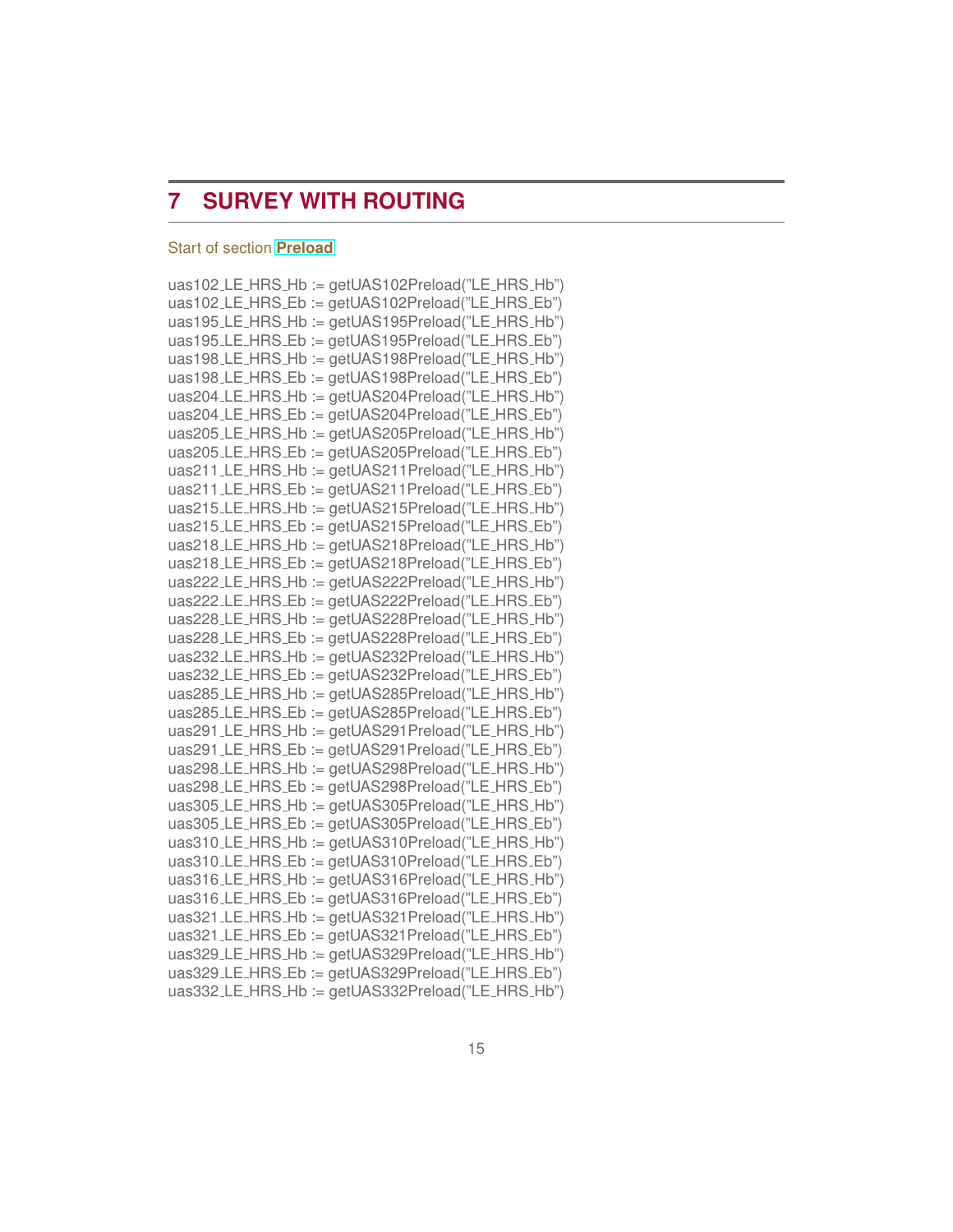uas332\_LE\_HRS\_Eb := getUAS332Preload("LE\_HRS\_Eb") uas336 LE HRS Hb := getUAS336Preload("LE HRS Hb") uas336 LE HRS Eb := getUAS336Preload("LE HRS Eb") uas380 LE HRS Hb := getUAS380Preload("LE HRS Hb") uas380 LE HRS Eb := getUAS380Preload("LE HRS Eb") uas384 LE HRS Hb := getUAS384Preload("LE HRS Hb") uas384\_LE\_HRS\_Eb := getUAS384Preload("LE\_HRS\_Eb") uas386 LE\_HRS\_Hb := getUAS386Preload("LE\_HRS\_Hb") uas386 LE HRS Eb := getUAS386Preload("LE HRS Eb")

#### End of section **[Preload](https://uasdata.usc.edu/index.php?r=eNpLtDK2qi62MrFSKkhMT1WyLrYytASyS5NyMpP1UhJLEvWKU5NLMvPzQFJAVcXFmSkgprGVkrGlIUwwFVwiCGQaGhgYK1nXAlwwmooZkg,,)**

#### <span id="page-15-0"></span>Start of section **[LifeEvents](https://uasdata.usc.edu/section/uas391/LifeEvents)**

FLMonth := getLastMonth()

**le\_[intro](https://uasdata.usc.edu/variable/uas391/le_intro)** (Section LifeEvents)

This survey asks about how you are feeling now, and we are also interested in any significant new life events that may have started last month - **In (())**. To begin with...

**LE [HRS](https://uasdata.usc.edu/variable/uas391/LE_HRS_s1) s1** (overall life satisfaction in section LifeEvents)

Please think about your life-as-a-whole. How satisfied are you with it? Are you completely satisfied, very satisfied, somewhat satisfied, not very satisfied, or not at all satisfied? 1 Completely satisfied

- 2 Very satisfied
- 3 Somewhat satisfied
- 4 Not very satisfied
- 5 Not at all satisfied

**LE HRS [srh1](https://uasdata.usc.edu/variable/uas391/LE_HRS_srh1)** (overall health in section LifeEvents) Next we have some questions about your health.

Would you say your health is excellent, very good, good, fair, or poor?

- 1 Excellent
- 2 Very good
- 3 Good
- 4 Fair
- 5 Poor

/\* Respondents are asked about events in the past month. When asked about around what time these events occurred, the calendar will only allow them to select a date within that period. \*/

FLPeriod check := date("Y") . "/" . getLastMonthNumeric() . "/01" FLPeriod check end := date("Y") . "/" . getLastMonthNumeric() . "/" . getEndDay()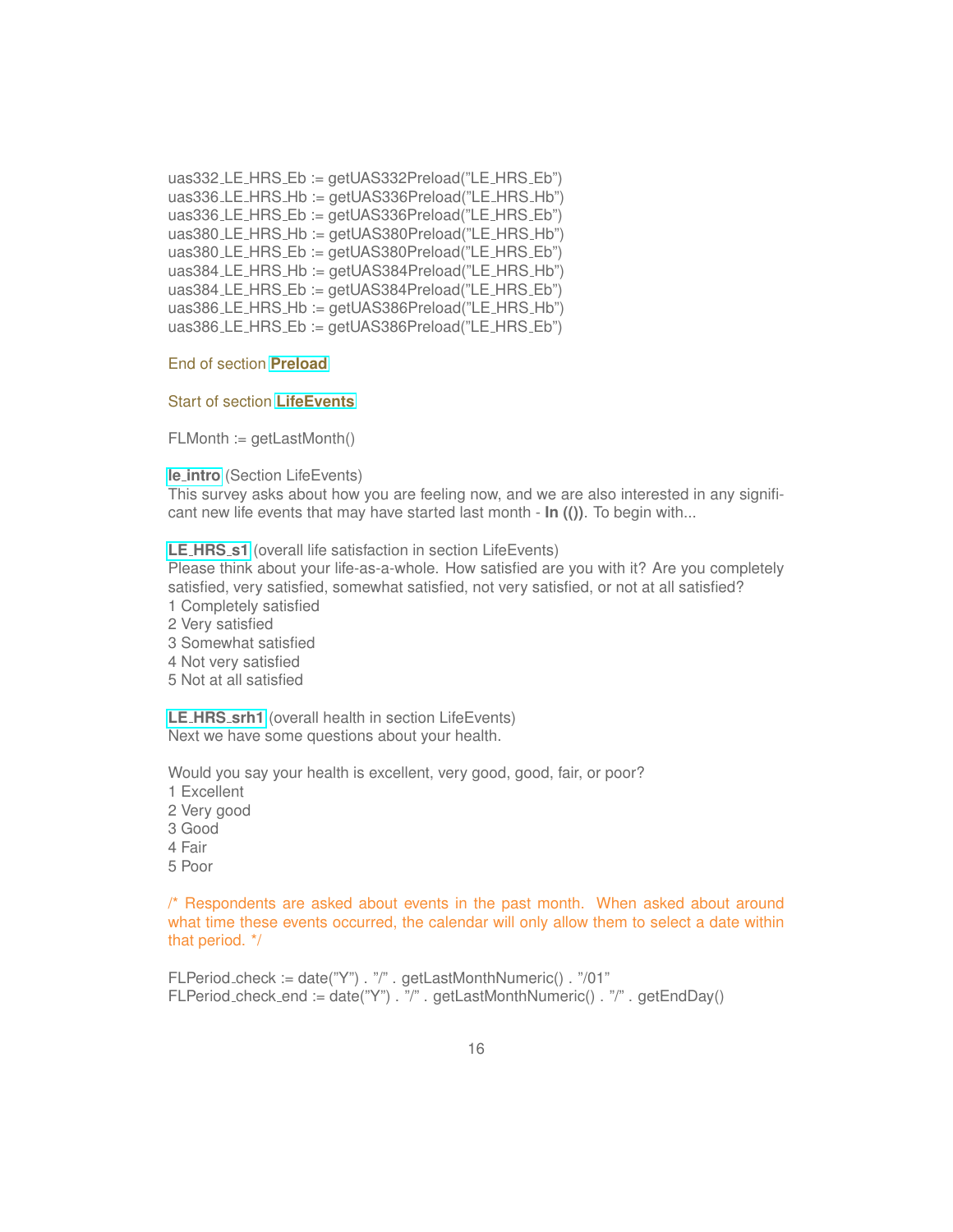Fill code of question FLLE011 executed

**[LE001](https://uasdata.usc.edu/variable/uas391/LE001)** (suffered serious illness in section LifeEvents)

Did you experience any NEW illnesses or injuries last month - **in (())**? Please report only new illnesses or injuries. For instance if you were healthy before (()), but had the ONSET of an illness in (()), or if you had illnesses or injuries before (()) but had the onset of a NEW illness, or suffered a NEW injury in (()).

1 Yes, I experienced the onset of a **new** illness or injury last month

2 No, I did not have any new illnesses or injuries last month, or had only ongoing illnesses or injuries last month

 $LEcnt := 1$ 

#### IF LE001  $=$  1 THEN

**LE [HRS001a](https://uasdata.usc.edu/variable/uas391/LE_HRS001a)** (which illnesses in section LifeEvents)

Please click the relevant box if any of the events below occurred to you in the last month  $((())).$ 

1 I fell down

2 I was injured in an accident at home

3 I was injured in an accident at work

4 I was injured due to an accident elsewhere (not at home or work)

5 I was assaulted

6 I suffered a heart attack, or was diagnosed with coronary heart disease, angina, congestive heart failure, or other heart problems

7 I was diagnosed with heart disease

8 I was diagnosed with cancer or a malignant tumor

9 I was diagnosed with dementia senility or any other serious memory impairment

10 I was diagnosed with diabetes

11 I contracted influenza

12 I contracted pneumonia

13 I was diagnosed with kidney disease

14 I was diagnosed with a chronic lung disease such as chronic bronchitis or emphysema

15 I was diagnosed with arthritis or rheumatism

16 A doctor told me I have osteoporosis

17 I had surgery or any joint replacement because of arthritis

18 A doctor told me that I have high blood pressure or hypertension

19 I contracted shingles

20 A doctor told me that I have an emotional, nervous, or psychiatric problem

21 A doctor or other health professional told me that I have a sleep disorder

22 I was diagnosed with an illness not listed above

23 A doctor or another healthcare professional diagnosed me with the Coronavirus (COVID-19)

24 I was told by a doctor or another healthcare professional that I **may** have contracted the Coronavirus (COVID-19)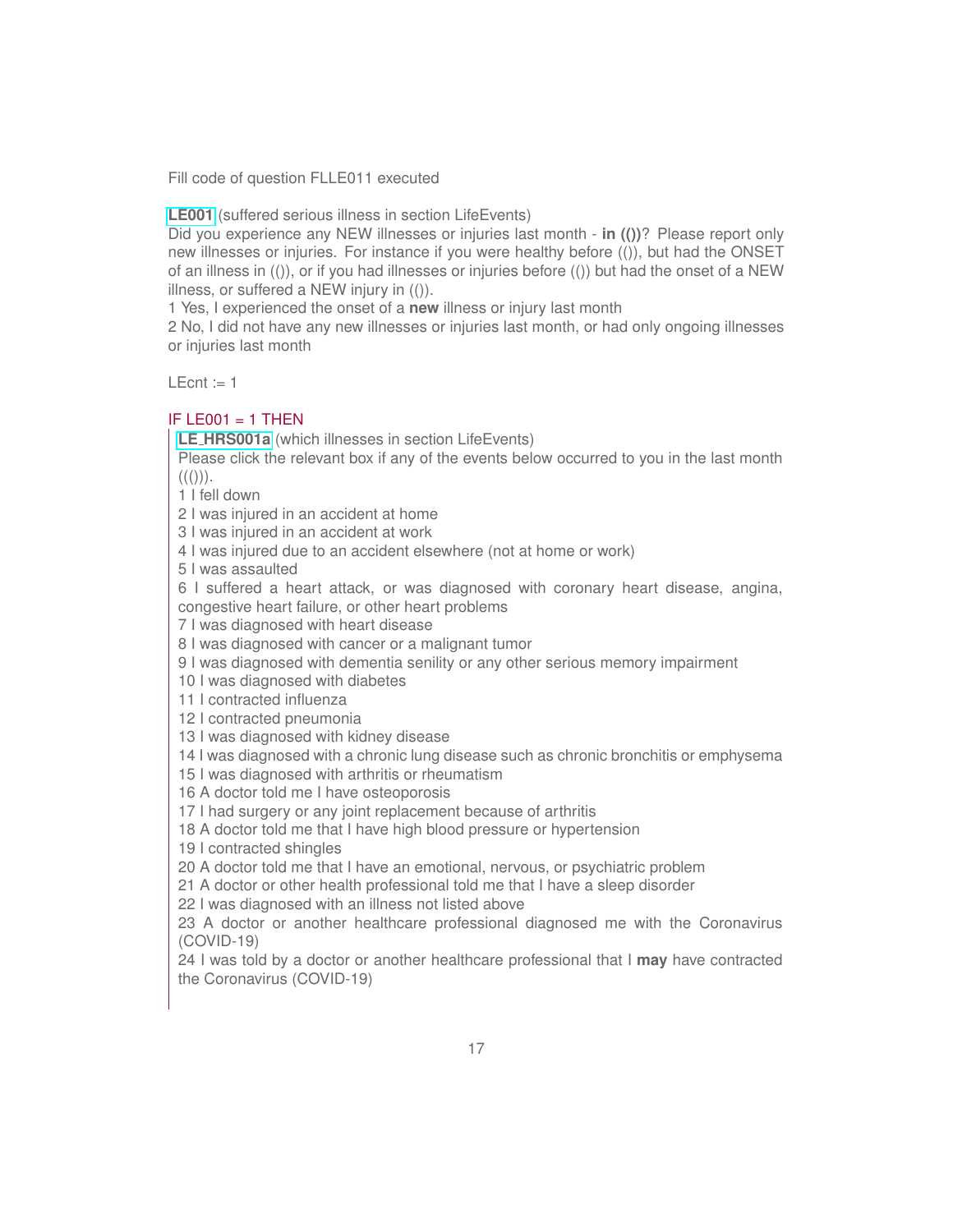#### IF 22 IN LE HRS001a THEN

**LE [HRS001a](https://uasdata.usc.edu/variable/uas391/LE_HRS001a_other) other** (other which illnesses in section LifeEvents) Please describe this illness. STRING END OF IF

**LE011 le001 [dummy](https://uasdata.usc.edu/variable/uas391/LE011_le001_dummy)** (please indicate when it happened in section LifeEvents) Thinking now of what you consider to be the **most serious** new illness or injury you experienced **in (())**, please indicate when this happened or when it started by clicking the date on the calendar. DATE

LE011(LEcnt)  $:=$  LE011  $\text{Le001}$  dummy

#### END OF IF

**[LE002](https://uasdata.usc.edu/variable/uas391/LE002)** (close relative suffered serious illness in section LifeEvents)

Did a close relative suffer the ONSET of a serious illness, or was a close relative injured, or assaulted **in (())**?

1 Yes

2 No

 $LEcnt := 2$ 

#### IF LE002  $=$  1 THEN

**LE [HRS001a](https://uasdata.usc.edu/variable/uas391/LE_HRS001a_rel) rel** (relative which illnesses in section LifeEvents)

Please click the relevant box if any of the events below occurred to your close relative in the last month  $((())$ ).

1 He/she fell down

2 He/she was injured in an accident at home

3 He/she was injured in an accident at work

4 He/she was injured due to an accident elsewhere (not at home or work)

5 He/she was assaulted

6 He/she suffered a heart attack, or was diagnosed with coronary heart disease, angina,

congestive heart failure, or other heart problems

7 He/she was diagnosed with heart disease

8 He/she was diagnosed with cancer or a malignant tumor

9 He/she was diagnosed with dementia senility or any other serious memory impairment

10 He/she was diagnosed with diabetes

11 He/she contracted influenza

12 He/she contracted pneumonia

13 He/she was diagnosed with kidney disease

14 He/she was diagnosed with a chronic lung disease such as chronic bronchitis or emphysema

15 He/she was diagnosed with arthritis or rheumatism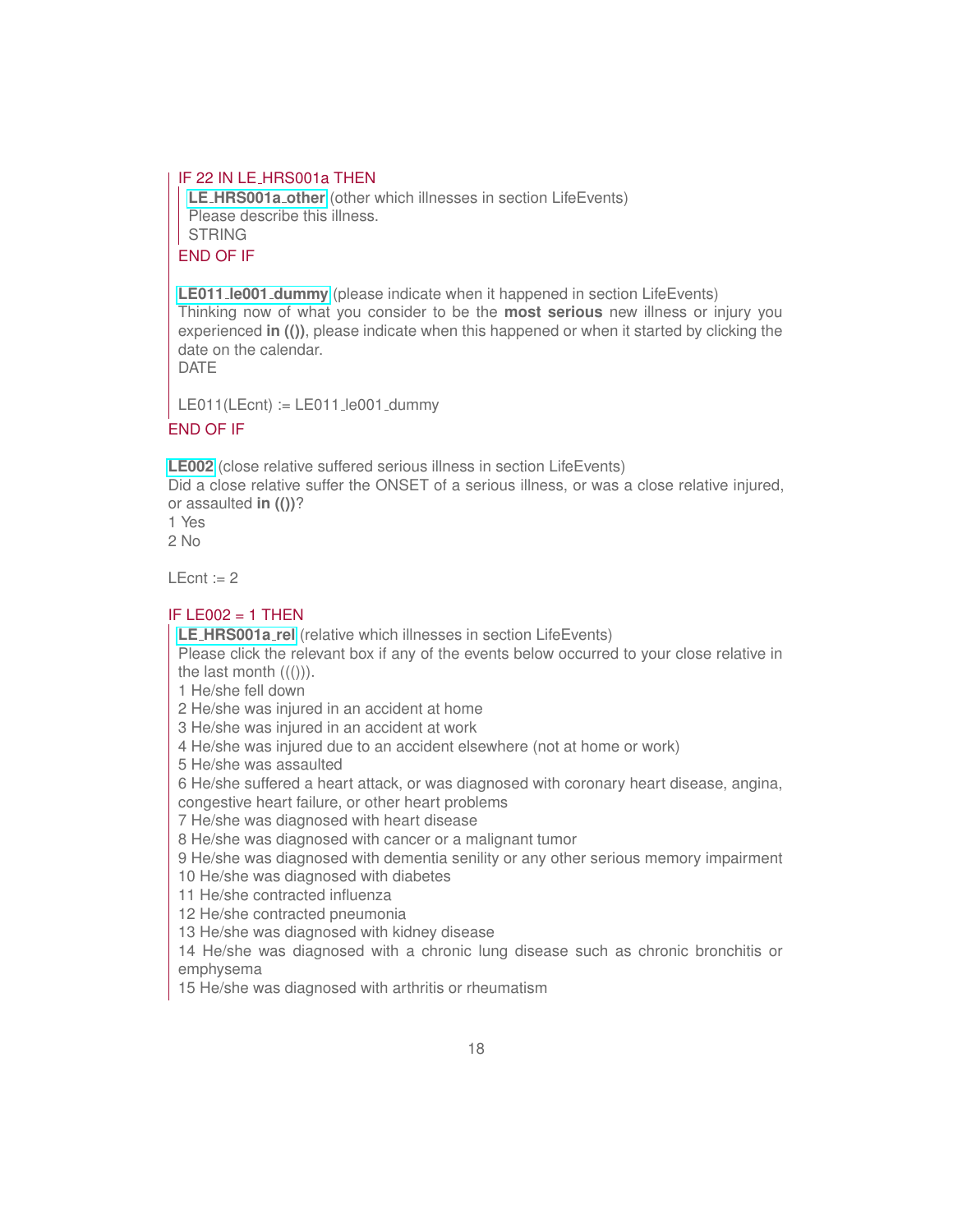16 A doctor told him/her he/she has osteoporosis

17 He/she had surgery or any joint replacement because of arthritis

18 A doctor told him/her that he/she has high blood pressure or hypertension

19 He/she contracted shingles

20 A doctor told him/her that he/she has an emotional, nervous, or psychiatric problem

21 A doctor or other health professional told him/her that he/she has a sleep disorder

22 He/she was diagnosed with an illness not listed above

23 A doctor or another healthcare professional diagnosed him/her with the Coronavirus (COVID-19)

24 He/she was told by a doctor or another healthcare professional that he/she **may** have contracted the Coronavirus (COVID-19)

#### IF 22 IN LE\_HRS001a\_rel THEN

**LE [HRS001a](https://uasdata.usc.edu/variable/uas391/LE_HRS001a_rel_other) rel other** (relative other which illnesses in section LifeEvents) Please describe this illness. STRING

#### END OF IF

**LE011 le001 rel [dummy](https://uasdata.usc.edu/variable/uas391/LE011_le001_rel_dummy)** (please indicate when it happened in section LifeEvents) Thinking now of what you consider to be the **most serious** new illness or injury your close relative experienced **in (())**, please indicate when this happened or when it started by clicking the date on the calendar. DATE

 $LE011(LEcnt) := LE011$  .  $le001$  rel dummy

#### END OF IF

**[LE012](https://uasdata.usc.edu/variable/uas391/LE012)** (married in section LifeEvents) Did you get married last month **((()))**? 1 Yes 2 No

 $L$  Fent := 12

#### IF LE012  $=$  1 THEN

**LE011 le012 [dummy](https://uasdata.usc.edu/variable/uas391/LE011_le012_dummy)** (please indicate when it happened in section LifeEvents) You said that you got married last month ( **in (())**). Please indicate when this happened by clicking the date on the calendar. DATE

LE011(LEcnt) := LE011\_le012\_dummy END OF IF

**[LE003](https://uasdata.usc.edu/variable/uas391/LE003)** (death of someone close to you in section LifeEvents)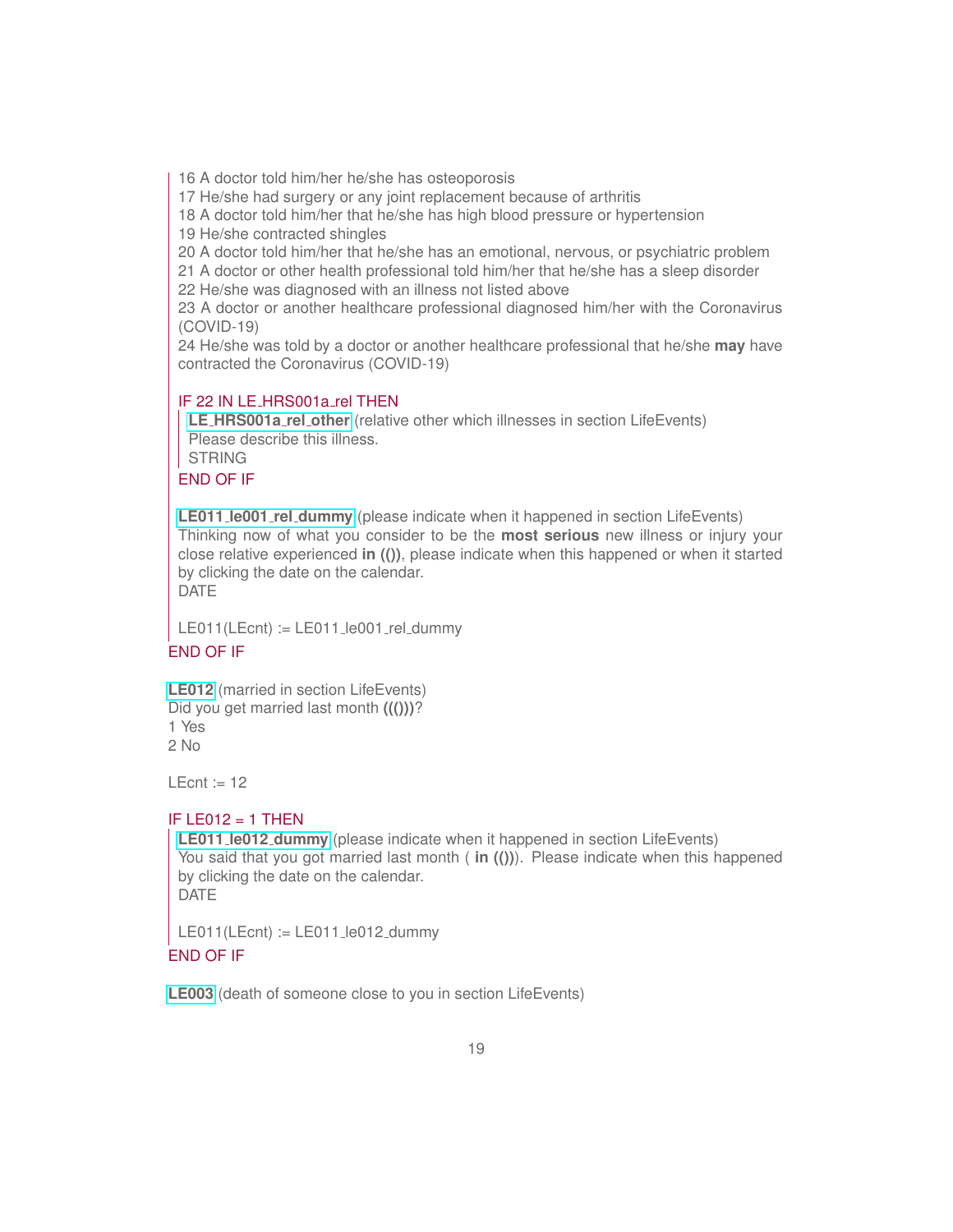Was there a death of someone close to you **in (())**? 1 Yes 2 No

LEcnt  $:= 3$ 

#### IF LE003  $=$  1 THEN

**LE011 le003 [dummy](https://uasdata.usc.edu/variable/uas391/LE011_le003_dummy)** (please indicate when it happened in section LifeEvents) You said that there was a death of someone close to you **in (())**. Please indicate when this happened by clicking the date on the calendar. DATE

LE011(LEcnt)  $:=$  LE011 le003 dummy

#### END OF IF

**[LE013](https://uasdata.usc.edu/variable/uas391/LE013)** (positive change in financial situation in section LifeEvents) Did you have a positive change in your financial situation **in (())**? 1 Yes  $2$  No

LEcnt  $= 13$ 

#### IF LE013  $=$  1 THEN GROUP OF QUESTIONS PRESENTED ON THE SAME SCREEN

**[LE013](https://uasdata.usc.edu/variable/uas391/LE013_2) 2** (nature of positive change in section LifeEvents)

What was the nature of the positive change in your financial situation **in (())**?

1 I got financial assistance from friends or family

2 I was repaid a loan I had made

3 I sold property

4 I changed residence to somewhere with lower rent

5 I started receiving payments from pension and/or Social Security benefits

6 I started receiving payments from government/welfare program

7 I got a raise at my job

8 I had higher than usual earnings from business or self-employment

9 I started a new job

10 I finished paying mortgage

11 I finished paying off a car loan

12 I finished paying off a student loan

13 I completed medical treatment /finished paying medical-related debt

14 I finished paying off some other debt

15 I obtained a high return to a financial investment

16 My spouse got a job/raise

17 A child became financially independent, reduction in school/college expenses

19 The benefits I receive from a government or welfare program increased or were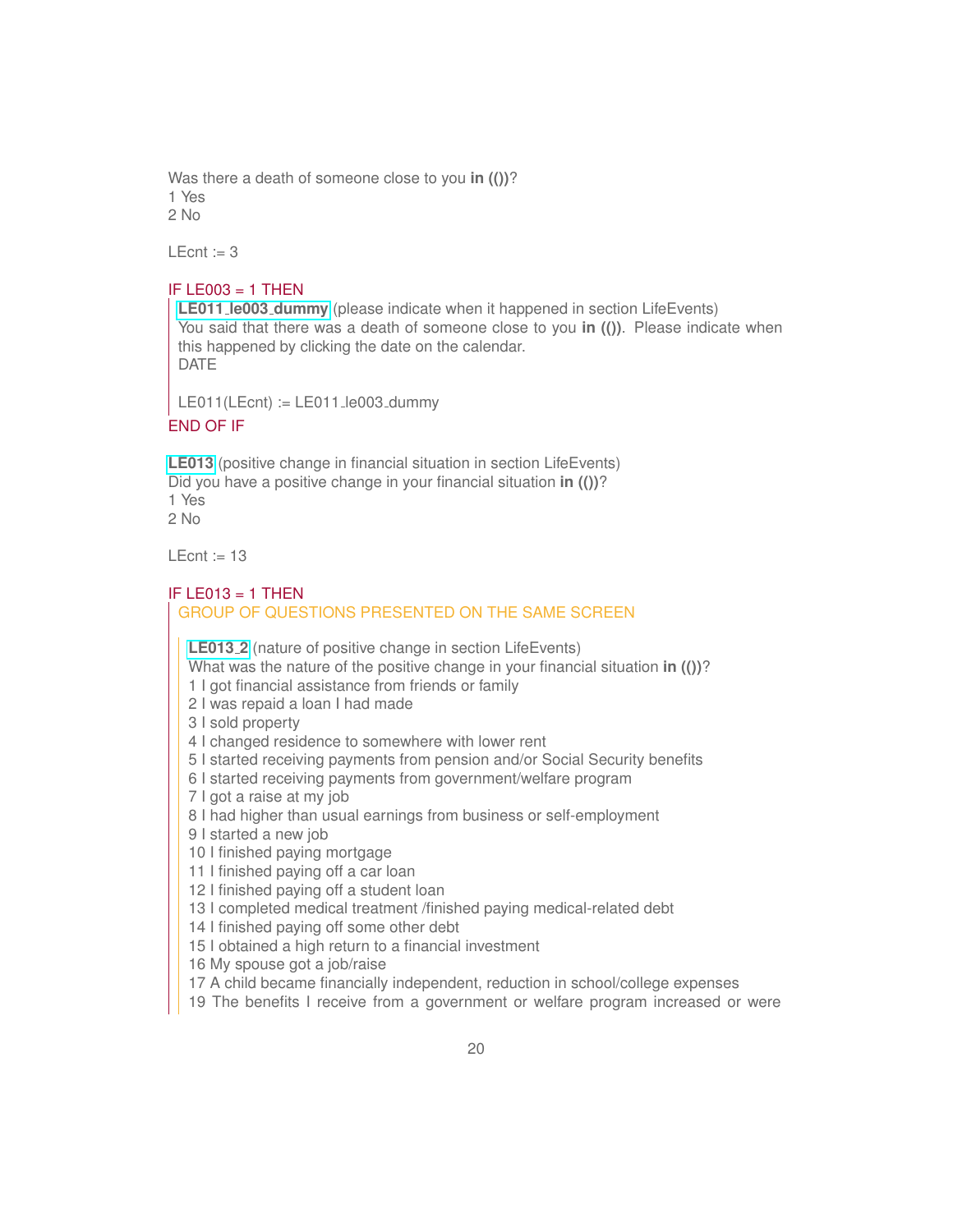higher than expected

20 I received financial help from a someone outside my household (other than the government)

18 Something else, please specify:

**[LE013](https://uasdata.usc.edu/variable/uas391/LE013_2_other) 2 other** (other nature of positive change in section LifeEvents) **STRING** 

#### END OF GROUP

**[LE011](https://uasdata.usc.edu/variable/uas391/LE011)** (please indicate when it happened in section LifeEvents)

You said that (you suffered the ONSET of a serious illness, or were injured, **in ˆFLMonth**./a close relative suffered the ONSET of a serious illness, or was injured, or assaulted **in ˆFLMonth**./there was a death of someone close to you **in ˆFLMonth**./you had the ONSET of serious marital difficulties (for example, a separation with your spouse or partner) **in ˆFLMonth**./you had the ONSET of a serious problem with a close friend or relative (including children) **in ˆFLMonth**./you became unemployed **in ˆFLMonth**, yet you wanted to be employed./you retired from your job **in ˆFLMonth**./you made a decision **in ˆFLMonth** to retire in the next 6 months./you had the ONSET of a major financial setback or crisis **in ˆFLMonth**./you had the ONSET of a major legal problem **in ˆFLMonth**./your employment status changed./you got married last month (ˆFLMonth)./you had a positive change in your financial situation **in ˆFLMonth**./you went on a special vacation **in ˆFLMonth**./you found a new partner **in ˆFLMonth**./you moved to a new, better neighborhood **in ˆFLMonth**./you experienced the birth of a child or grandchild **in ˆFLMonth**.) Please indicate when this happened or when it started by clicking the date on the calendar.

DATE

#### END OF IF

**[LE004](https://uasdata.usc.edu/variable/uas391/LE004)** (serious marital difficulties in section LifeEvents)

Did you have the ONSET of serious marital difficulties (for example, a separation with your spouse or partner) **in (())**?

1 Yes

2 No

 $LEcnt := 4$ 

#### IF LE004  $=$  1 THEN

**[LE011](https://uasdata.usc.edu/variable/uas391/LE011)** (please indicate when it happened in section LifeEvents)

You said that (you suffered the ONSET of a serious illness, or were injured, **in ˆFLMonth**./a close relative suffered the ONSET of a serious illness, or was injured, or assaulted **in ˆFLMonth**./there was a death of someone close to you **in ˆFLMonth**./you had the ONSET of serious marital difficulties (for example, a separation with your spouse or partner) **in ˆFLMonth**./you had the ONSET of a serious problem with a close friend or relative (including children) **in ˆFLMonth**./you became unemployed **in ˆFLMonth**, yet you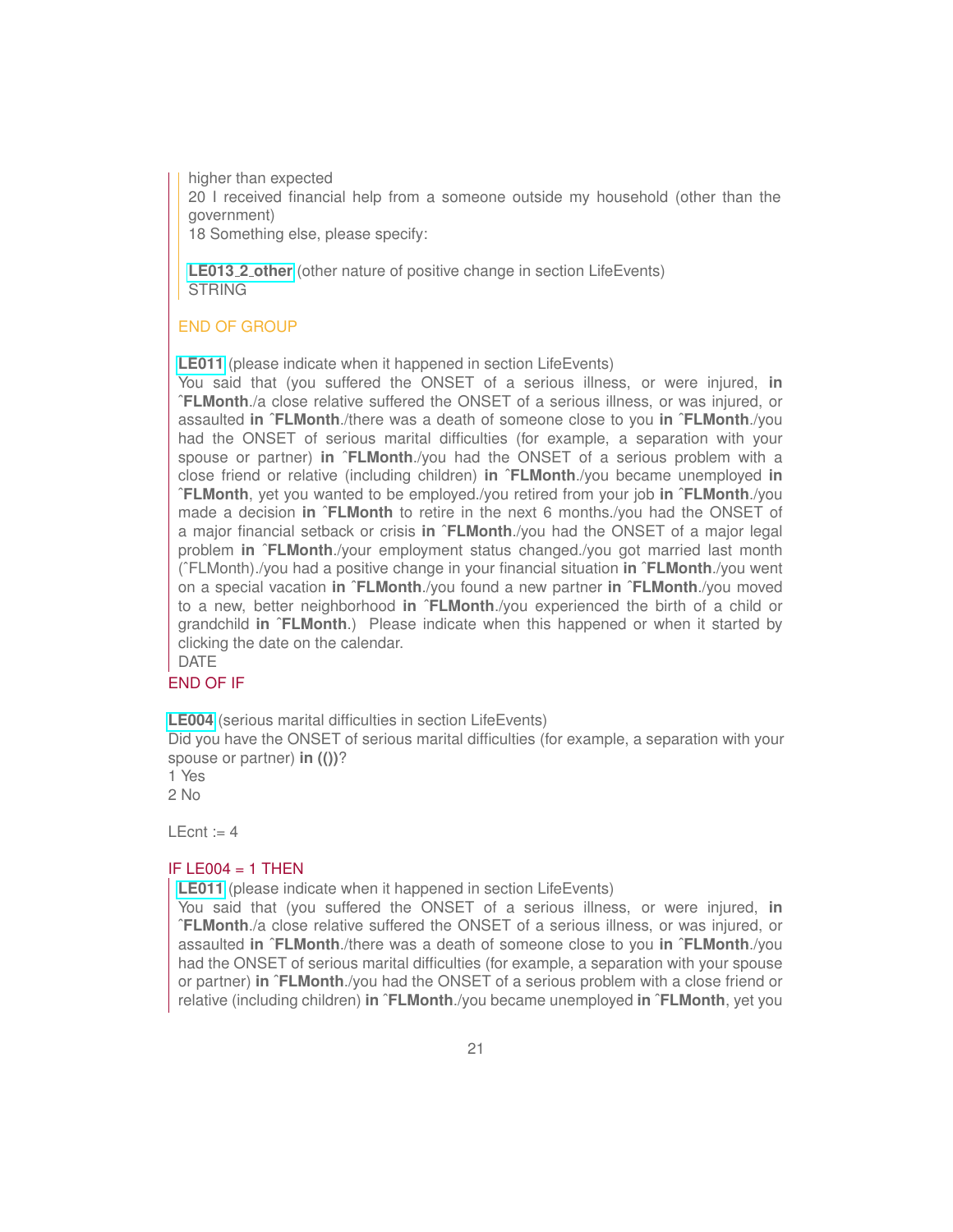wanted to be employed./you retired from your job **in ˆFLMonth**./you made a decision **in ˆFLMonth** to retire in the next 6 months./you had the ONSET of a major financial setback or crisis **in ˆFLMonth**./you had the ONSET of a major legal problem **in ˆFLMonth**./your employment status changed./you got married last month (ˆFLMonth)./you had a positive change in your financial situation **in ˆFLMonth**./you went on a special vacation **in ˆFLMonth**./you found a new partner **in ˆFLMonth**./you moved to a new, better neighborhood **in ˆFLMonth**./you experienced the birth of a child or grandchild **in ˆFLMonth**.) Please indicate when this happened or when it started by clicking the date on the calendar.

#### DATE

#### END OF IF

**[LE014](https://uasdata.usc.edu/variable/uas391/LE014)** (went on special vacation in section LifeEvents) Did you go on a special vacation **in (())**? 1 Yes  $2$  No

 $LEcnt := 14$ 

#### IF LE014  $=$  1 THEN

**[LE011](https://uasdata.usc.edu/variable/uas391/LE011)** (please indicate when it happened in section LifeEvents)

You said that (you suffered the ONSET of a serious illness, or were injured, **in ˆFLMonth**./a close relative suffered the ONSET of a serious illness, or was injured, or assaulted **in ˆFLMonth**./there was a death of someone close to you **in ˆFLMonth**./you had the ONSET of serious marital difficulties (for example, a separation with your spouse or partner) **in ˆFLMonth**./you had the ONSET of a serious problem with a close friend or relative (including children) **in ˆFLMonth**./you became unemployed **in ˆFLMonth**, yet you wanted to be employed./you retired from your job **in ˆFLMonth**./you made a decision **in ˆFLMonth** to retire in the next 6 months./you had the ONSET of a major financial setback or crisis **in ˆFLMonth**./you had the ONSET of a major legal problem **in ˆFLMonth**./your employment status changed./you got married last month (ˆFLMonth)./you had a positive change in your financial situation **in ˆFLMonth**./you went on a special vacation **in ˆFLMonth**./you found a new partner **in ˆFLMonth**./you moved to a new, better neighborhood **in ˆFLMonth**./you experienced the birth of a child or grandchild **in ˆFLMonth**.) Please indicate when this happened or when it started by clicking the date on the calendar.

DATE

#### END OF IF

**[LE005](https://uasdata.usc.edu/variable/uas391/LE005)** (serious problem with close friend in section LifeEvents)

Did you have the ONSET of a serious problem with a close friend or relative (including children) **in (())**?

1 Yes 2 No

22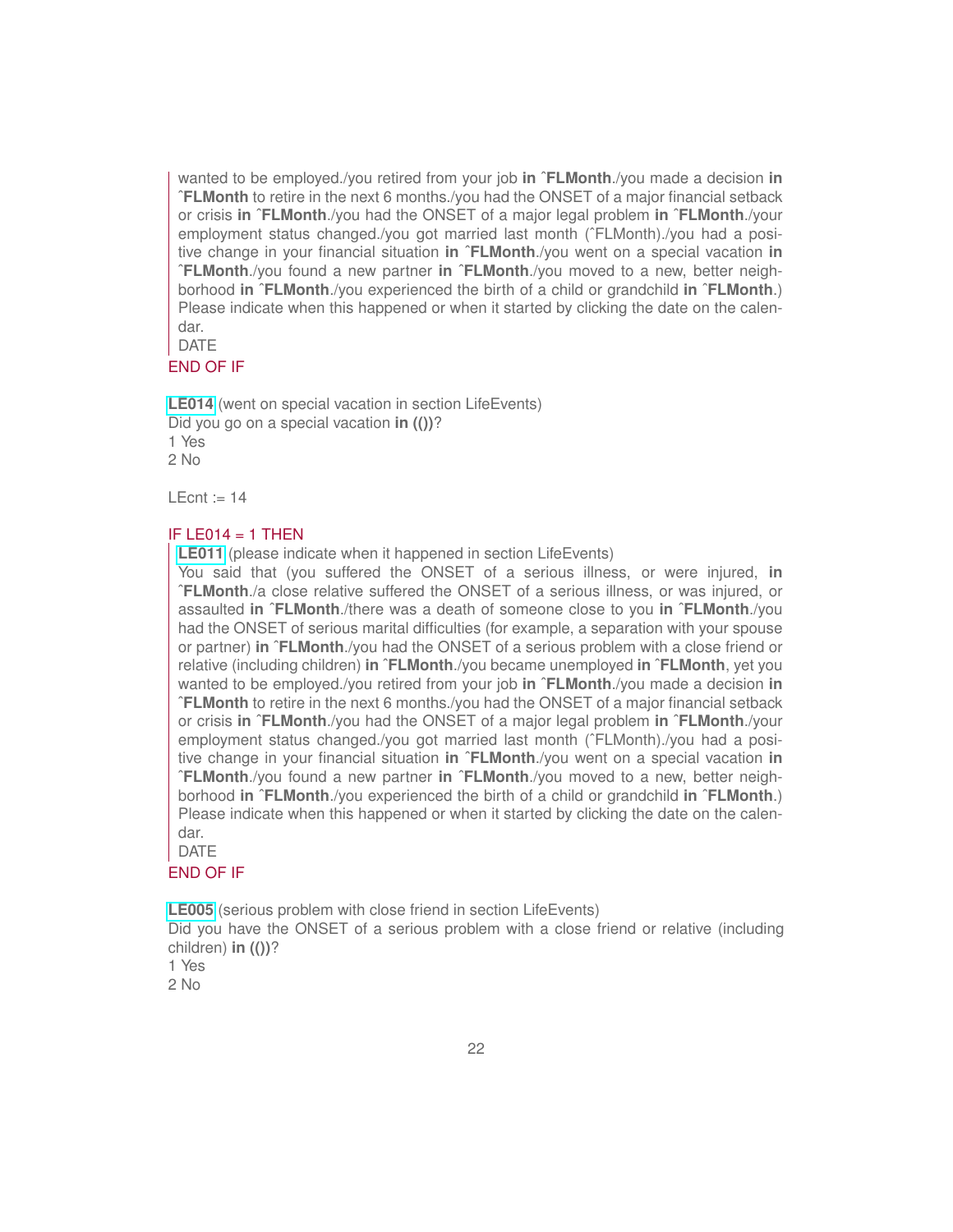$LEcnt := 5$ 

#### IF LE005  $=$  1 THEN

**[LE011](https://uasdata.usc.edu/variable/uas391/LE011)** (please indicate when it happened in section LifeEvents)

You said that (you suffered the ONSET of a serious illness, or were injured, **in ˆFLMonth**./a close relative suffered the ONSET of a serious illness, or was injured, or assaulted **in ˆFLMonth**./there was a death of someone close to you **in ˆFLMonth**./you had the ONSET of serious marital difficulties (for example, a separation with your spouse or partner) **in ˆFLMonth**./you had the ONSET of a serious problem with a close friend or relative (including children) **in ˆFLMonth**./you became unemployed **in ˆFLMonth**, yet you wanted to be employed./you retired from your job **in ˆFLMonth**./you made a decision **in ˆFLMonth** to retire in the next 6 months./you had the ONSET of a major financial setback or crisis **in ˆFLMonth**./you had the ONSET of a major legal problem **in ˆFLMonth**./your employment status changed./you got married last month (ˆFLMonth)./you had a positive change in your financial situation **in ˆFLMonth**./you went on a special vacation **in ˆFLMonth**./you found a new partner **in ˆFLMonth**./you moved to a new, better neighborhood **in ˆFLMonth**./you experienced the birth of a child or grandchild **in ˆFLMonth**.) Please indicate when this happened or when it started by clicking the date on the calendar.

DATE

#### END OF IF

**[LE015](https://uasdata.usc.edu/variable/uas391/LE015)** (found a new partner in section LifeEvents) Did you find a new partner **in (())**? 1 Yes 2 No

LEcnt  $:= 15$ 

#### IF LE015  $=$  1 THEN

**[LE011](https://uasdata.usc.edu/variable/uas391/LE011)** (please indicate when it happened in section LifeEvents)

You said that (you suffered the ONSET of a serious illness, or were injured, **in ˆFLMonth**./a close relative suffered the ONSET of a serious illness, or was injured, or assaulted **in ˆFLMonth**./there was a death of someone close to you **in ˆFLMonth**./you had the ONSET of serious marital difficulties (for example, a separation with your spouse or partner) **in ˆFLMonth**./you had the ONSET of a serious problem with a close friend or relative (including children) **in ˆFLMonth**./you became unemployed **in ˆFLMonth**, yet you wanted to be employed./you retired from your job **in ˆFLMonth**./you made a decision **in ˆFLMonth** to retire in the next 6 months./you had the ONSET of a major financial setback or crisis **in ˆFLMonth**./you had the ONSET of a major legal problem **in ˆFLMonth**./your employment status changed./you got married last month (ˆFLMonth)./you had a positive change in your financial situation **in ˆFLMonth**./you went on a special vacation **in ˆFLMonth**./you found a new partner **in ˆFLMonth**./you moved to a new, better neighborhood **in ˆFLMonth**./you experienced the birth of a child or grandchild **in ˆFLMonth**.)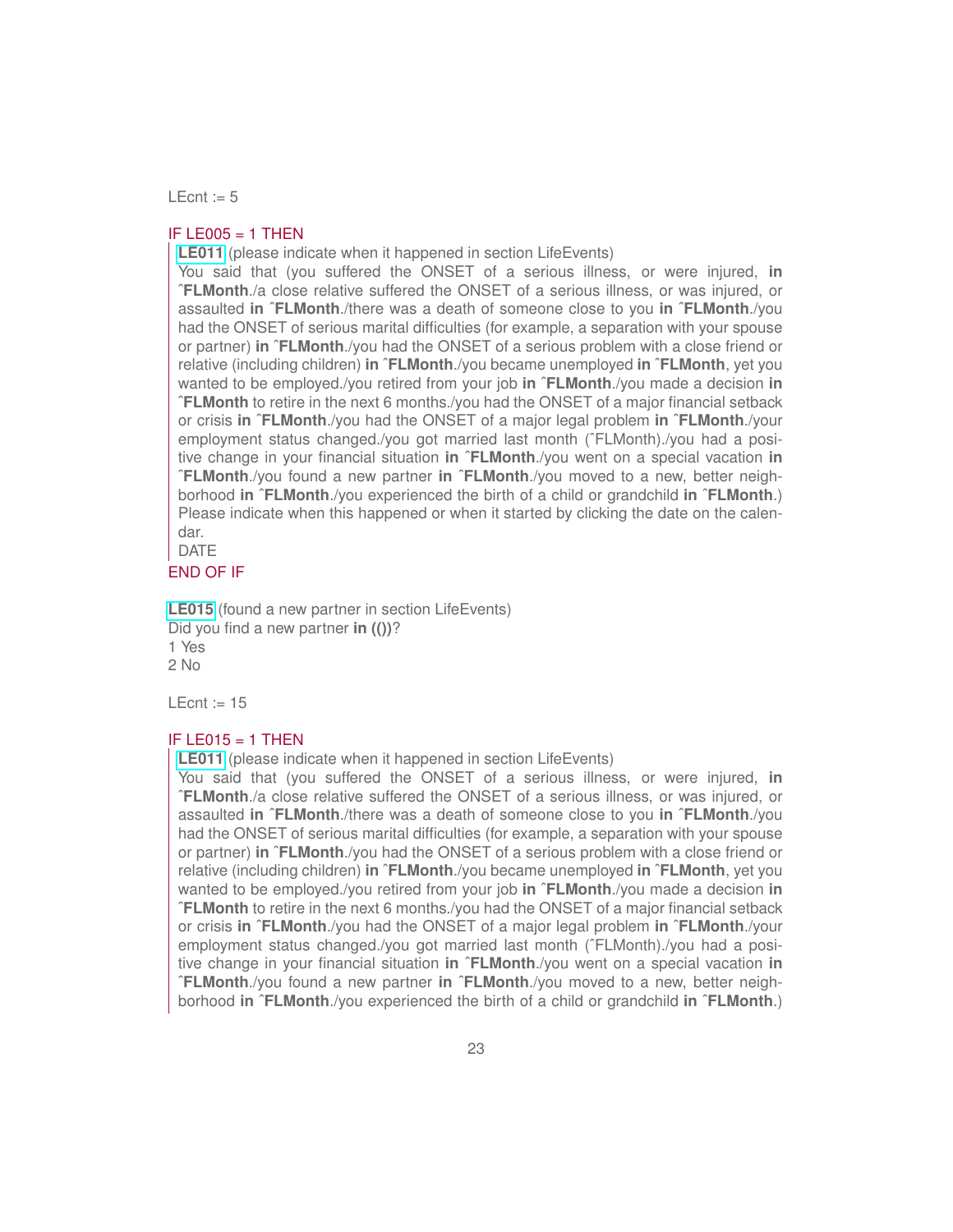Please indicate when this happened or when it started by clicking the date on the calendar.

DATE

#### END OF IF

**[LE006](https://uasdata.usc.edu/variable/uas391/LE006)** (became unemployed in section LifeEvents) Did you become unemployed **in (())**, yet you wanted to be employed? 1 Yes  $2$  No

 $L$  Ecnt := 6

#### $IF$  LE006 = 1 THEN

**[LE011](https://uasdata.usc.edu/variable/uas391/LE011)** (please indicate when it happened in section LifeEvents)

You said that (you suffered the ONSET of a serious illness, or were injured, **in ˆFLMonth**./a close relative suffered the ONSET of a serious illness, or was injured, or assaulted **in ˆFLMonth**./there was a death of someone close to you **in ˆFLMonth**./you had the ONSET of serious marital difficulties (for example, a separation with your spouse or partner) **in ˆFLMonth**./you had the ONSET of a serious problem with a close friend or relative (including children) **in ˆFLMonth**./you became unemployed **in ˆFLMonth**, yet you wanted to be employed./you retired from your job **in ˆFLMonth**./you made a decision **in ˆFLMonth** to retire in the next 6 months./you had the ONSET of a major financial setback or crisis **in ˆFLMonth**./you had the ONSET of a major legal problem **in ˆFLMonth**./your employment status changed./you got married last month (ˆFLMonth)./you had a positive change in your financial situation **in ˆFLMonth**./you went on a special vacation **in ˆFLMonth**./you found a new partner **in ˆFLMonth**./you moved to a new, better neighborhood **in ˆFLMonth**./you experienced the birth of a child or grandchild **in ˆFLMonth**.) Please indicate when this happened or when it started by clicking the date on the calendar.

DATE

#### END OF IF

**[LE007](https://uasdata.usc.edu/variable/uas391/LE007)** (retired from job in section LifeEvents) Did you retire from your job **in (())**? 1 Yes  $2$  No

 $LEcnt := 7$ 

#### IF LE007  $=$  1 THEN

**[LE011](https://uasdata.usc.edu/variable/uas391/LE011)** (please indicate when it happened in section LifeEvents)

You said that (you suffered the ONSET of a serious illness, or were injured, **in ˆFLMonth**./a close relative suffered the ONSET of a serious illness, or was injured, or assaulted **in ˆFLMonth**./there was a death of someone close to you **in ˆFLMonth**./you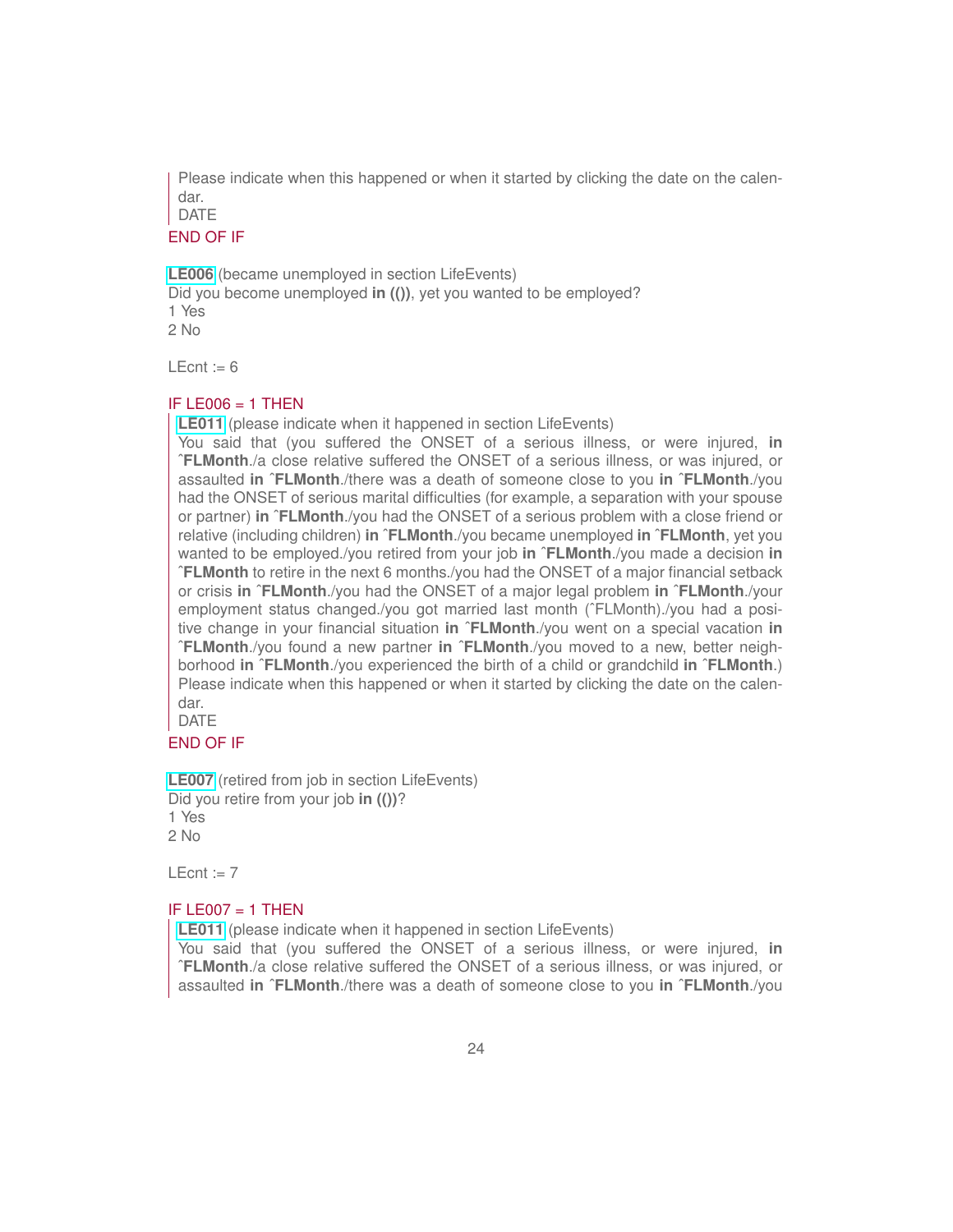had the ONSET of serious marital difficulties (for example, a separation with your spouse or partner) **in ˆFLMonth**./you had the ONSET of a serious problem with a close friend or relative (including children) **in ˆFLMonth**./you became unemployed **in ˆFLMonth**, yet you wanted to be employed./you retired from your job **in ˆFLMonth**./you made a decision **in ˆFLMonth** to retire in the next 6 months./you had the ONSET of a major financial setback or crisis **in ˆFLMonth**./you had the ONSET of a major legal problem **in ˆFLMonth**./your employment status changed./you got married last month (^FLMonth)./you had a positive change in your financial situation **in ˆFLMonth**./you went on a special vacation **in ˆFLMonth**./you found a new partner **in ˆFLMonth**./you moved to a new, better neighborhood **in ˆFLMonth**./you experienced the birth of a child or grandchild **in ˆFLMonth**.) Please indicate when this happened or when it started by clicking the date on the calendar.

DATE

### END OF IF

#### IF LE007  $!=$  1 THEN

**[LE008](https://uasdata.usc.edu/variable/uas391/LE008)** (made decision to retire within next 6 months in section LifeEvents) Did you make a decision **in (())** to retire in the next 6 months? 1 Yes  $2$  No

 $I$  Ecnt := 8

#### IF LE008  $=$  1 THEN

**[LE011](https://uasdata.usc.edu/variable/uas391/LE011)** (please indicate when it happened in section LifeEvents)

You said that (you suffered the ONSET of a serious illness, or were injured, **in ˆFLMonth**./a close relative suffered the ONSET of a serious illness, or was injured, or assaulted **in ˆFLMonth**./there was a death of someone close to you **in ˆFLMonth**./you had the ONSET of serious marital difficulties (for example, a separation with your spouse or partner) **in ˆFLMonth**./you had the ONSET of a serious problem with a close friend or relative (including children) **in ˆFLMonth**./you became unemployed **in ˆFLMonth**, yet you wanted to be employed./you retired from your job **in ˆFLMonth**./you made a decision **in ˆFLMonth** to retire in the next 6 months./you had the ONSET of a major financial setback or crisis **in ˆFLMonth**./you had the ONSET of a major legal problem **in ˆFLMonth**./your employment status changed./you got married last month (ˆFLMonth)./you had a positive change in your financial situation **in ˆFLMonth**./you went on a special vacation **in ˆFLMonth**./you found a new partner **in ˆFLMonth**./you moved to a new, better neighborhood **in ˆFLMonth**./you experienced the birth of a child or grandchild **in ˆFLMonth**.) Please indicate when this happened or when it started by clicking the date on the calendar. DATE

END OF IF

#### END OF IF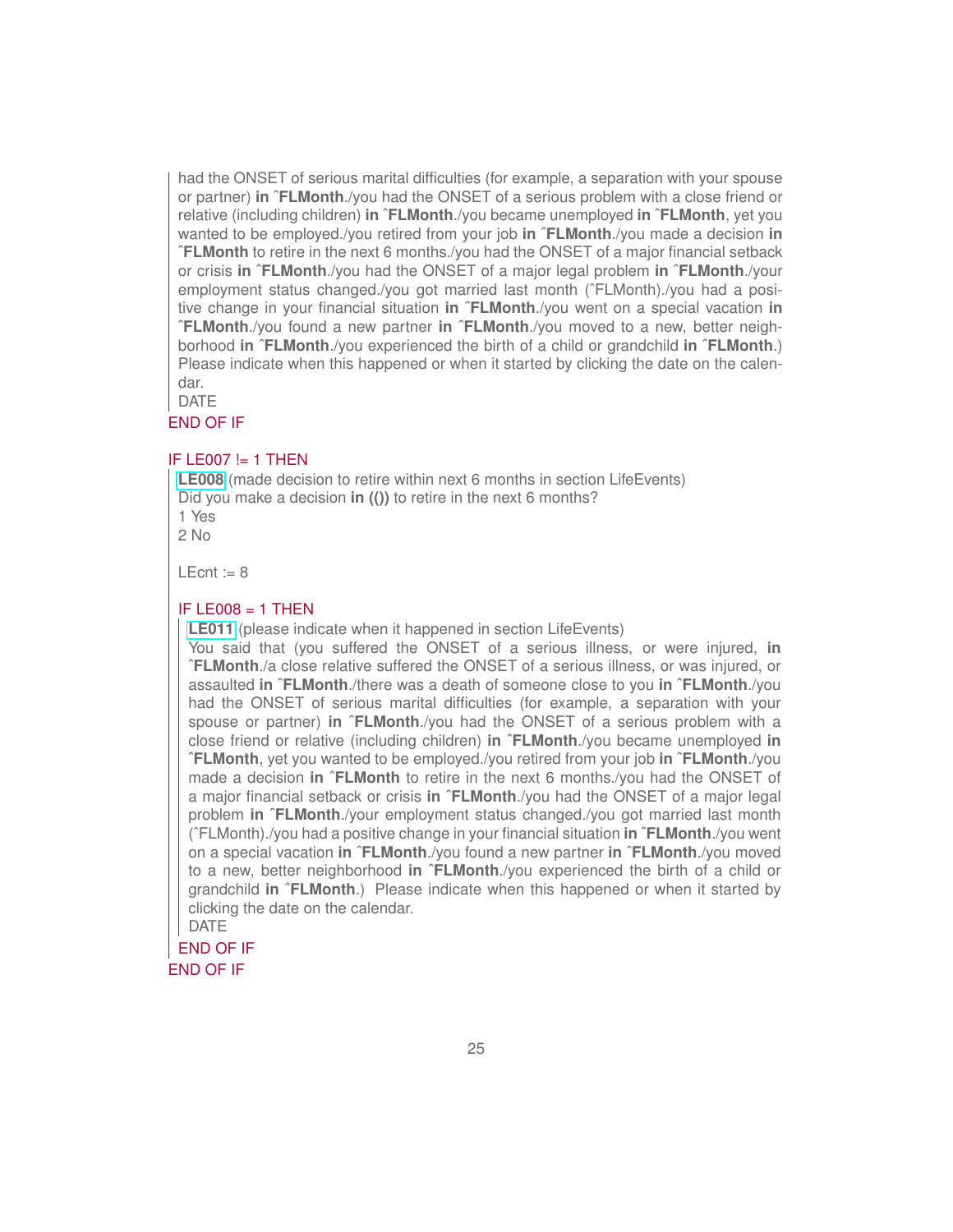#### IF LE006 = 2 AND LE007 = 2 THEN

**LE [HRS](https://uasdata.usc.edu/variable/uas391/LE_HRS_Ia) Ia** (changed employment status in section LifeEvents) **In (())** did you become employed, change jobs, change from full-time to part-time work,

get promoted, become self-employed, start a business, or did your employment status change in some other important way?

1 Yes

2 No

### IF LE HRS Ia != 1 THEN

**LE [HRS](https://uasdata.usc.edu/variable/uas391/LE_HRS_H0) H0** (work for at least hour in section LifeEvents)

**In (())**, did you work for at least an hour, either in a job, business or through selfemployment?

1 Yes

 $2$  No

#### ELSE

**LE [HRS](https://uasdata.usc.edu/variable/uas391/LE_HRS_Ib) Ib** (how changed employment status in section LifeEvents)

How did your employment status change **in (())**?

1 I became employed (I was not working before)

2 I changed jobs

3 I started working full time (I was working part-time before)

4 I started working part time (I was working full time before)

5 I got promoted

6 I became self-employed

7 I started a business

9 I got a raise

10 I started an additional job

11 I stopped working

12 I am on leave from work

8 Other

#### IF LE\_HRS\_ $lb = 8$  THEN

**LE HRS Ib [other](https://uasdata.usc.edu/variable/uas391/LE_HRS_Ib_other)** (other how changed employment status in section LifeEvents) Please explain how your employment status changed.

**STRING** END OF IF

END OF IF

IF LE HRS Ia = 1 THEN

 $\mathsf{LEcnt} := 11$ 

#### IF LE002  $=$  1 THEN

**[LE011](https://uasdata.usc.edu/variable/uas391/LE011)** (please indicate when it happened in section LifeEvents)

You said that (you suffered the ONSET of a serious illness, or were injured, **in ˆFLMonth**./a close relative suffered the ONSET of a serious illness, or was in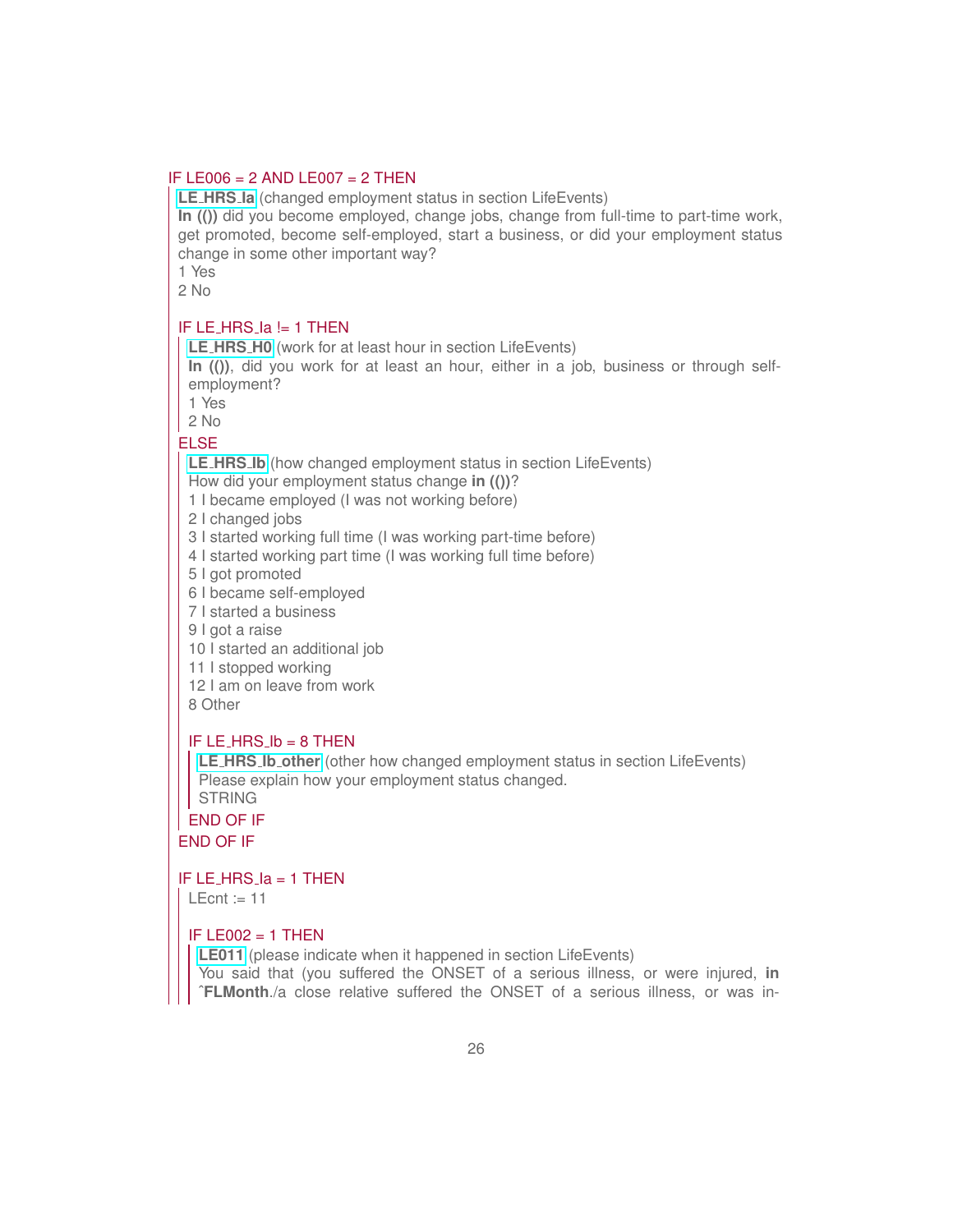jured, or assaulted **in ˆFLMonth**./there was a death of someone close to you **in ˆFLMonth**./you had the ONSET of serious marital difficulties (for example, a separation with your spouse or partner) **in ˆFLMonth**./you had the ONSET of a serious problem with a close friend or relative (including children) **in ˆFLMonth**./you became unemployed **in ˆFLMonth**, yet you wanted to be employed./you retired from your job **in ˆFLMonth**./you made a decision **in ˆFLMonth** to retire in the next 6 months./you had the ONSET of a major financial setback or crisis **in ˆFLMonth**./you had the ON-SET of a major legal problem **in ˆFLMonth**./your employment status changed./you got married last month (ˆFLMonth)./you had a positive change in your financial situation **in ˆFLMonth**./you went on a special vacation **in ˆFLMonth**./you found a new partner **in ˆFLMonth**./you moved to a new, better neighborhood **in ˆFLMonth**./you experienced the birth of a child or grandchild **in ˆFLMonth**.) Please indicate when this happened or when it started by clicking the date on the calendar.

DATE

#### END OF IF

END OF IF

#### ELSE

**LE [HRS](https://uasdata.usc.edu/variable/uas391/LE_HRS_H0) H0** (work for at least hour in section LifeEvents)

**In (())**, did you work for at least an hour, either in a job, business or through selfemployment?

1 Yes

2 No

END OF IF

#### IF (LE\_HRS\_H0 = 1 AND LE\_HRS\_la != 1) OR LE\_HRS\_la = 1 THEN

Fill code of question FLWeekList executed

#### GROUP OF QUESTIONS PRESENTED ON THE SAME SCREEN

#### **LE HRS Ic [intro](https://uasdata.usc.edu/variable/uas391/LE_HRS_Ic_intro)** (Section LifeEvents)

We would now like to ask you about the number of hours you work in your job or business. Last week (between  $((1))$ , and  $((7))$ ), how many hours did you work in total. If you work multiple jobs, please sum the hours worked across all jobs.

**LE [HRS](https://uasdata.usc.edu/variable/uas391/LE_HRS_Ic_na) Ic na** (no hours in month in section LifeEvents) 1 Check this box if you did not work last month

**LE HRS Ic [day1](https://uasdata.usc.edu/variable/uas391/LE_HRS_Ic_day1)** (day 1 hours in section LifeEvents) RANGE 0..24.0

**LE HRS Ic [day2](https://uasdata.usc.edu/variable/uas391/LE_HRS_Ic_day2)** (day 2 hours in section LifeEvents) RANGE 0..24.0

**LE HRS Ic [day3](https://uasdata.usc.edu/variable/uas391/LE_HRS_Ic_day3)** (day 3 hours in section LifeEvents)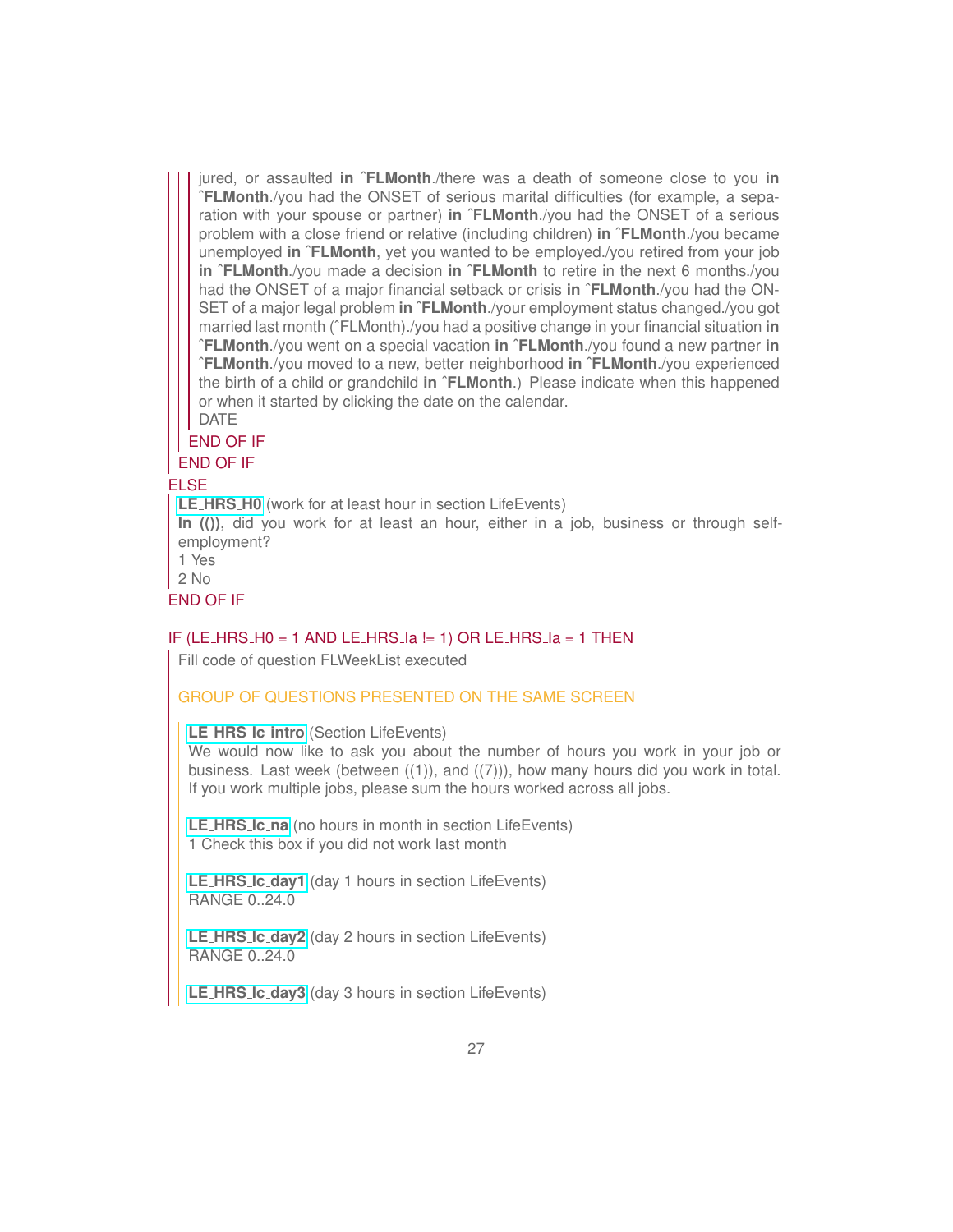**RANGE 0.24.0** 

**LE HRS Ic [day4](https://uasdata.usc.edu/variable/uas391/LE_HRS_Ic_day4)** (day 4 hours in section LifeEvents) RANGE 0..24.0

**LE HRS Ic [day5](https://uasdata.usc.edu/variable/uas391/LE_HRS_Ic_day5)** (day 5 hours in section LifeEvents) RANGE 0..24.0

**LE HRS Ic [day6](https://uasdata.usc.edu/variable/uas391/LE_HRS_Ic_day6)** (day 6 hours in section LifeEvents) RANGE 0..24.0

**LE HRS Ic [day7](https://uasdata.usc.edu/variable/uas391/LE_HRS_Ic_day7)** (day 7 hours in section LifeEvents) RANGE 0..24.0

**LE HRS Ic [day1](https://uasdata.usc.edu/variable/uas391/LE_HRS_Ic_day1_na) na** (no day 1 hours in section LifeEvents) 1 I did not work due to vacation, illness, or other reason

**LE HRS Ic [day2](https://uasdata.usc.edu/variable/uas391/LE_HRS_Ic_day2_na) na** (no day 2 hours in section LifeEvents) 1 I did not work due to vacation, illness, or other reason

**LE HRS Ic [day3](https://uasdata.usc.edu/variable/uas391/LE_HRS_Ic_day3_na) na** (no day 3 hours in section LifeEvents) 1 I did not work due to vacation, illness, or other reason

**LE HRS Ic [day4](https://uasdata.usc.edu/variable/uas391/LE_HRS_Ic_day4_na) na** (no day 4 hours in section LifeEvents) 1 I did not work due to vacation, illness, or other reason

**LE HRS Ic [day5](https://uasdata.usc.edu/variable/uas391/LE_HRS_Ic_day5_na) na** (no day 5 hours in section LifeEvents) 1 I did not work due to vacation, illness, or other reason

**LE HRS Ic [day6](https://uasdata.usc.edu/variable/uas391/LE_HRS_Ic_day6_na) na** (no day 6 hours in section LifeEvents) 1 I did not work due to vacation, illness, or other reason

**LE HRS Ic [day7](https://uasdata.usc.edu/variable/uas391/LE_HRS_Ic_day7_na) na** (no day 7 hours in section LifeEvents) 1 I did not work due to vacation, illness, or other reason

**LE [warning](https://uasdata.usc.edu/variable/uas391/LE_warning)** (Section LifeEvents) Please make a choice in each row or click "Next" to continue.

#### END OF GROUP

Fill code of question LE\_HRS\_lc\_total executed

#### IF LE HRS Ic total > 0 THEN

/\* If respondents worked 1 or more hours in the past week, they are asked per LE HRS Hb if this is the typical number of hours they work per week. If this was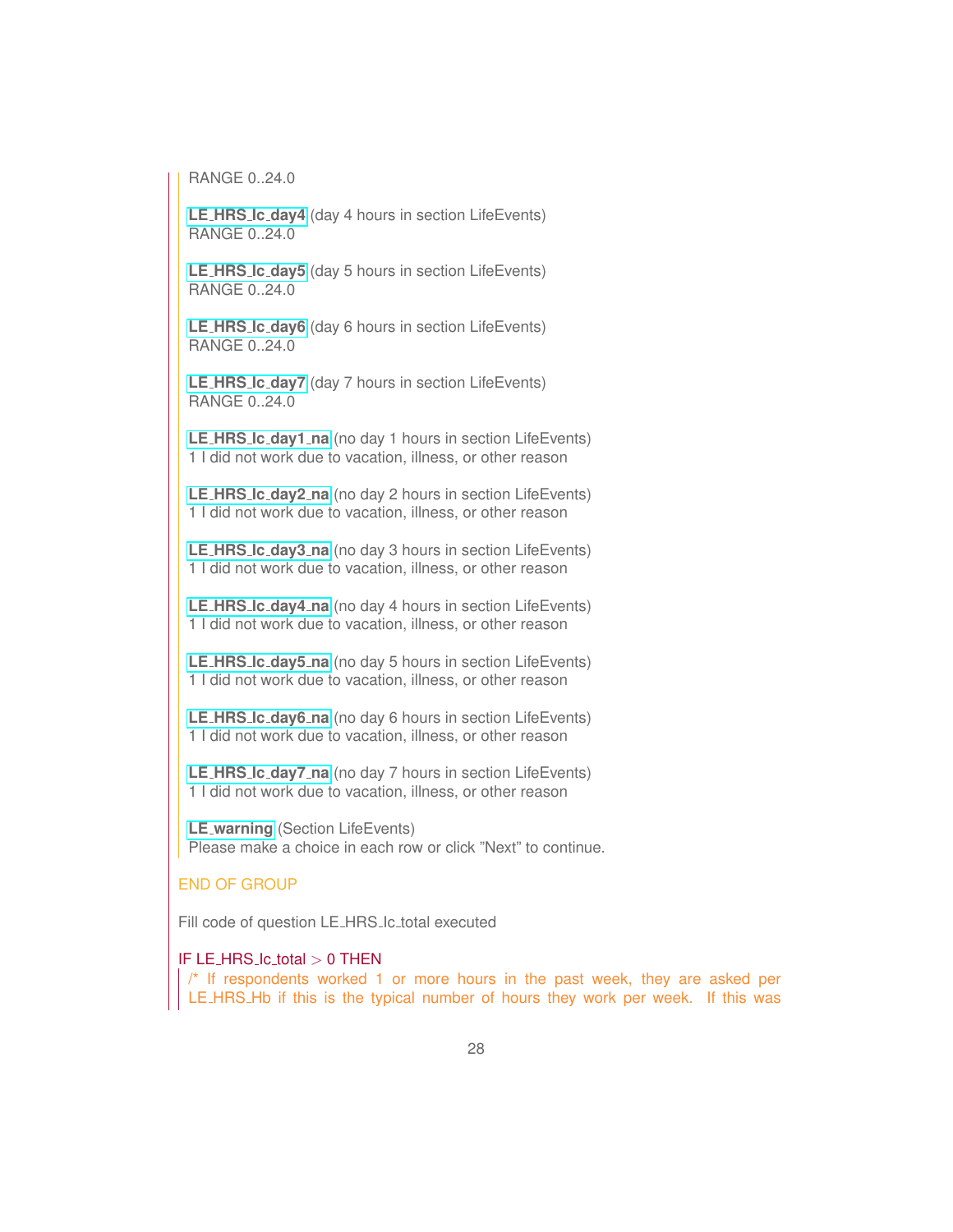already known from a previous survey (UAS 386, UAS 384, UAS 380, UAS 336, UAS 332, UAS 329, UAS 321, UAS 310, UAS 305, UAS 298, UAS 291, UAS 285, UAS 232, UAS 228, UAS 222, UAS 218, UAS 215, UAS 211, UAS 205, UAS 204, UAS 198, UAS 195 or UAS 102) AND there were no changes in the job circumstances per LE HRS Ia, variable LE HRS Hb is set to the previously known answer and it is NOT asked. \*/

```
IF uas386 LE HRS Hb = RESPONSE AND LE HRS Ia != 1 THEN
\vert LE_HRS_Hb := uas386_LE_HRS_Hb
ELSEIF uas384_LE_HRS_Hb = RESPONSE AND LE_HRS_la != 1 THEN
\vert LE_HRS_Hb := uas384_LE_HRS_Hb
ELSEIF uas380 LE_HRS_Hb = RESPONSE AND LE_HRS_la != 1 THEN
\vert LE_HRS_Hb := uas380_LE_HRS_Hb
ELSEIF uas336 LE HRS Hb = RESPONSE AND LE HRS Ia != 1 THEN
\vert LE HRS Hb := uas 336 LE HRS Hb
ELSEIF uas332 LE_HRS_Hb = RESPONSE AND LE_HRS_la != 1 THEN
\vert LE_HRS_Hb := uas332_LE_HRS_Hb
ELSEIF uas329 LE_HRS_Hb = RESPONSE AND LE_HRS_la != 1 THEN
\vert LE HRS Hb := uas329 LE HRS Hb
ELSEIF uas321 LE_HRS_Hb = RESPONSE AND LE_HRS_la != 1 THEN
\vert LE_HRS_Hb := uas321_LE_HRS_Hb
ELSEIF uas316 LE HRS Hb = RESPONSE AND LE HRS Ia != 1 THEN
\vert LE_HRS_Hb := uas316_LE_HRS_Hb
ELSEIF uas310 LE HRS Hb = RESPONSE AND LE HRS Ia != 1 THEN
\vert LE_HRS_Hb := uas310_LE_HRS_Hb
ELSEIF uas305_LE_HRS_Hb = RESPONSE AND LE_HRS_la != 1 THEN
\vert LE HRS Hb := uas 305 LE HRS Hb
ELSEIF uas298 LE_HRS_Hb = RESPONSE AND LE_HRS_la != 1 THEN
\vert LE_HRS_Hb := uas298_LE_HRS_Hb
ELSEIF uas291_LE_HRS_Hb = RESPONSE AND LE_HRS_la != 1 THEN
\vert LE_HRS_Hb := uas291_LE_HRS_Hb
ELSEIF uas285 LE HRS Hb = RESPONSE AND LE HRS Ia != 1 THEN
\vert LE_HRS_Hb := uas285_LE_HRS_Hb
ELSEIF uas232 LE HRS Hb = RESPONSE AND LE HRS Ia != 1 THEN
\vert LE HRS Hb := uas232 LE HRS Hb
ELSEIF uas228 LE_HRS_Hb = RESPONSE AND LE_HRS_la != 1 THEN
\vert LE_HRS_Hb := uas228_LE_HRS_Hb
ELSEIF uas222 LE_HRS_Hb = RESPONSE AND LE_HRS_la != 1 THEN
LE_HRS_Hb := \text{uas222.}\text{LE_HRS_Hb}ELSEIF uas218 LE_HRS_Hb = RESPONSE AND LE_HRS_la != 1 THEN
\vert LE_HRS_Hb := uas218_LE_HRS_Hb
ELSEIF uas215_LE_HRS_Hb = RESPONSE AND LE_HRS_la != 1 THEN
```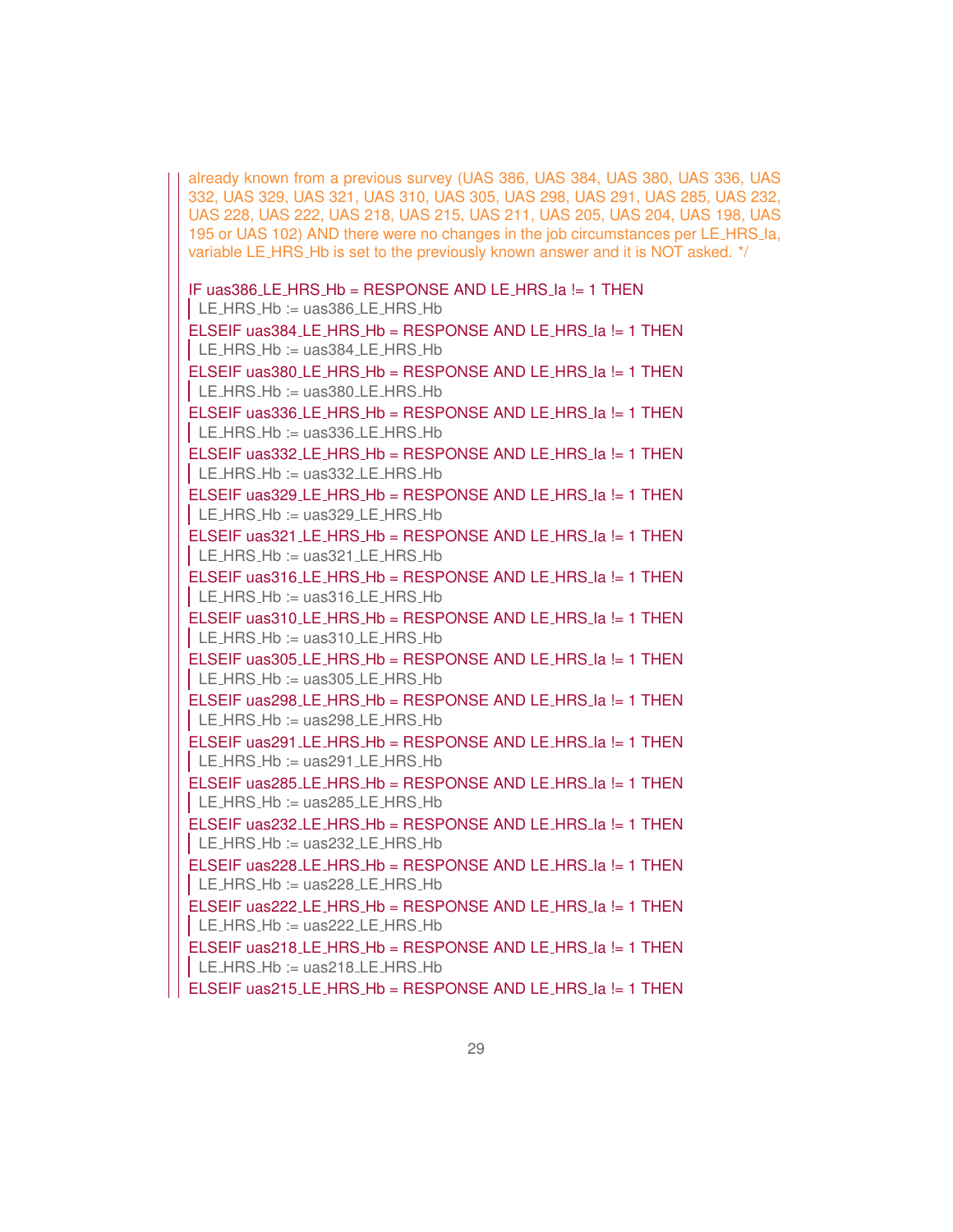LE\_HRS\_Hb := uas215\_LE\_HRS\_Hb

ELSEIF uas211\_LE\_HRS\_Hb = RESPONSE AND LE\_HRS\_Ia != 1 THEN  $\vert$  LE\_HRS\_Hb := uas211\_LE\_HRS\_Hb ELSEIF uas205\_LE\_HRS\_Hb = RESPONSE AND LE\_HRS\_la != 1 THEN  $\vert$  LE HRS Hb := uas 205 LE HRS Hb ELSEIF uas204 LE HRS Hb = RESPONSE AND LE HRS Ia != 1 THEN  $\vert$  LE\_HRS\_Hb := uas204\_LE\_HRS\_Hb ELSEIF uas198\_LE\_HRS\_Hb = RESPONSE AND LE\_HRS\_la != 1 THEN  $\vert$  LE\_HRS\_Hb := uas198\_LE\_HRS\_Hb ELSEIF uas195 LE\_HRS\_Hb = RESPONSE AND LE\_HRS\_la != 1 THEN  $\vert$  LE\_HRS\_Hb := uas195\_LE\_HRS\_Hb ELSEIF uas102 LE\_HRS\_Hb = RESPONSE AND LE\_HRS\_la != 1 THEN  $\vert$  LE HRS Hb := uas102 LE HRS Hb ELSE

GROUP OF QUESTIONS PRESENTED ON THE SAME SCREEN

**LE [HRS](https://uasdata.usc.edu/variable/uas391/LE_HRS_Hb) Hb** (sum hours worked in section LifeEvents) You reported that you worked about **(total hours())** hours last week. Is that the typical number of hours you work in a week? 1 Yes, I usually work about (total hours()) hours.

2 No, I typically work about hours per week

3 The number of hours worked varies greatly from week to week

**LE HRS Hb [hours](https://uasdata.usc.edu/variable/uas391/LE_HRS_Hb_hours)** (other hours worked in section LifeEvents) RANGE 0..199

#### END OF GROUP

#### IF LE\_HRS\_Hb  $=$  3 THEN

**LE [HRS](https://uasdata.usc.edu/variable/uas391/LE_HRS_Hc) Hc** (varies number of hours per week in section LifeEvents) You said that the number of hours worked varies from week to week, but if you had to make a guess, how many do you work on average on a typical week?

RANGE 0..199 END OF IF END OF IF END OF IF

**LE [HRS](https://uasdata.usc.edu/variable/uas391/LE_HRS_Ea) Ea** (varies earnings in section LifeEvents)

In the last 12 months, which of the following statements best describes how your earnings from your job (self-employment or businesses) varied from month to month, if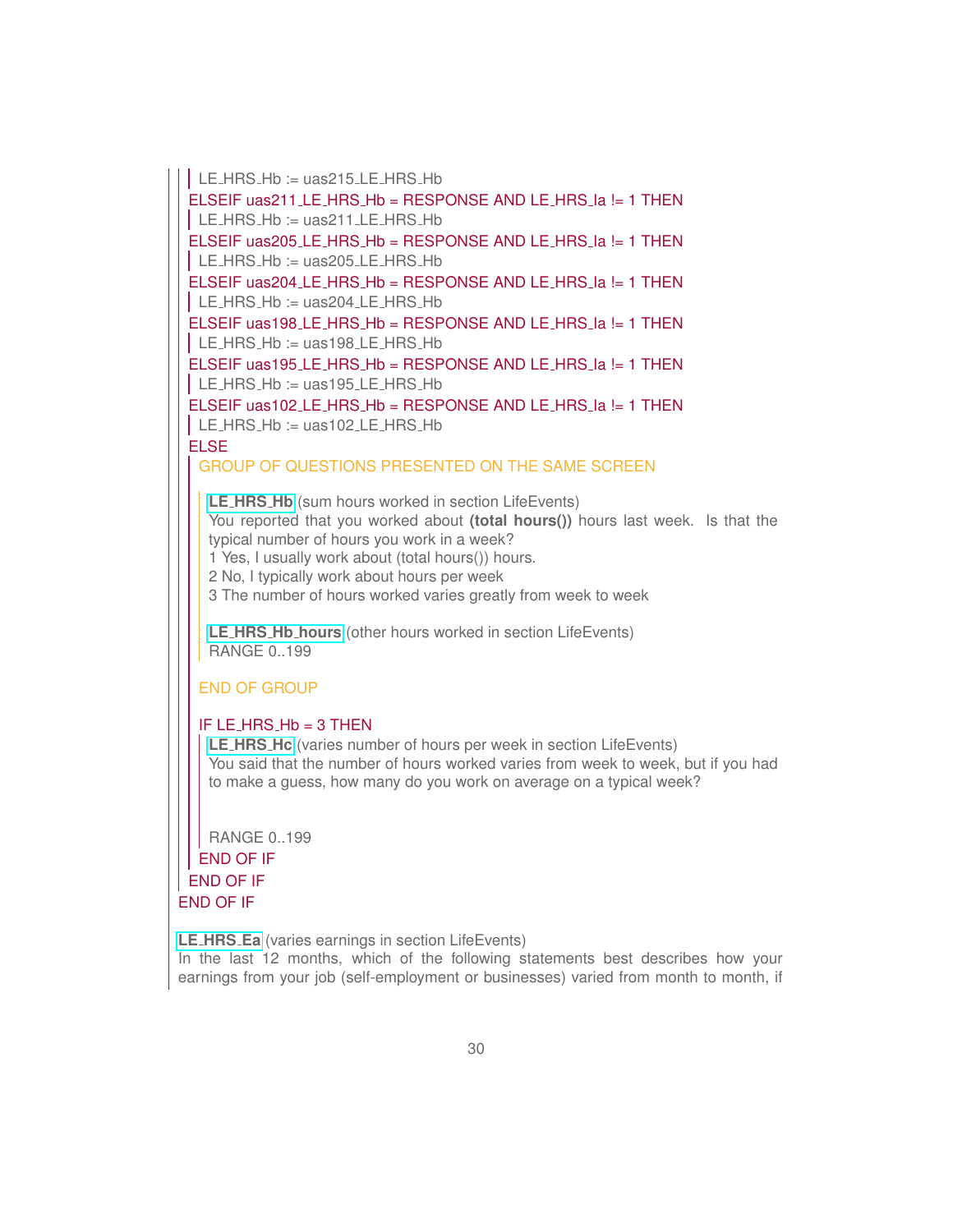at all?

My earnings 1 Were roughly the same each month

2 Occasionally varied from month to month

3 Varied quite often from month to month

/\* Respondents are asked how often they are paid per LE HRS Eb. If this was already known from a previous survey (UAS 386, UAS 384, UAS 380, UAS336, UAS 332, UAS 329, UAS 321, UAS 310, UAS 305, UAS 298, UAS 291, UAS 285, UAS 232, UAS 228, UAS 222, UAS 218, UAS 215, UAS 211, UAS 205, UAS 204, UAS 198, UAS 195 or UAS 102) AND there were no changes in the job circumstances per LE\_HRS\_la, variable LE\_HRS\_Eb is set to the previously known answer and it is NOT asked. \*/

IF uas386 LE HRS Eb = RESPONSE AND LE HRS Ia != 1 THEN  $\vert$  LE\_HRS\_Eb := uas386\_LE\_HRS\_Eb ELSEIF uas384\_LE\_HRS\_Eb = RESPONSE AND LE\_HRS\_Ia != 1 THEN  $\vert$  LE HRS Eb := uas 384 LE HRS Eb ELSEIF uas380 LE HRS Eb = RESPONSE AND LE HRS Ia != 1 THEN  $\vert$  LE\_HRS\_Eb := uas380\_LE\_HRS\_Eb ELSEIF uas336\_LE\_HRS\_Eb = RESPONSE AND LE\_HRS\_la != 1 THEN  $\vert$  LE HRS Eb := uas 336 LE HRS Eb ELSEIF uas332 LE HRS Eb = RESPONSE AND LE HRS Ia != 1 THEN  $\vert$  LE\_HRS\_Eb := uas332\_LE\_HRS\_Eb ELSEIF uas329 LE HRS Eb = RESPONSE AND LE HRS Ia != 1 THEN LE\_HRS\_Eb := uas329\_LE\_HRS\_Eb ELSEIF uas321 LE\_HRS\_Eb = RESPONSE AND LE\_HRS\_la != 1 THEN  $\vert$  LE\_HRS\_Eb := uas321\_LE\_HRS\_Eb ELSEIF uas316\_LE\_HRS\_Eb = RESPONSE AND LE\_HRS\_la != 1 THEN LE\_HRS\_Eb := uas316\_LE\_HRS\_Eb ELSEIF uas310 LE HRS Eb = RESPONSE AND LE HRS Ia != 1 THEN  $\vert$  LE\_HRS\_Eb := uas310\_LE\_HRS\_Eb ELSEIF uas305 LE HRS Eb = RESPONSE AND LE HRS Ia != 1 THEN  $LE_HRS_Eb := uas305LE_HRS_Eb$ ELSEIF uas298 LE HRS Eb = RESPONSE AND LE HRS Ia != 1 THEN | LE\_HRS\_Eb := uas298\_LE\_HRS\_Eb ELSEIF uas291\_LE\_HRS\_Eb = RESPONSE AND LE\_HRS\_la != 1 THEN  $LE_HRS_E$  = uas291 LE HRS Eb ELSEIF uas285.LE\_HRS\_Eb = RESPONSE AND LE\_HRS\_la != 1 THEN  $\vert$  LE\_HRS\_Eb := uas285\_LE\_HRS\_Eb ELSEIF uas232 LE HRS Eb = RESPONSE AND LE HRS la != 1 THEN  $LE_HRS_Eb := \text{uas232.LE_HRS_Eb}$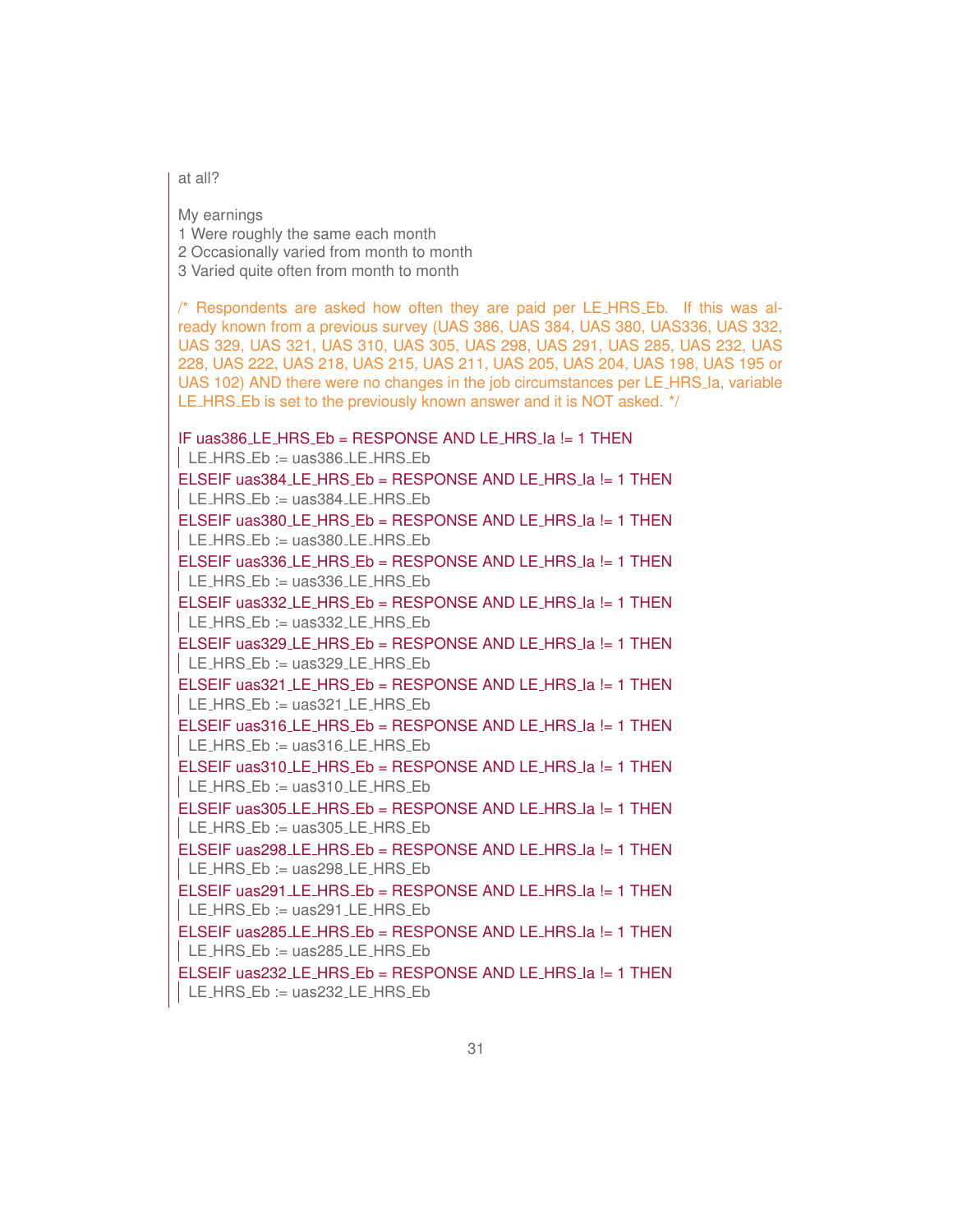ELSEIF uas228 LE HRS Eb = RESPONSE AND LE HRS Ia != 1 THEN  $\vert$  LE\_HRS\_Eb := uas228\_LE\_HRS\_Eb ELSEIF uas222 LE HRS Eb = RESPONSE AND LE HRS Ia != 1 THEN  $\vert$  LE\_HRS\_Eb := uas222\_LE\_HRS\_Eb ELSEIF uas218 LE\_HRS\_Eb = RESPONSE AND LE\_HRS\_la != 1 THEN  $\vert$  LE\_HRS\_Eb := uas218\_LE\_HRS\_Eb ELSEIF uas215 LE HRS Eb = RESPONSE AND LE HRS Ia != 1 THEN  $LE_HRS_Eb := \text{uas215}\_E_HRS_Eb$ ELSEIF uas211 LE HRS Eb = RESPONSE AND LE HRS Ia != 1 THEN  $\vert$  LE HRS Eb := uas211 LE HRS Eb ELSEIF uas205\_LE\_HRS\_Eb = RESPONSE AND LE\_HRS\_la != 1 THEN  $LE_HRS_Eb := \text{uas205}\_E_HRS_Eb$ ELSEIF uas204 LE HRS Eb = RESPONSE AND LE HRS Ia != 1 THEN  $\vert$  LE HRS Eb := uas204 LE HRS Eb ELSEIF uas198 LE\_HRS\_Eb = RESPONSE AND LE\_HRS\_la != 1 THEN  $LE_HRS_Eb := \text{uas198}\_E_HRS_Eb$ ELSEIF uas195 LE\_HRS\_Eb = RESPONSE AND LE\_HRS\_la != 1 THEN  $\vert$  LE\_HRS\_Eb := uas195\_LE\_HRS\_Eb ELSEIF uas102 LE HRS Eb = RESPONSE AND LE HRS Ia != 1 THEN

 $LE_HRS_Eb := \text{uas102.LE_HRS_Eb}$ 

#### ELSE

GROUP OF QUESTIONS PRESENTED ON THE SAME SCREEN

**LE [HRS](https://uasdata.usc.edu/variable/uas391/LE_HRS_Eb) Eb** (how paid in section LifeEvents)

Some people get paid at regular times: (i.e. weekly, bi-weekly, or monthly), while some other get paid when they finish a job or complete certain projects. Likewise, some businesses calculate their revenues daily whereas others do so less often. When are payments made to you from your job (or business)?(If you have multiple jobs, answer for the one that pays you more often)

1 Daily

2 Weekly

3 Bi-weekly

4 Monthly

5 Less often than monthly

6 Every-time I complete a job, which is often several times in a week

7 Only once I complete a project, which is usually once every few weeks or months 8 Other, please specify:

**LE HRS Eb [other](https://uasdata.usc.edu/variable/uas391/LE_HRS_Eb_other)** (other how paid in section LifeEvents) **STRING** 

END OF GROUP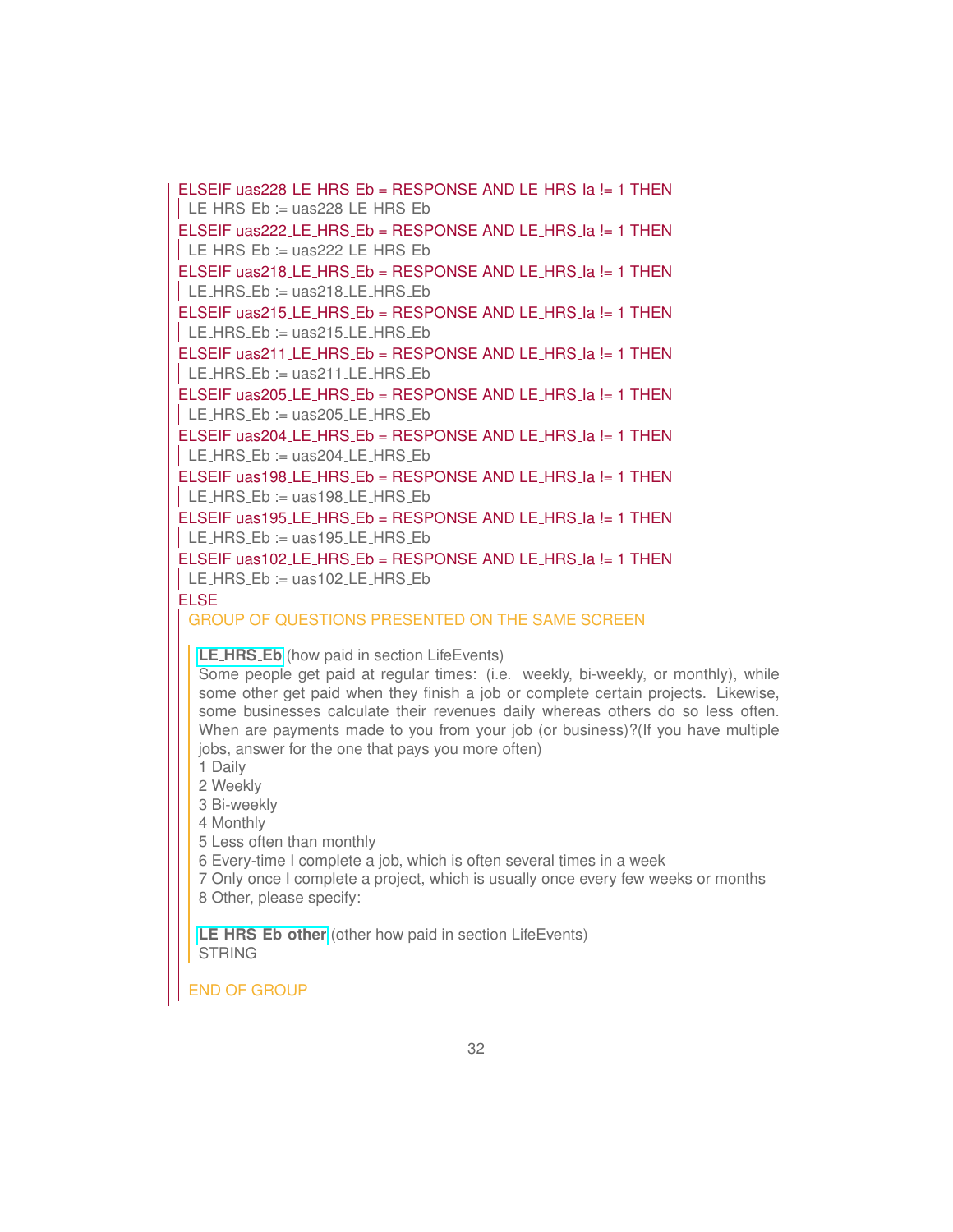#### END OF IF

#### IF LE HRS  $Eb = 1$  OR LE HRS  $Eb = 2$  OR LE HRS  $Eb = 6$  THEN

**LE HRS Id [weekly](https://uasdata.usc.edu/variable/uas391/LE_HRS_Id_weekly)** (income last week in section LifeEvents) Overall, taking into account all sources of income related to your job(s) and/or business, what was your income after taxes or "take home pay" last week (i.e. income received **between ((1)) and ((7))**? RANGE 0..99999996

IF LE HRS Id weekly = EMPTY THEN

IF LE\_HRS\_Id\_weekly\_unfolding\_order = EMPTY THEN

LE HRS Id weekly unfolding order :=  $mt$  rand(1,3) END OF IF

IF LE\_HRS\_Id\_weekly\_unfolding\_order = 1 THEN

 $LE_HRS_l$  LE\_HRS Id\_weekly Unf Random := 3

#### ELSEIF LE\_HRS\_Id\_weekly\_unfolding\_order = 2 THEN

LE\_HRS\_Id\_weekly\_Unf\_Random := 5

#### ELSE

LE\_HRS\_Id\_weekly\_Unf\_Random  $:= 6$ 

#### END OF IF

**LE HRS Id [weekly](https://uasdata.usc.edu/variable/uas391/LE_HRS_Id_weekly_Unf) Unf** (Unfolding in section LifeEvents) In the last week (**between ((1)) and ((7))**), was it more, about, or less than...

LE\_HRS\_Id\_weekly\_Unf\_Results := explode("", LE\_HRS\_Id\_weekly\_Unf)

#### END OF IF ELSEIF LE HRS  $Eb = 3$  THEN

**LE HRS Id [biweekly](https://uasdata.usc.edu/variable/uas391/LE_HRS_Id_biweekly)** (income last two weeks in section LifeEvents) Overall, taking into account all sources of income related to your job(s) and/or business, what was your income after taxes or "take home pay" in the last two-week period (i.e. income received **between ((8)) and ((7))**? RANGE 0..99999996

#### IF LE HRS Id biweekly = EMPTY THEN

#### IF LE HRS Id biweekly unfolding order = EMPTY THEN

LE HRS Id biweekly unfolding order  $:= \text{mt\_rand}(1,3)$ 

#### END OF IF

#### IF LE HRS Id biweekly unfolding order = 1 THEN

LE\_HRS\_Id\_biweekly\_Unf\_Random := 3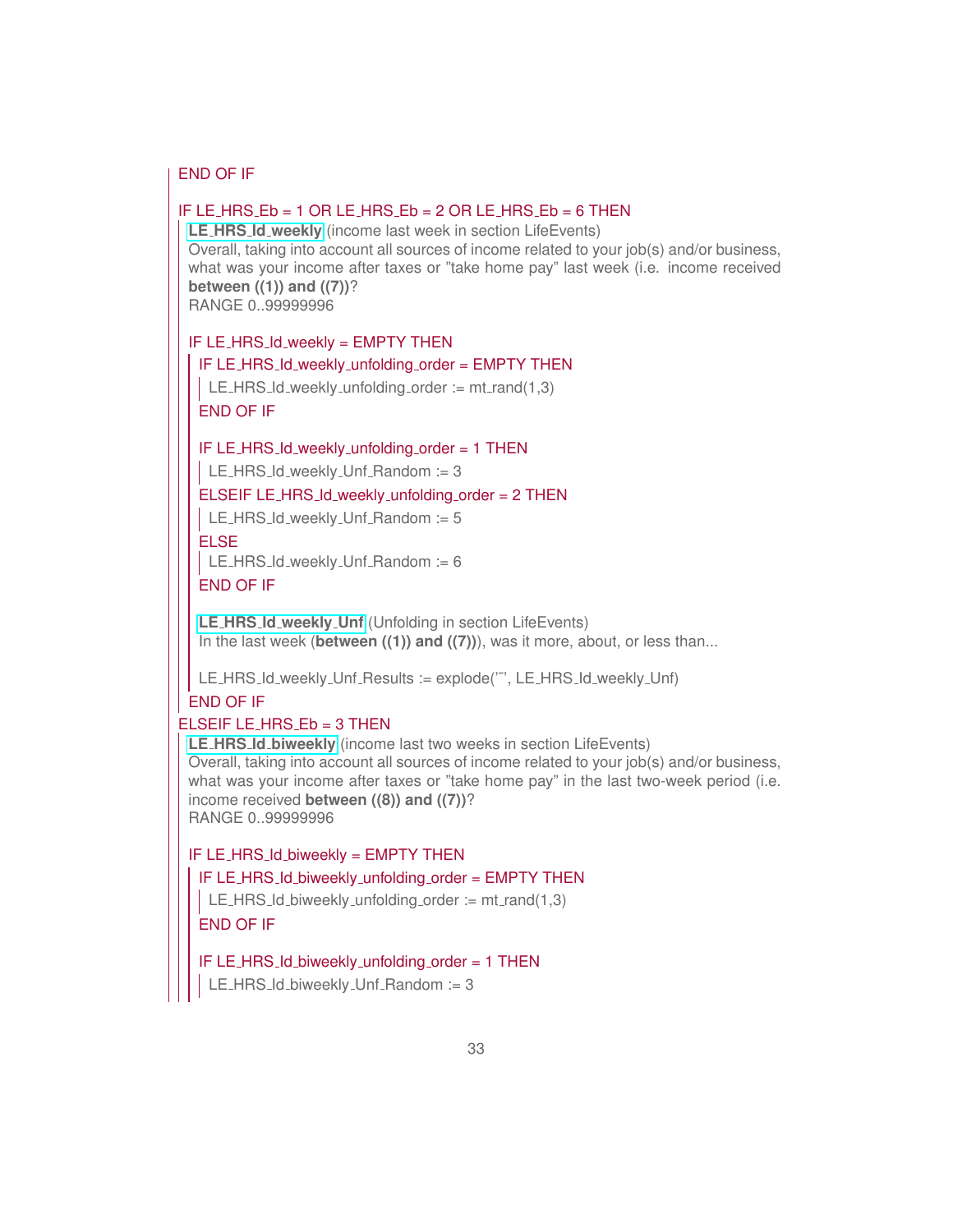ELSEIF LE\_HRS\_Id\_biweekly\_unfolding\_order = 2 THEN

LE\_HRS\_Id\_biweekly\_Unf\_Random := 5

ELSE

 $\vert$  LE\_HRS\_Id\_biweekly\_Unf\_Random := 6

END OF IF

**LE HRS Id [biweekly](https://uasdata.usc.edu/variable/uas391/LE_HRS_Id_biweekly_Unf) Unf** (Unfolding in section LifeEvents) In the last two-week period (**between ((8)) and ((7))**), was it more, about, or less than...

LE\_HRS\_Id\_biweekly\_Unf\_Results := explode("", LE\_HRS\_Id\_biweekly\_Unf)

#### END OF IF END OF IF

**LE [HRS](https://uasdata.usc.edu/variable/uas391/LE_HRS_Id) Id** (income last month in section LifeEvents) Overall, taking into account all sources of income related to your job(s) and/or business, what was your income after taxes or "take home pay" **in (())**? RANGE 0..99999996

IF LE\_HRS\_Id = EMPTY THEN IF LE\_HRS\_Id\_unfolding\_order = EMPTY THEN LE\_HRS\_Id\_unfolding\_order  $:=$  mt\_rand(1,3)

END OF IF

IF LE\_HRS\_Id\_unfolding\_order = 1 THEN  $\vert$  LE\_HRS\_Id\_Unf\_Random := 3 ELSEIF LE HRS Id unfolding order = 2 THEN  $LE_HRS_l$  LE HRS Id Unf Random := 5 ELSE  $LE_HRS$  Id Unf Random := 6 END OF IF

**LE [HRS](https://uasdata.usc.edu/variable/uas391/LE_HRS_Id_Unf) Id Unf** (Unfolding in section LifeEvents) **In (())**, was it more, about, or less than...

LE\_HRS\_Id\_Unf\_Results := explode("", LE\_HRS\_Id\_Unf) END OF IF END OF IF

**[LE009](https://uasdata.usc.edu/variable/uas391/LE009)** (major financial setback in section LifeEvents) Did you have the ONSET of a major financial setback or crisis **in (())**? 1 Yes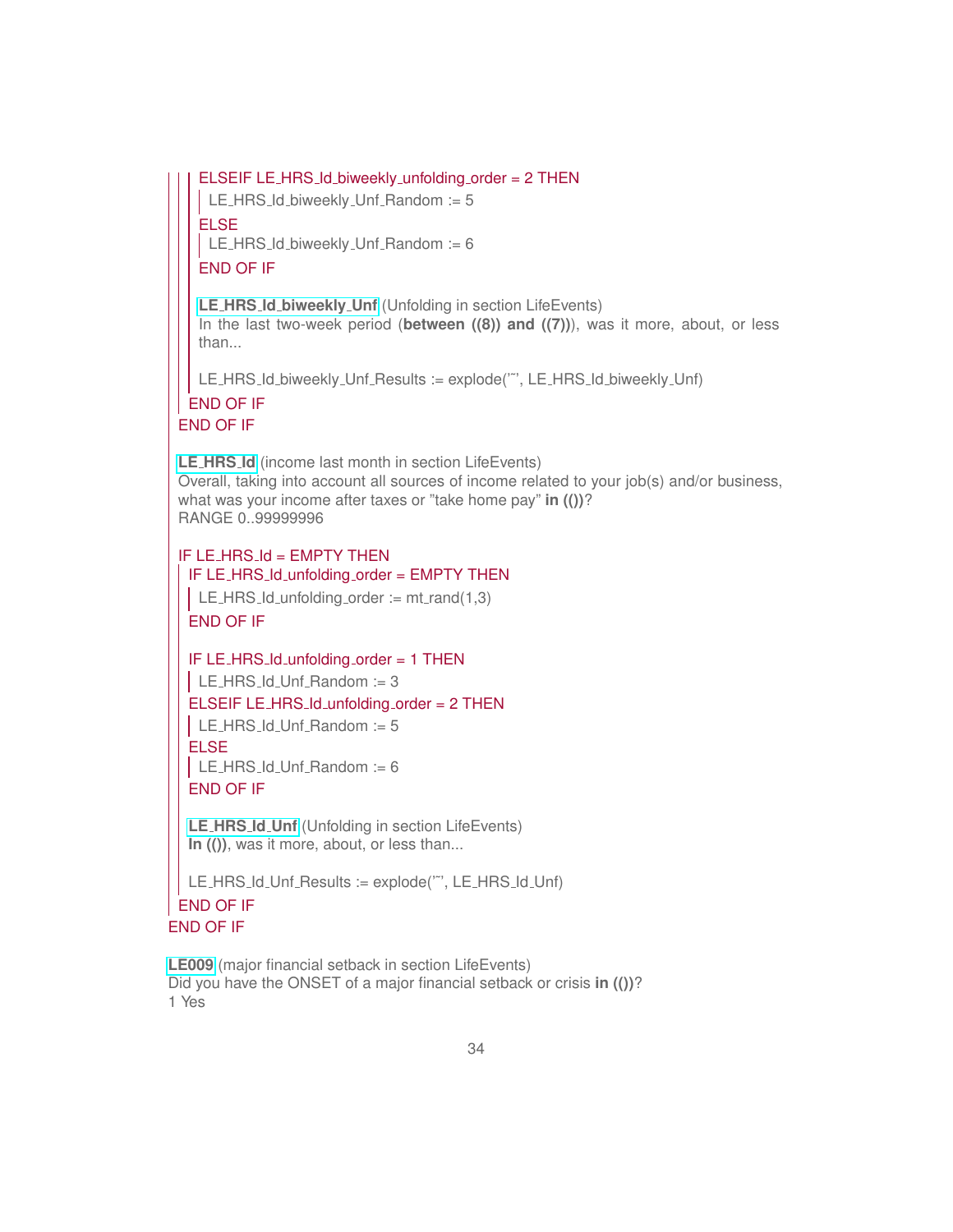$2$  No

LEcnt  $:= 9$ 

#### $IF$  LE009 = 1 THEN

#### GROUP OF QUESTIONS PRESENTED ON THE SAME SCREEN

**[LE009](https://uasdata.usc.edu/variable/uas391/LE009_2) 2** (nature of financial setback or crisis in section LifeEvents)

What was the nature of the financial setback or crisis you experienced **in (())**?

1 I, or a spouse or partner lost a job or had work hours and/or income reduced

2 I, or a family member, had significant medical expenses

3 Got separated or divorced

4 Lost a spouse or partner

5 A need arose for long term care for self or family member

6 I learned that I have unpaid taxes or had a problem with the IRS

7 I was victim of financial fraud, or I entered into a major financial transaction that I did not completely understand

8 I incurred losses in my business

9 I incurred losses in my financial investment(s)

10 I incurred in penalties and/or higher-than-expected interest from a loan II took

11 I had losses from gambling

12 Had mortgage payment higher than expected

13 My rent was increased

14 Automobile accident or repair

15 I had to provide assistance to family members or friends outside your household

16 Something else, please specify:

**[LE009](https://uasdata.usc.edu/variable/uas391/LE009_2_other) 2 other** (other nature of financial setback or crisis in section LifeEvents) **STRING** 

#### END OF GROUP

**[LE011](https://uasdata.usc.edu/variable/uas391/LE011)** (please indicate when it happened in section LifeEvents)

You said that (you suffered the ONSET of a serious illness, or were injured, **in ˆFLMonth**./a close relative suffered the ONSET of a serious illness, or was injured, or assaulted **in ˆFLMonth**./there was a death of someone close to you **in ˆFLMonth**./you had the ONSET of serious marital difficulties (for example, a separation with your spouse or partner) **in ˆFLMonth**./you had the ONSET of a serious problem with a close friend or relative (including children) **in ˆFLMonth**./you became unemployed **in ˆFLMonth**, yet you wanted to be employed./you retired from your job **in ˆFLMonth**./you made a decision **in ˆFLMonth** to retire in the next 6 months./you had the ONSET of a major financial setback or crisis **in ˆFLMonth**./you had the ONSET of a major legal problem **in ˆFLMonth**./your employment status changed./you got married last month (ˆFLMonth)./you had a positive change in your financial situation **in ˆFLMonth**./you went on a special vacation **in ˆFLMonth**./you found a new partner **in ˆFLMonth**./you moved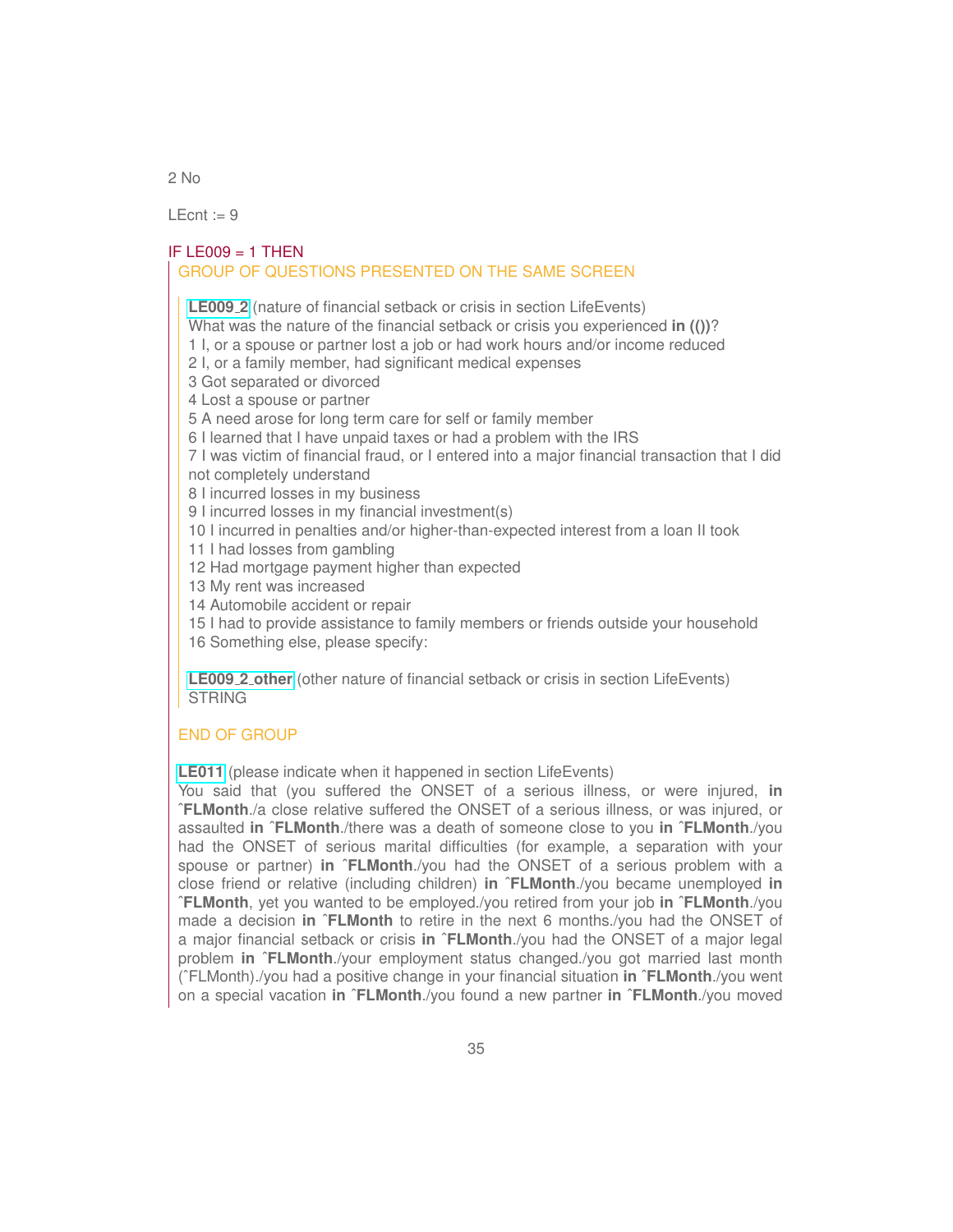to a new, better neighborhood **in ˆFLMonth**./you experienced the birth of a child or grandchild **in ˆFLMonth**.) Please indicate when this happened or when it started by clicking the date on the calendar. DATE

#### END OF IF

**[LE016](https://uasdata.usc.edu/variable/uas391/LE016)** (moved to a better neighborhood in section LifeEvents) Did you move to a new, better neighborhood **in (())**? 1 Yes 2 No

LEcnt  $:= 16$ 

#### IF LE016  $=$  1 THEN

**[LE011](https://uasdata.usc.edu/variable/uas391/LE011)** (please indicate when it happened in section LifeEvents)

You said that (you suffered the ONSET of a serious illness, or were injured, **in ˆFLMonth**./a close relative suffered the ONSET of a serious illness, or was injured, or assaulted **in ˆFLMonth**./there was a death of someone close to you **in ˆFLMonth**./you had the ONSET of serious marital difficulties (for example, a separation with your spouse or partner) **in ˆFLMonth**./you had the ONSET of a serious problem with a close friend or relative (including children) **in ˆFLMonth**./you became unemployed **in ˆFLMonth**, yet you wanted to be employed./you retired from your job **in ˆFLMonth**./you made a decision **in ˆFLMonth** to retire in the next 6 months./you had the ONSET of a major financial setback or crisis **in ˆFLMonth**./you had the ONSET of a major legal problem **in ˆFLMonth**./your employment status changed./you got married last month (ˆFLMonth)./you had a positive change in your financial situation **in ˆFLMonth**./you went on a special vacation **in ˆFLMonth**./you found a new partner **in ˆFLMonth**./you moved to a new, better neighborhood **in ˆFLMonth**./you experienced the birth of a child or grandchild **in ˆFLMonth**.) Please indicate when this happened or when it started by clicking the date on the calendar.

DATE

#### END OF IF

**[LE010](https://uasdata.usc.edu/variable/uas391/LE010)** (major legal problem in section LifeEvents) Did you have the ONSET of a major legal problem **in (())**? 1 Yes  $2$  No

 $LEcnt := 10$ 

#### IF LE010  $=$  1 THEN

**[LE011](https://uasdata.usc.edu/variable/uas391/LE011)** (please indicate when it happened in section LifeEvents)

You said that (you suffered the ONSET of a serious illness, or were injured, **in ˆFLMonth**./a close relative suffered the ONSET of a serious illness, or was injured, or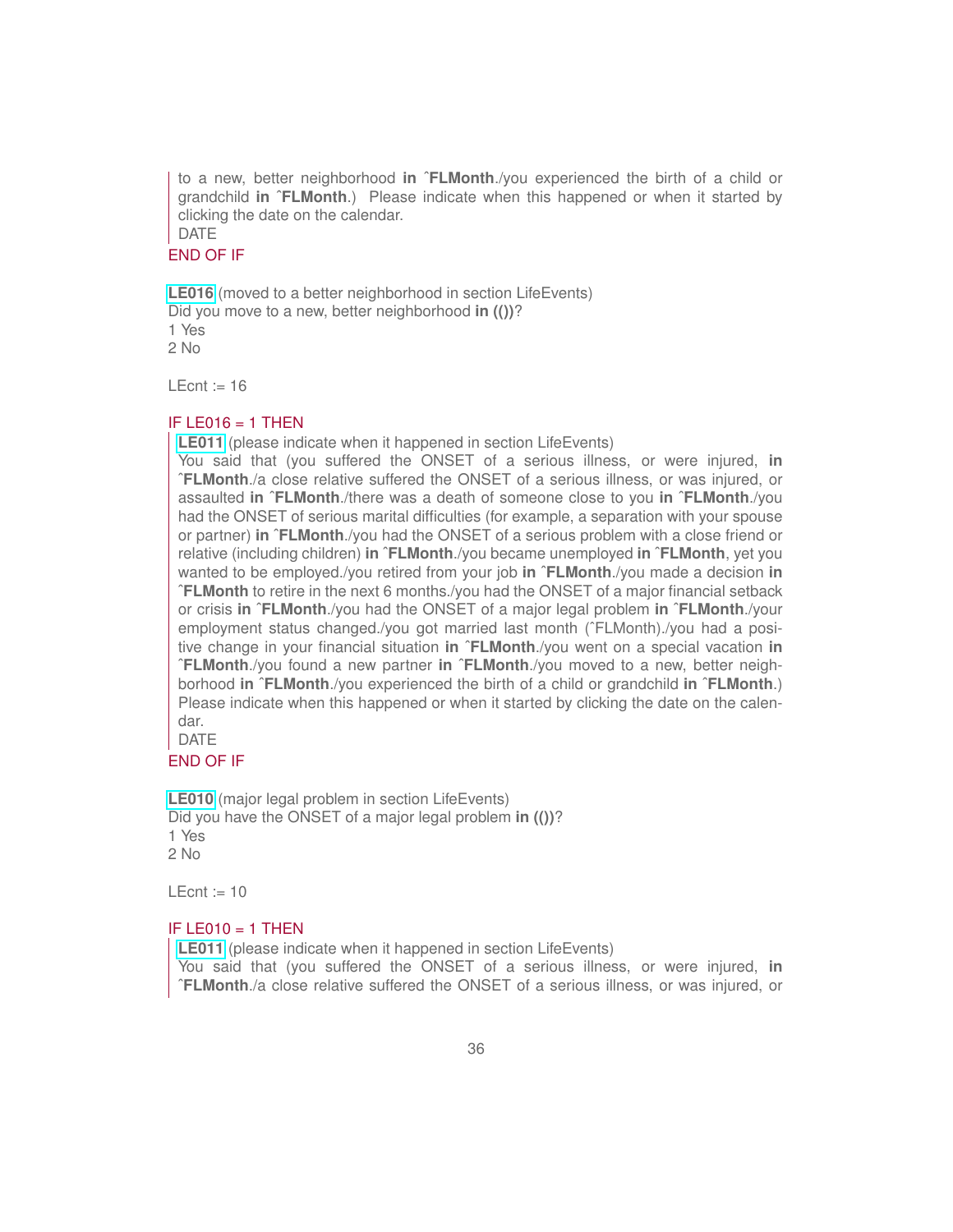assaulted **in ˆFLMonth**./there was a death of someone close to you **in ˆFLMonth**./you had the ONSET of serious marital difficulties (for example, a separation with your spouse or partner) **in ˆFLMonth**./you had the ONSET of a serious problem with a close friend or relative (including children) **in ˆFLMonth**./you became unemployed **in ˆFLMonth**, yet you wanted to be employed./you retired from your job **in ˆFLMonth**./you made a decision **in ˆFLMonth** to retire in the next 6 months./you had the ONSET of a major financial setback or crisis **in ˆFLMonth**./you had the ONSET of a major legal problem **in ˆFLMonth**./your employment status changed./you got married last month (ˆFLMonth)./you had a positive change in your financial situation **in ˆFLMonth**./you went on a special vacation **in ˆFLMonth**./you found a new partner **in ˆFLMonth**./you moved to a new, better neighborhood **in ˆFLMonth**./you experienced the birth of a child or grandchild **in ˆFLMonth**.) Please indicate when this happened or when it started by clicking the date on the calendar.

DATE

#### END OF IF

**[LE017](https://uasdata.usc.edu/variable/uas391/LE017)** (experienced the birth of a grandchild in section LifeEvents) Did you experience the birth of a child or grandchild **in (())**? 1 Yes  $2$  No

 $LEcnt := 17$ 

#### IF LE017  $=$  1 THEN

**[LE011](https://uasdata.usc.edu/variable/uas391/LE011)** (please indicate when it happened in section LifeEvents)

You said that (you suffered the ONSET of a serious illness, or were injured, **in ˆFLMonth**./a close relative suffered the ONSET of a serious illness, or was injured, or assaulted **in ˆFLMonth**./there was a death of someone close to you **in ˆFLMonth**./you had the ONSET of serious marital difficulties (for example, a separation with your spouse or partner) **in ˆFLMonth**./you had the ONSET of a serious problem with a close friend or relative (including children) **in ˆFLMonth**./you became unemployed **in ˆFLMonth**, yet you wanted to be employed./you retired from your job **in ˆFLMonth**./you made a decision **in ˆFLMonth** to retire in the next 6 months./you had the ONSET of a major financial setback or crisis **in ˆFLMonth**./you had the ONSET of a major legal problem **in ˆFLMonth**./your employment status changed./you got married last month (^FLMonth)./you had a positive change in your financial situation **in ˆFLMonth**./you went on a special vacation **in ˆFLMonth**./you found a new partner **in ˆFLMonth**./you moved to a new, better neighborhood **in ˆFLMonth**./you experienced the birth of a child or grandchild **in ˆFLMonth**.) Please indicate when this happened or when it started by clicking the date on the calendar.

DATE

#### END OF IF

**LE HRS [OoPa1](https://uasdata.usc.edu/variable/uas391/LE_HRS_OoPa1)** ( incur in any expenses related to hospital stays and/or outpatient pro-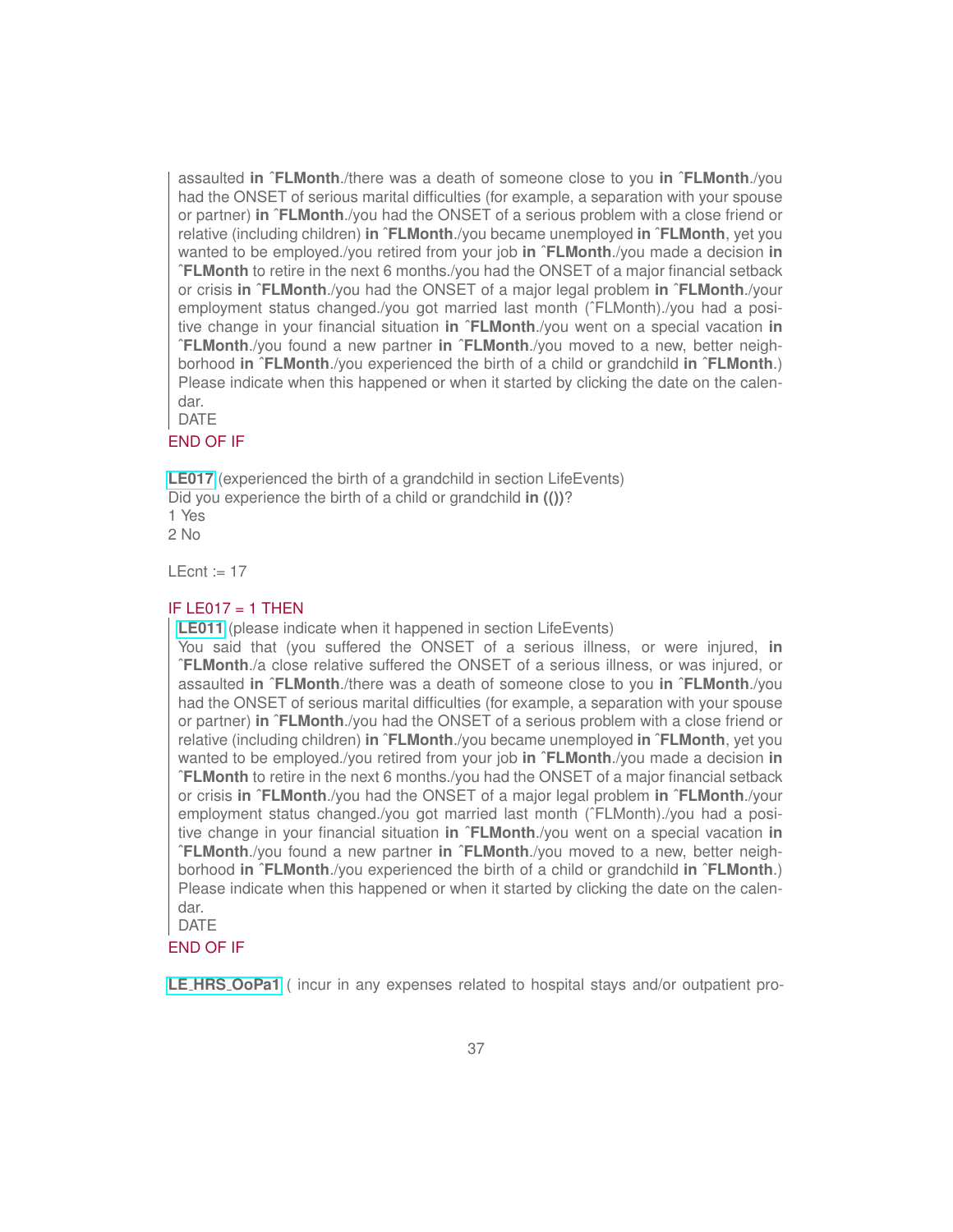cedures in section LifeEvents)

**In (())**, did you incur any expenses related to hospital stays and/or outpatient procedures? 1 Yes

2 No

#### IF LE HRS OoPa1 = 1 THEN

**LE HRS [OoPa2](https://uasdata.usc.edu/variable/uas391/LE_HRS_OoPa2)** (amount expenses related to hospital bills in section LifeEvents) About how much did you pay **(out-of-pocket/Out-of-pocket expenses are expenses that were not covered by health-insurance)** for hospital bills **in (())**? (Please only include hospital bills that you paid last month, do not include outpatient procedures) RANGE 0..99999996

#### END OF IF

**trans [screen](https://uasdata.usc.edu/variable/uas391/trans_screen)** (Section LifeEvents) We will now ask about other health-related expenditures you may have incurred in (()).

#### GROUP OF QUESTIONS PRESENTED ON THE SAME SCREEN

**LE HRS [OoPb](https://uasdata.usc.edu/variable/uas391/LE_HRS_OoPb)** (amount expenses related to doctor or clinic visits in section LifeEvents) Aside from hospital bills, about how much did you pay out-of-pocket for doctor or clinic visits **in (())**?

RANGE 0..99999996

**LE HRS [OoPb](https://uasdata.usc.edu/variable/uas391/LE_HRS_OoPb_na) na** (no expenses related to doctor or clinic visits in section LifeEvents) OR

1 I did not make any payments for doctor or clinic visits in (())

#### END OF GROUP

#### GROUP OF QUESTIONS PRESENTED ON THE SAME SCREEN

**LE HRS [OoPc](https://uasdata.usc.edu/variable/uas391/LE_HRS_OoPc)** (amount expenses related to dental bills in section LifeEvents) About how much did you pay out-of-pocket for dental bills **in (())**? RANGE 0..99999996

**LE HRS [OoPc](https://uasdata.usc.edu/variable/uas391/LE_HRS_OoPc_na) na** (no expenses related to dental bills in section LifeEvents) OR

1 I did not make any payments for dental bills in (())

#### END OF GROUP

#### GROUP OF QUESTIONS PRESENTED ON THE SAME SCREEN

**LE HRS [OoPd](https://uasdata.usc.edu/variable/uas391/LE_HRS_OoPd)** (amount other medical expenses in section LifeEvents) Aside from the medical expenses we already mentioned, about how much did you spent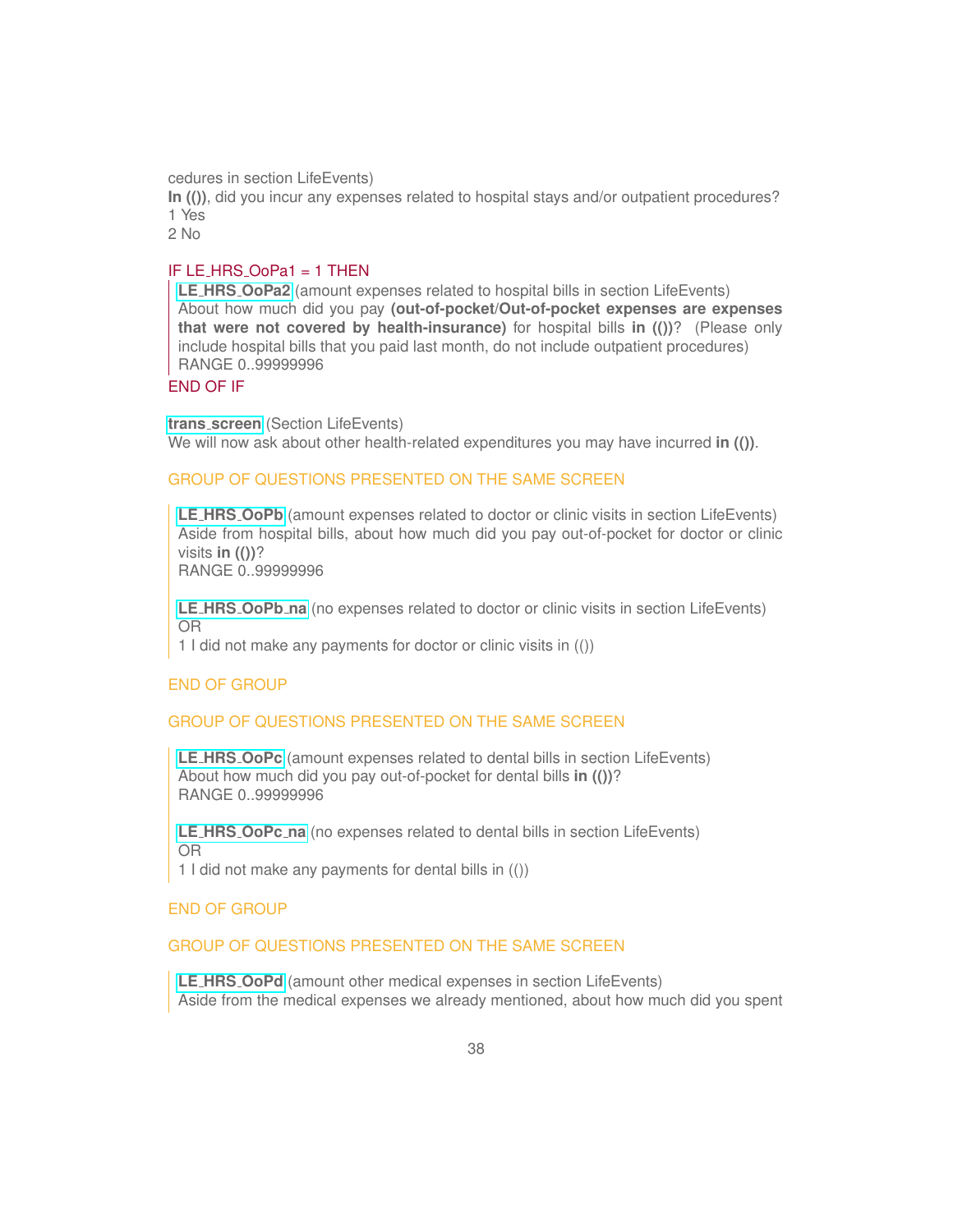**out-of-pocket in (())** for other medical expenses (such as medications, special food, equipment such as a special bed or chair, visits by health professionals, or other costs)? RANGE 0..99999996

**LE HRS [OoPd](https://uasdata.usc.edu/variable/uas391/LE_HRS_OoPd_na) na** (no expenses related to other medical visits in section LifeEvents) OR

1 I did not make any payments on other medical expenses in (())

#### END OF GROUP

**LE [HRS](https://uasdata.usc.edu/variable/uas391/LE_HRS_p1) p1** (often troubled by pain in section LifeEvents) **In (())** were you often troubled with pain? 1 Yes 2 No

#### IF LE\_HRS\_ $p1 = 1$  THEN

**LE HRS p2 [option1](https://uasdata.usc.edu/variable/uas391/LE_HRS_p2_option1)** (often troubled by pain in section LifeEvents) How bad was the pain most of the time? 1 Mild 2 Moderate 3 Severe END OF IF

**LE [HRS](https://uasdata.usc.edu/variable/uas391/LE_HRS_p3) p3** (taken any over the counter pain medications in section LifeEvents) The next questions are about pain medications.

Over-the-counter pain medications include such things as Advil, Aleve, Tylenol, aspirin or similar medications. **In (())**, have you taken any over-the-counter pain medications? 1 Yes

2 No

**LE [HRS](https://uasdata.usc.edu/variable/uas391/LE_HRS_p4) p4** (taken any opioid pain medications in section LifeEvents) Another class of pain medications, called "opioids", includes such things as Vicodin, Oxy-Contin, codeine, morphine, or similar medications.

**In (())**, have you taken any opioid pain medications? 1 Yes 2 No

End of section **[LifeEvents](https://uasdata.usc.edu/index.php?r=eNpLtDK2qi62MrFSKkhMT1WyLrYytASyS5NyMpP1UhJLEvWKU5NLMvPzQFJAVcXFmSkgprGVkrGlIUwwFVwiCGQaGhgYKVnXAlwwmoYZkQ,,)**

<span id="page-38-0"></span>Start of section **[Lookback](https://uasdata.usc.edu/section/uas391/lookback)**

LE001 previous := getUAS386Preload("LE001")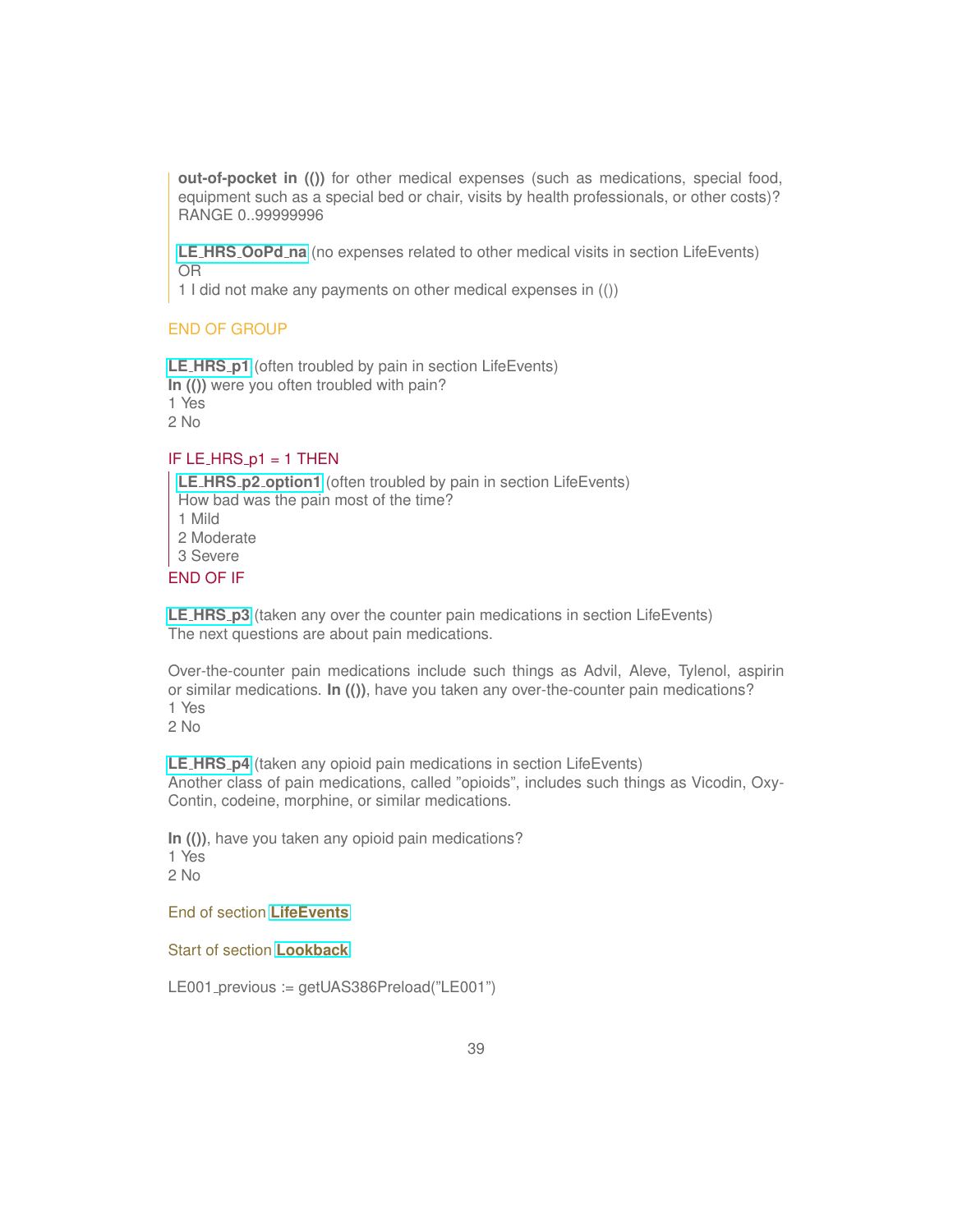LE HRS001a previous := getUAS386Preload("LE HRS001a") LE\_HRS001a\_rel\_previous := getUAS386Preload("LE\_HRS001a\_rel") LE002 previous := getUAS386Preload("LE002") LE003 previous := getUAS386Preload("LE003") LE005 previous := getUAS386Preload("LE005") LE006 previous := getUAS386Preload("LE006") LE007\_previous := getUAS386Preload("LE007") LE009 previous := getUAS386Preload("LE009") LE009<sub>-2-previous</sub> := getUAS386Preload("LE009-2") LE010 previous := getUAS386Preload("LE010") LE013 previous := getUAS386Preload("LE013") LE013<sub>-2</sub> previous := getUAS386Preload("LE013<sub>-2")</sub> LE014 previous := getUAS386Preload("LE014") LE016 previous := getUAS386Preload("LE016") LE017\_previous := getUAS386Preload("LE017") FLTwoMonthsAgo := getMonthText(getTwoMonthsAgoNumeric())

#### IF LE001 = 1 AND LE001 previous = 1 AND compareSetOfEnum(LE HRS001a, LE HRS001a previous)  $= 1$  THEN

#### GROUP OF QUESTIONS PRESENTED ON THE SAME SCREEN

**LE001 [followup](https://uasdata.usc.edu/variable/uas391/LE001_followup)** (followup le001 in section Lookback) You answered that you experienced the onset of a new illness or injury both in this survey and in last month's survey. We want to make sure we understand your answer. To be sure, can you please confirm whether you experienced two separate instances of injuries or onset of illnesses, or whether this this corresponds to the same event.

Please choose a response:

1 I experienced the onset of a new illness or injury in (()) and then again in (())

2 There was only one injury or illness. It started in (())

3 There was only one injury or illness. It started in (())

4 There was only one injury or illness. I can't remember whether it started in (()) or (()).

5 Other. Please explain:

**LE001 [followup](https://uasdata.usc.edu/variable/uas391/LE001_followup_other) other** (other followup le001 in section Lookback) **STRING** 

END OF GROUP

END OF IF

IF LE002 = 1 AND LE002 previous = 1 AND compareSetOfEnum(LE HRS001a rel, LE HRS001a rel previous)  $= 1$  THEN

GROUP OF QUESTIONS PRESENTED ON THE SAME SCREEN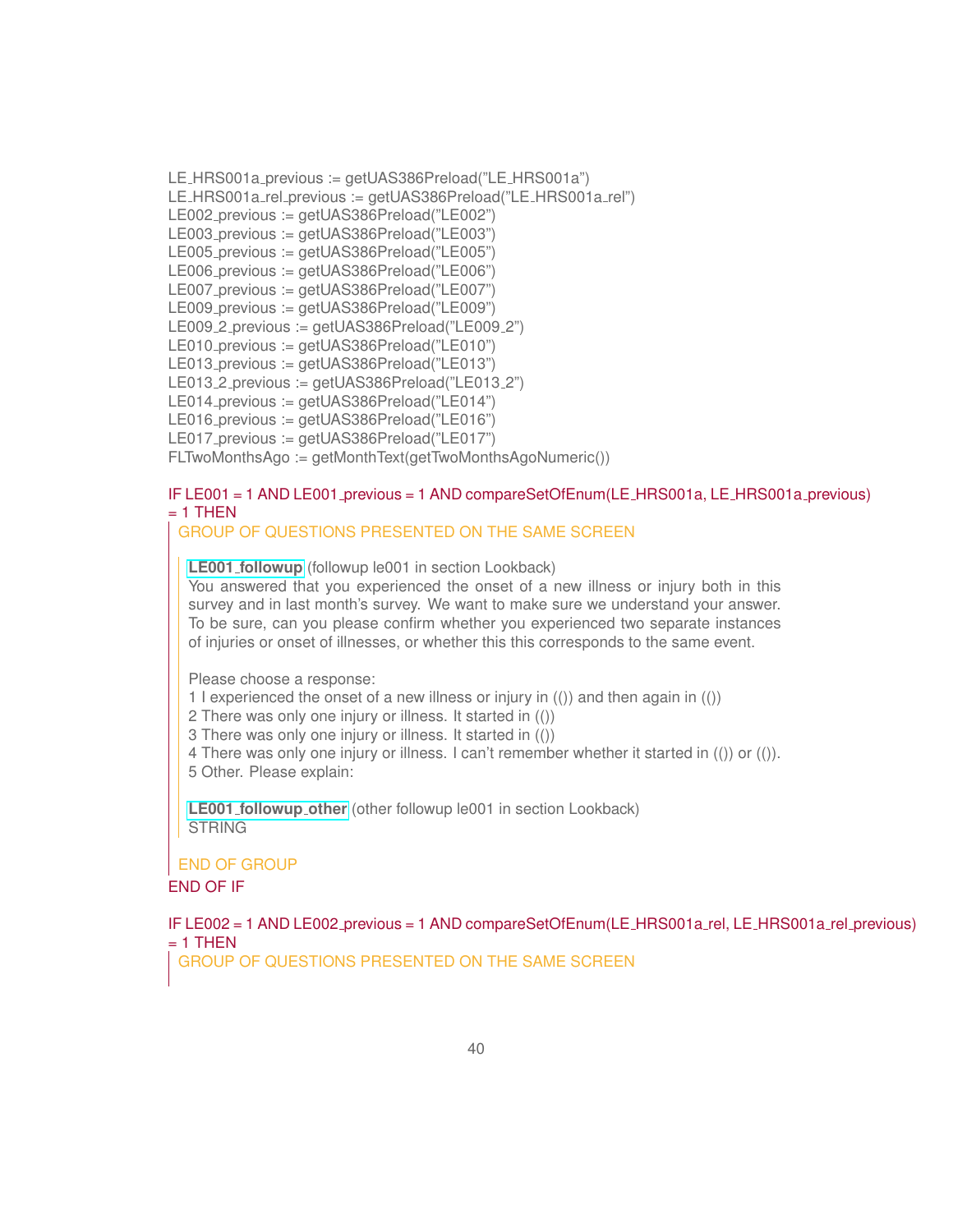**LE002 [followup](https://uasdata.usc.edu/variable/uas391/LE002_followup)** (followup le002 in section Lookback)

You answered that a close relative suffered the onset of a new illness or injury or was assaulted both in this survey and in last month's survey. We want to make sure we understand your answer. To be sure, can you please confirm whether there were two separate instances of injuries or onset of illnesses for close relatives, or whether this this corresponds to the same event.

1 There were two separate events for two different close relatives

2 There were two separate events for the same relative

3 There was only one event and it started in (())

4 There was only one event and it started in (())

5 There was only one event. I can't remember whether it started in (()) or (())

6 Other. Please explain:

**LE002 [followup](https://uasdata.usc.edu/variable/uas391/LE002_followup_other) other** (other followup le002 in section Lookback) **STRING** 

#### END OF GROUP

#### END OF IF

### IF LE003 = 1 AND LE003 previous = 1 THEN

GROUP OF QUESTIONS PRESENTED ON THE SAME SCREEN

**LE003 [followup](https://uasdata.usc.edu/variable/uas391/LE003_followup)** (followup le003 in section Lookback)

You answered that someone close to you passed away both in this survey and last month's survey. We want to make sure we understand your answer. To be sure, can you please confirm whether there were two separate instances of close relatives who passed away, or whether this corresponds to a single instance.

1 A person closed to me passed away in (()), and another one passed away in (())

2 Only one person close to me passed away (in (()))

3 Only one person close to me passed away (in (()))

4 Only one person close to me passed away (I can't remember whether it was in (()) or  $(())$ 

5 Other. Please explain:

**LE003 [followup](https://uasdata.usc.edu/variable/uas391/LE003_followup_other) other** (other followup le003 in section Lookback) **STRING** 

END OF GROUP END OF IF

IF LE005 = 1 AND LE005 previous = 1 THEN

GROUP OF QUESTIONS PRESENTED ON THE SAME SCREEN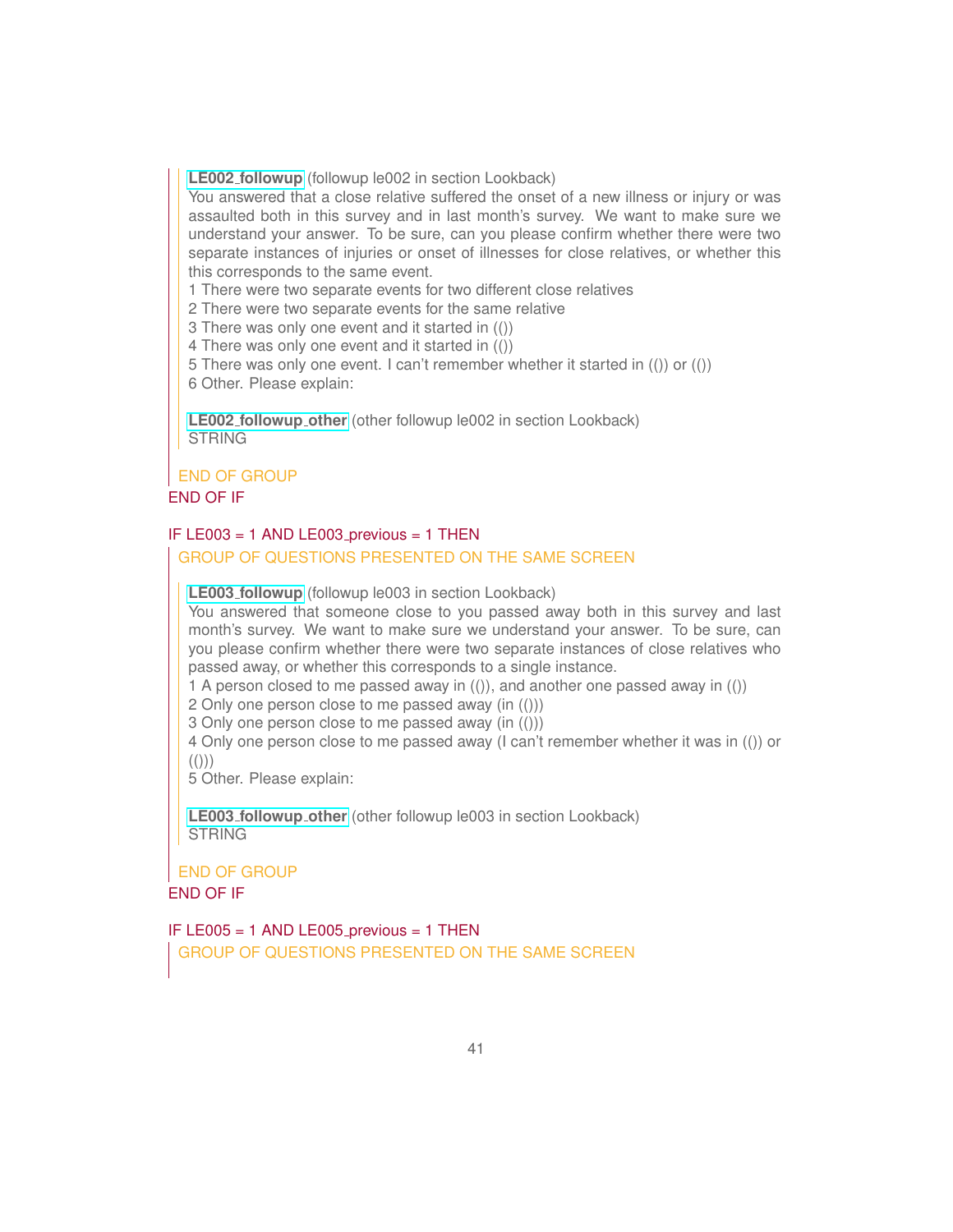**LE005 [followup](https://uasdata.usc.edu/variable/uas391/LE005_followup)** (followup le005 in section Lookback)

You answered that you experienced the onset of a major problem with a close friend or relative both in this survey and in last month's survey. We want to make sure we understand your answer. To be sure, can you please confirm whether there were two separate instances of a major problem with a close friend or relative, or whether this corresponds to a single instance.

1 There were two separate problems for two different friends or relatives

2 There were two separate events for the same friend or relative

3 There was only one problem and it started in (())

4 There was only one problem and it started in (())

5 There was only one problem. I can't remember whether it started in (()) or (()) 6 Other. Please explain:

**LE005 [followup](https://uasdata.usc.edu/variable/uas391/LE005_followup_other) other** (other followup le005 in section Lookback) **STRING** 

#### END OF GROUP

#### END OF IF

#### IF LE006 = 1 AND LE006 previous = 1 THEN

GROUP OF QUESTIONS PRESENTED ON THE SAME SCREEN

**LE006 [followup](https://uasdata.usc.edu/variable/uas391/LE006_followup)** (followup le006 in section Lookback)

You answered that you become unemployed in this survey and in last month's survey. We want to make sure we understand your answer. To be sure, can you please confirm whether become unemployed twice, or whether this corresponds to a single instance. 1 I became unemployed in (()). I stopped being unemployed but became unemployed again in  $(())$ .

2 I became unemployed only once (in (()))

3 I became unemployed only once (in (()))

4 I became unemployed only once. I can't remember whether it happened in (()) or (()) 5 Other. Please explain:

**LE006 [followup](https://uasdata.usc.edu/variable/uas391/LE006_followup_other) other** (other followup le006 in section Lookback) **STRING** 

#### END OF GROUP

END OF IF

IF LE007 = 1 AND LE007 previous = 1 THEN GROUP OF QUESTIONS PRESENTED ON THE SAME SCREEN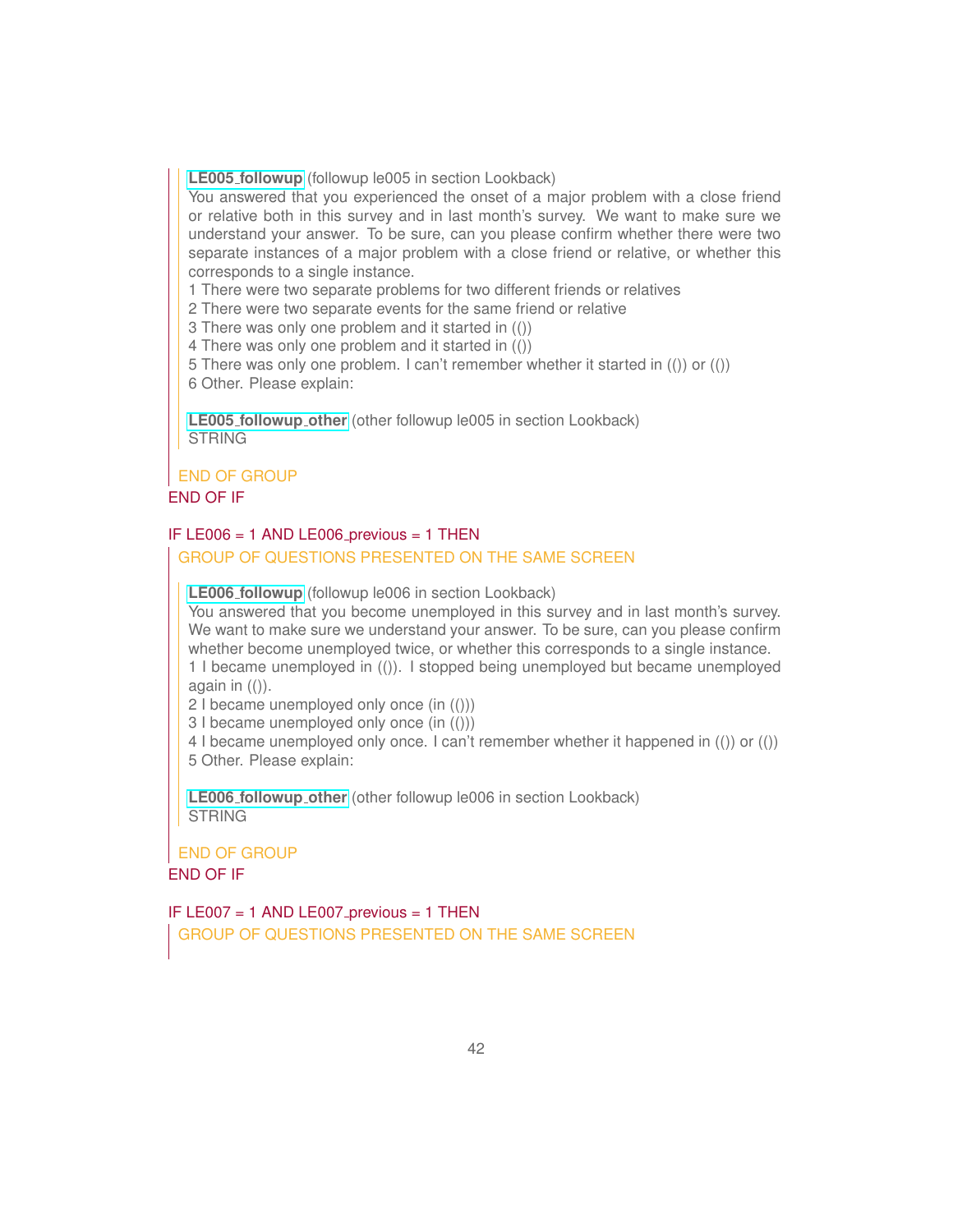**LE007 [followup](https://uasdata.usc.edu/variable/uas391/LE007_followup)** (followup le007 in section Lookback)

You answered that you retired, both in this survey and in last month's survey. We want to make sure we understand your answer. To be sure, can you please confirm you retired twice, or whether this corresponds to a single instance:

1 I retired from two jobs

2 I retired only once (in (()))

3 I retired only once (in (()))

4 I retired only once. I can't remember whether I retired in (()) or (())

5 Other. Please explain:

**LE007 [followup](https://uasdata.usc.edu/variable/uas391/LE007_followup_other) other** (other followup le007 in section Lookback) **STRING** 

#### END OF GROUP

END OF IF

#### IF LE009 = 1 AND LE009 previous = 1 AND compareSetOfEnum(LE009 2, LE009 2 previous)  $= 1$  THEN

GROUP OF QUESTIONS PRESENTED ON THE SAME SCREEN

**LE009 [followup](https://uasdata.usc.edu/variable/uas391/LE009_followup)** (followup le009 in section Lookback)

You answered that you had a major setback in your financial situation both in this survey and in last month's survey. We want to make sure we understand your answer. To be sure, can you please confirm whether you had major setbacks in both (()) and (()), or whether this corresponds to a single setback.

1 I had a major setback in (()), and another one in (())

2 I had a setback in (()) only

3 I had a setback in (()) only

4 There was only one setback. I can't remember whether it happened in (()) or (())

5 Other. Please explain:

**LE009 [followup](https://uasdata.usc.edu/variable/uas391/LE009_followup_other) other** (other followup le009 in section Lookback) **STRING** 

END OF GROUP

#### END OF IF

#### IF LE010 = 1 AND LE010 previous = 1 THEN GROUP OF QUESTIONS PRESENTED ON THE SAME SCREEN

**LE010 [followup](https://uasdata.usc.edu/variable/uas391/LE010_followup)** (followup le010 in section Lookback)

You answered that you had a major legal problem both in this survey and in last month's survey. We want to make sure we understand your answer. To be sure, can you please confirm whether you had major legal problems in both (()) and (()), or whether this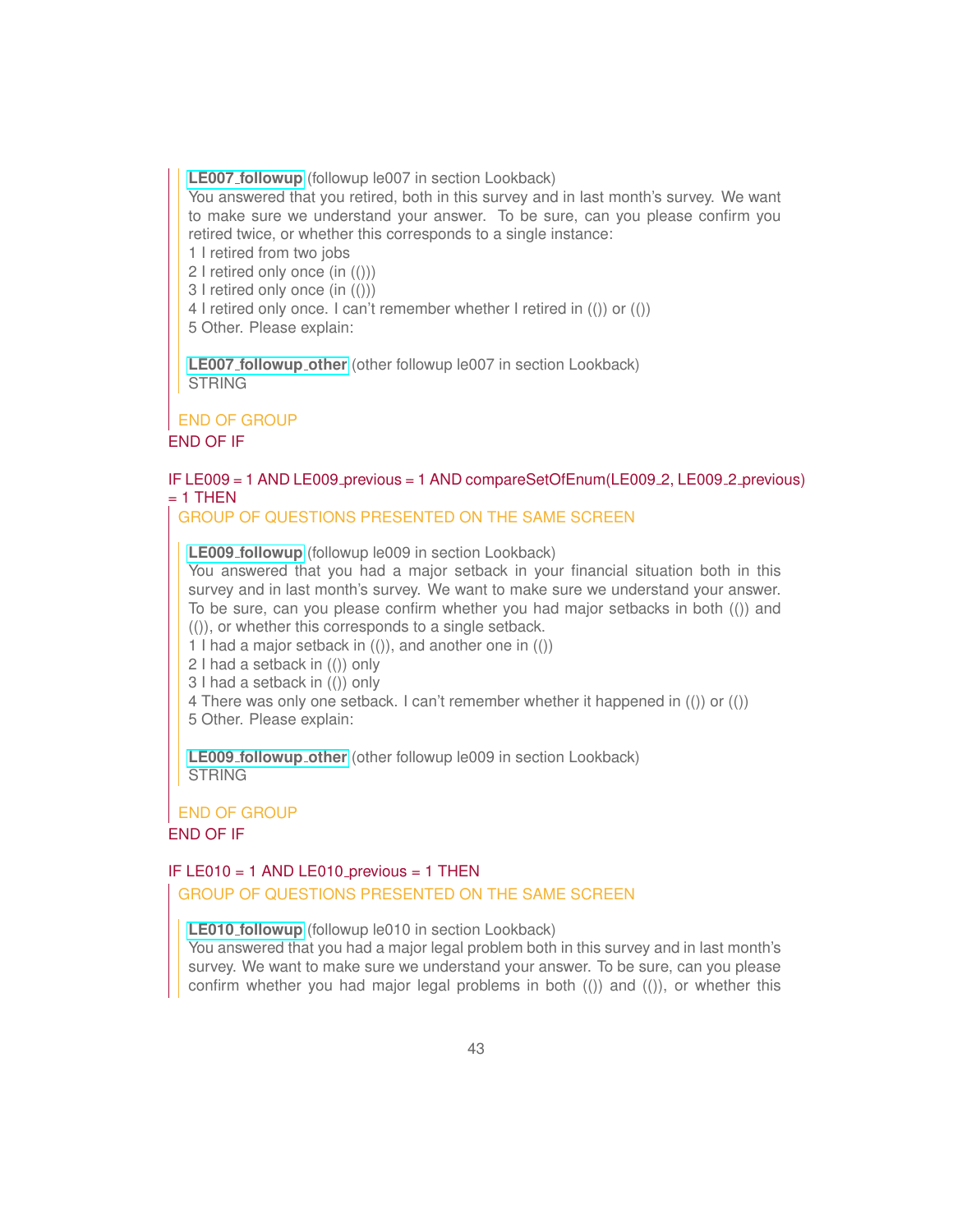corresponds to a single problem.

1 There were two separate problems

2 There was only one problem and it started in (())

3 There was only one problem and it started in (())

4 There was only one problem. I can't remember whether it started in (()) or (())

5 Other. Please explain:

**LE010 [followup](https://uasdata.usc.edu/variable/uas391/LE010_followup_other) other** (other followup le010 in section Lookback) **STRING** 

END OF GROUP

END OF IF

#### IF LE013 = 1 AND LE013 previous = 1 AND compareSetOfEnum(LE013 2, LE013 2 previous)  $= 1$  THEN

#### GROUP OF QUESTIONS PRESENTED ON THE SAME SCREEN

**LE013 [followup](https://uasdata.usc.edu/variable/uas391/LE013_followup)** (followup le013 in section Lookback)

You answered that you had a positive change in your financial situation both in this survey and in last month's survey. We want to make sure we understand your answer. To be sure, can you please confirm whether you had positives changes in both (()) and

(()), or whether this corresponds to a single change.

1 There were two separate positive changes

2 There was only one positive change and it happened in (())

3 There was only one positive change and it happened in (())

4 There was only one positive change. I can't remember whether it happened in (()) or  $(())$ 

5 Other. Please explain:

**LE013 [followup](https://uasdata.usc.edu/variable/uas391/LE013_followup_other) other** (other followup le013 in section Lookback)

You answered that you had a positive change in your financial situation both in this survey and in last month's survey. We want to make sure we understand your answer. To be sure, can you please confirm whether you had positives changes in both (()) and (()), or whether this corresponds to a single change. **STRING** 

END OF GROUP END OF IF

IF LE014 = 1 AND LE014 previous = 1 THEN GROUP OF QUESTIONS PRESENTED ON THE SAME SCREEN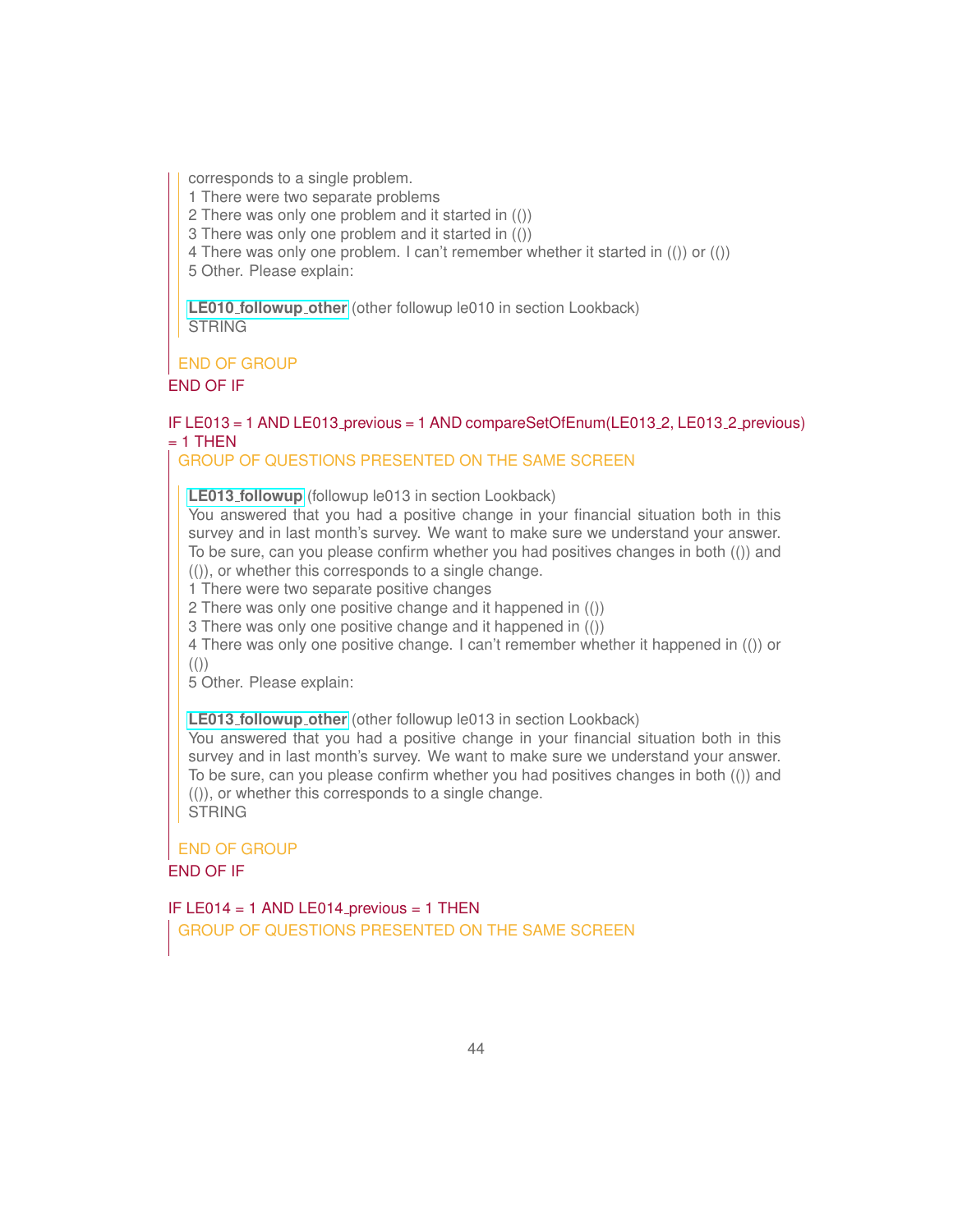**LE014 [followup](https://uasdata.usc.edu/variable/uas391/LE014_followup)** (followup le014 in section Lookback)

You answered that you went on a special vacation both in this survey and in last month's survey. We want to make sure we understand your answer. To be sure, can you please confirm you went on vacation twice, or whether this corresponds to a single vacation.

1 I went on vacation both in  $($ ) and  $($ )  $)$ 

2 I only went on vacation once. It started in (())

3 I only went on vacation once. It started in (())

4 I only went on vacation once. I can't remember whether the vacation started in (()) or  $(())$ 

5 Other. Please explain:

**LE014 [followup](https://uasdata.usc.edu/variable/uas391/LE014_followup_other) other** (other followup le014 in section Lookback) **STRING** 

## END OF GROUP

## END OF IF

#### IF LE016 = 1 AND LE016 previous = 1 THEN GROUP OF QUESTIONS PRESENTED ON THE SAME SCREEN

**LE016 [followup](https://uasdata.usc.edu/variable/uas391/LE016_followup)** (followup le016 in section Lookback)

You answered that you moved to a better neighborhood both in this survey and in last month's survey. We want to make sure we understand your answer. To be sure, can you please confirm you moved twice, or whether this corresponds to a single move.

- 1 I moved twice (one in  $($ )) and one in  $($ )))
- 2 I moved only once (in (()))
- 3 I moved only once (in (()))
- 4 I moved only once. I can't remember whether it was in (()) or (())

5 Other. Please explain:

**LE016 [followup](https://uasdata.usc.edu/variable/uas391/LE016_followup_other) other** (other followup le016 in section Lookback) **STRING** 

#### END OF GROUP

#### END OF IF

#### IF LE017 = 1 AND LE017 previous = 1 THEN GROUP OF QUESTIONS PRESENTED ON THE SAME SCREEN

**LE017 [followup](https://uasdata.usc.edu/variable/uas391/LE017_followup)** (followup le017 in section Lookback)

You answered that you experienced the birth of a grandchild both in this survey and in last month's survey. We want to make sure we understand your answer. To be sure, can you please confirm a grandchild was born in  $($ ) and another one in  $($ )), or whether